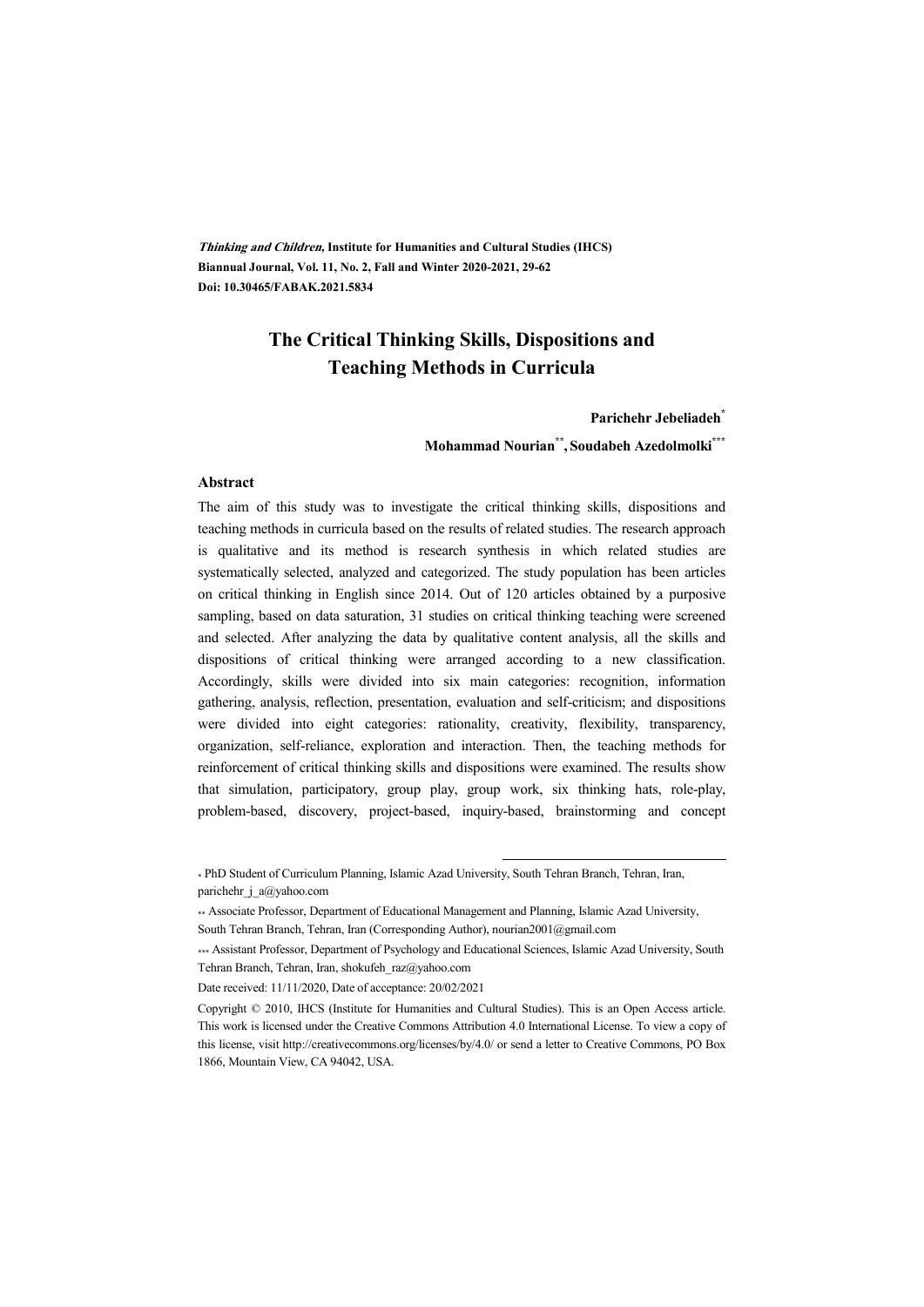mapping teaching methods have made a significant contribution in most studies on the development of critical thinking skills and dispositions.

**Keywords:** Critical Thinking, Skills and Dispositions, Teaching Methods, Research Synthesis.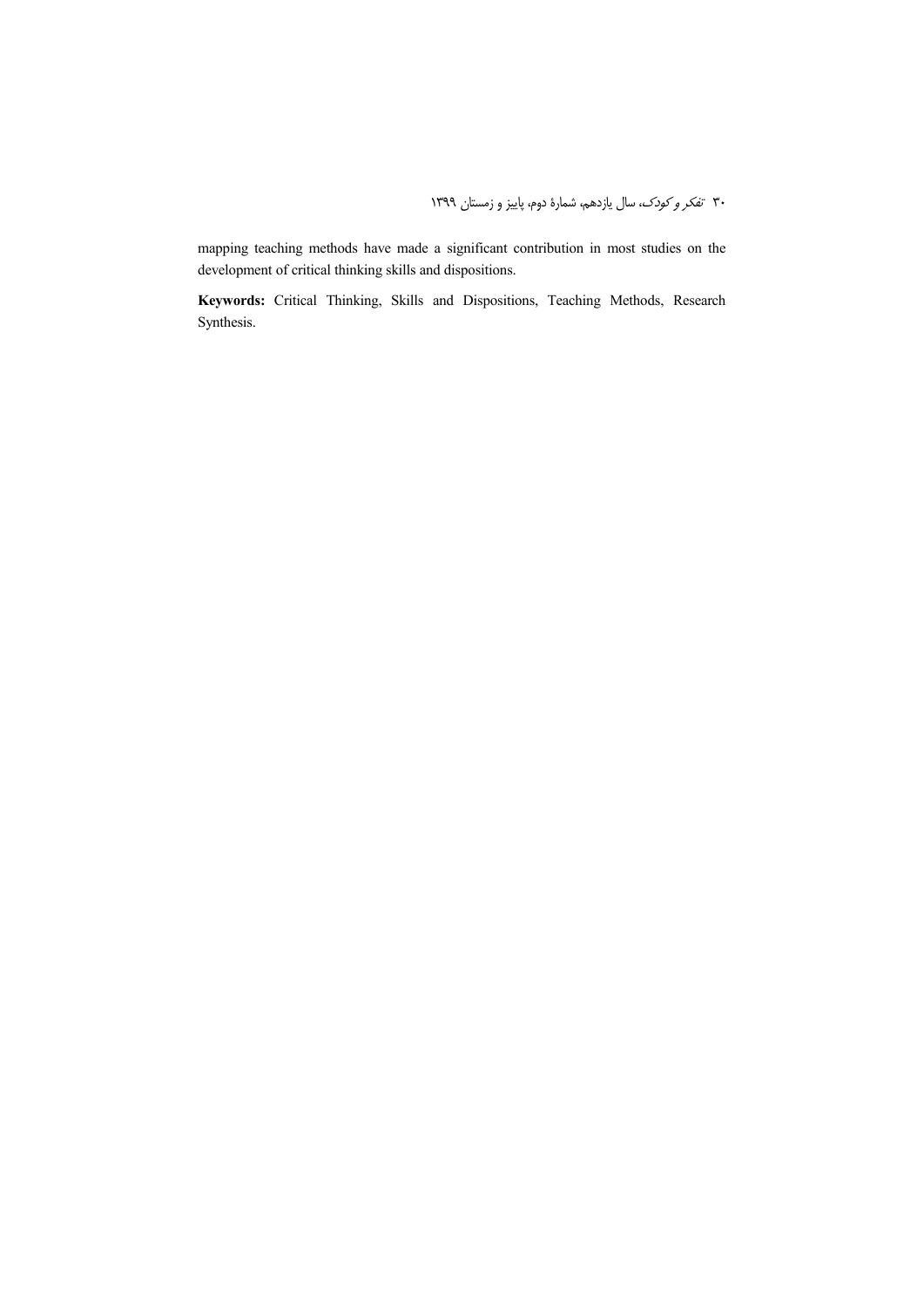تفکر و کودک، پژوهشگاه علوم انسانی و مطالعات فرهنگی دوفصل نامة علمي (مقالة علمي \_ يژوهشي)، سال يازدهم، شمارة دوم، ياييز و زمستان ١٣٩٩، ٣١ –۶۲

# مهارتها، گرایش ها و روش های تدریس تفکر انتقادی در برنامههای درس*ی*

يريجهر جبلي آده\*

محمد نور بان ُ سودابه عضدالملکي \*\*\*

### چکیده

یژوهش حاضر با هدف بررسی مهارتها، گرایشها و روش هـای تــدریس تفکـر انتقــادی در برنامهٔ درسی بر پایهٔ نتایج تحقیقات مرتبط انجام شده است. رویکرد پـژوهش از نـوع کیفـی و روش أن ستتز پژوهی است که در اَن پژوهش های مرتبط به صورت نظامهند انتخاب، واکباوی محتوایی و دسته بندی شدهاند. جامعـهٔ مـورد مطالعـه مقـالات مربـوط بـه تفکـر انتقـادی بـه زبان انگلیسی از سال ۲۰۱٤ تاکنون بوده است. از ۱۲۰ مقالهٔ به دست آمده بــه روش هدفمنــد، بر اساس اشباع دادهای ۳۱ تحقیق دربارهٔ آموزش تفکر انتقادی، غربالگری و انتخـاب شــدهانــد. پس از تحلیل دادهها به روش تحلیل محتوای کیفی، کلیهٔ مهارتها و گرایش های تفکر انتقـادی بر اساس تقسیم بندی جدیدی مرتب گردیدهاند. بدین ترتیب مهارتها بــه شــش دسـتهٔ اصــلی تشخیص، گردآوری اطلاعات، واکاوی، تعمق، ارائه، سنجش و خود انتقبادی و گیرایش هیا سه هشت طبقهٔ خـر دورزي، اَفريننـدگي، انعطـاف1يـذيري، شـفافيت، سـازماندهـي، خوداتكـايي، کاوشگری و تعامل تقسیم شدهاند. سپس روش های تدریس تقویت مهارتهــا و گــرایش هــای تفکر انتقادی مورد بررسی قرار گرفته است. نتایج پژوهش نشـان داده کــه روش۵حای تــدریس

> \* دانشجوی دکتری برنامهریزی درسی، واحد تهران جنوب، دانشگاه آزاد اسلامی، تهران، ایران، parichehr\_j\_a@yahoo.com

\*\* دانشیار، گروه مدیریت و برنامەریزی آموزشی، واحد تهران جنوب، دانشگاه آزاد اسلامی، تهران، ایـران (نویســندهٔ nourian2001@gmail.com ،(مسئول

> \*\*\* استادیار، گروه روانشناسی و علوم تربیتی، واحد تهران جنوب، دانشگاه آزاد اسلامی، تهران، ایران، shokufeh\_raz@yahoo.com

> > تاریخ دریافت: ۰۸/۲۱/۱۳۹۹/۰۸/۲۱، تاریخ پذیرش: ۱۳۹۹/۱۲/۰۳

Copyright © 2018, IHCS (Institute for Humanities and Cultural Studies). This is an Open Access article distributed under the terms of the Creative Commons Attribution 4.0 International, which permits others to download this work, share it with others and Adapt the material for any purpose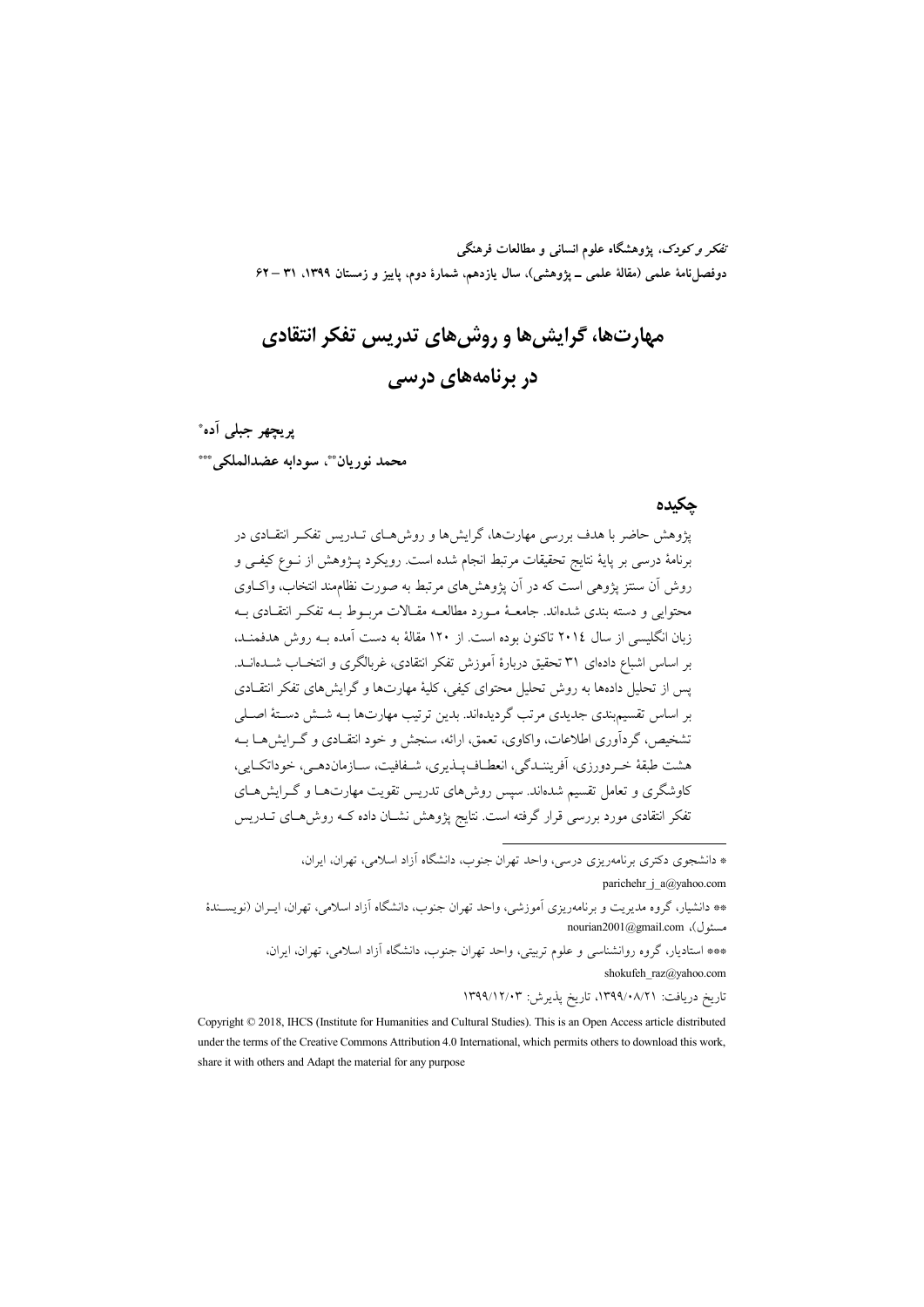شبیهسازی، مشارکتی، بازی گروهی، کارگروهی، شش کلاه تفکر، ایفای نقـش، مسـئله محـور، اکتشافی، پروژه محور، پژوهش محور، بارش فکری و نقشهٔ مفهومی در اغلب پــژوهش۱مــا بــر رشد مهارتها و گرایشهای تفکر انتقادی سهم قابل توجهی داشتهاند.

**کلیدواژهها:** تفکر انتقادی، مهارتها و گرایشها، روشهای تدریس، سنتز یژوهی.

### 1. مقدمه

قدرت تفکر یکی از ویژگی های اساسی انسان است. تفکر این امکان را به بشر مبی دهــد کــه همواره حقیقت را از میان خیل عظیمی از رویدادها و اطلاعاتی که پیرامونش را فراگرفتهانــد، دریابد. شباید بـه هممین دلیـل اسـت کـه مـایرز (Mayers, 1986) عنـوان مـى کنـد پـرورش مهارتهای تفکر، پدیـدهای بـوده کـه در طـول تـاریخ اَمـوزشوپـرورش، مـورد توجـه اندیشمندان و صاحب نظران در حوزههای مختلف معرفت قبرار گرفتـه اسـت. کارشناسـان بزرگ تعلیم و تربیت نیز با تأکید بر اهمیت تفکر، پرورش انســان متفکــر را یکــی از اهــداف اصلي تعليم و تربيت مي<انند (ملكي و حبيبي يور، ١٣٨٦). تغيير آموزش متناسب با نيازهـاي روز، گامی است که باید توسط متولیان آموزش جهت رشد کیفیت منابع انسـانی هـر کشـور برداشته شـود (Lapuz & Fulgencio, 2020). رچماهـاواتی نیـز (Rochmahawati, 2015) معتقد است در عصر حاضر با توجه به سرعت تغییـر و همـاهنگی بـا رویـدادهای اطـراف، برای هرکس ضروری است با کسب مهارت و تواناییهای تفکـر آن را بـرای رفـع نیازهـای زندگی مدرن به کار بندد. ویگنز عنوان می کند: "با هجوم گسترده و همهجانبهٔ اطلاعــات در دنیای رو به رشد امروزی، می بایست در جستجوی روشبی کـارا در جهـت غربـال کـردن اطلاعات بود تا بتوان حقیقت را در میان بههمریختگی حوادث و اطلاعات جســتجو کــرد و به هدف، كه رسيدن به كامل ترين درك ممكن است، دست يافت" (Wiggins, 2000 به نقــل از سراج خرمی و معظمفر، ۱۳۸۷: ٦٦). تفکر در متون مختلف و براسـاس ديـدگاه و نظـرات متفاوت به انواع مختلفی تقسیم شده است. یکی از انـواع تفکـر، تفکرانتقـادی مـیباشــد کــه نتايج تحقيقات مالتزمن و همكاران نشان داده تفكر انتقادى يادگرفتنى است و مى توان افـراد را بـا فـراهم كـردن شـرايط قابـل كنتـرل، متفكـر و خـلاق بـاراَورد (محمـدياري، ١٣٨٤). تفکر انتقادی ارزشمندترین مهارتی است که باید توسط مدارس به دانش[موزان منتقــل شــود و بــه يــک هــدف يــادگيري در کليــهٔ ســطوح بــدل گــردد (Thompson, 2011 بــه نقــل از Siburian, 2019). با وجود اجماع نظر متخصصين و دانشـمندان دربـارهٔ اهميـت توجـه بـه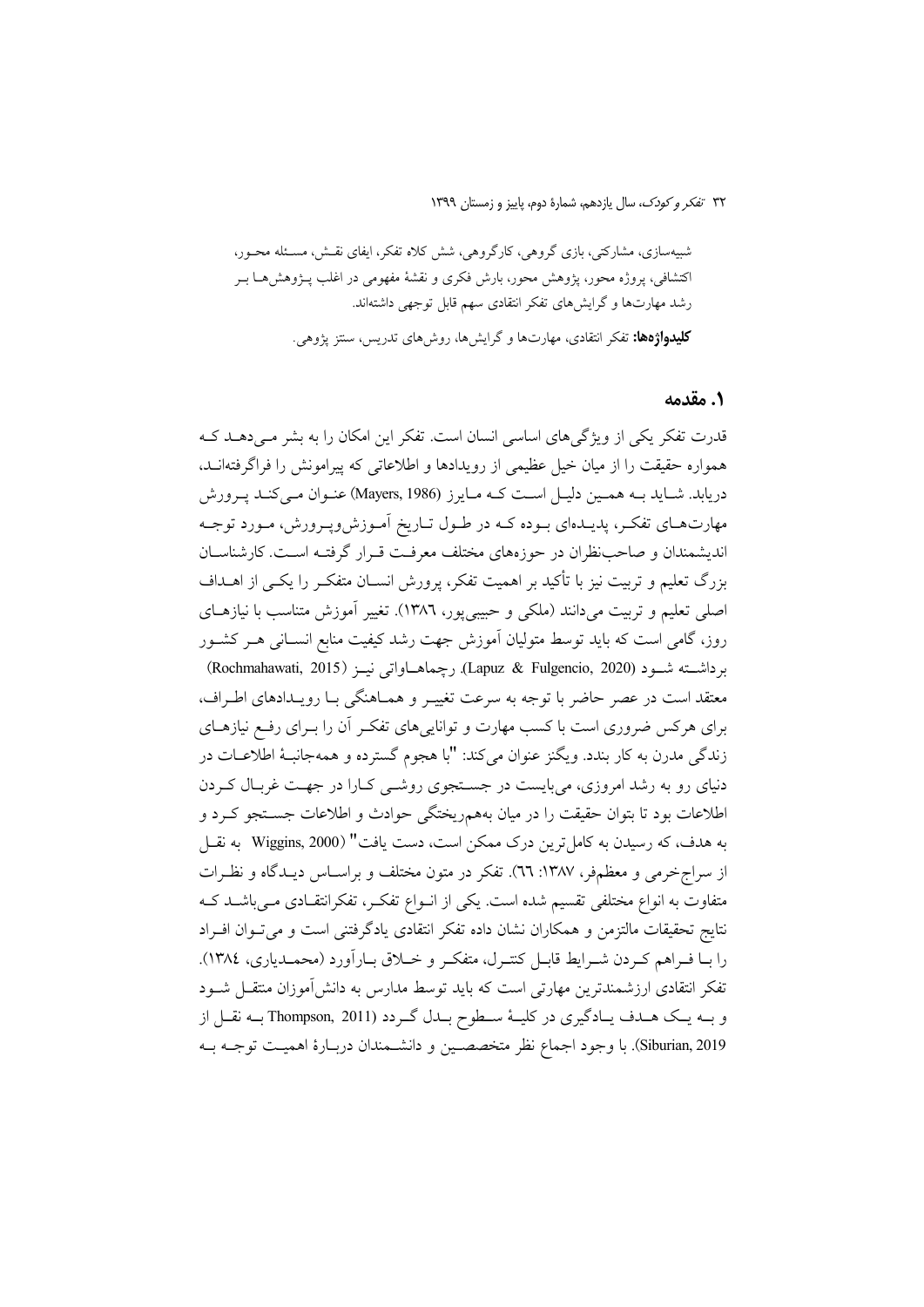تفکر انتقادی و یرورش آن، دربارهٔ تعریف و ماهیت تفکر انتقـادی آراء متنــوعی ارائــه شـــده است (Vacek, 2009). بــه گونــهاي كــه بــه نظــر كــوهن و ديــن (Kuhn & Dean, 2004) تفکر انتقادی یکی از بزرگترین مسـائل حـل نشـده در تعلـیم و تربیـت اسـت. ماهانـال و ديگران (Mahanal et al, 2019) نيز اين تعاريف متعدد تفكر انتقادي را نشانگر ابعـاد گســتردهٔ آن میدانند. با این حال انجمن فلسفهٔ آمریکا یک تعریف جامع در مورد توافق همگان بـرای تفكر انتقادي ارائه كرده است. طبق اين تعريـف، تفكـر انتقـادي نــوعي قضــاوت هدفمنــد و خود نظم دهنده است كه مبتنى بر تعبير، تحليـل، ارزيـابي، اسـتنباط و همچنـين ملاحظـات موقعيتي، روش شناختي، ملاكي و مفهومي است (Banning, 2006). امروزه متخصصان تعليم و تربیت اتفاق نظر دارند که تفکر انتقادی نه تنها باید یکی از اهـداف تعلـیم و تربیـت باشـد، بلكه بايد بخش لاينفك آموزش در هر مقطعي به حساب بيايد (Forst, 1997). به نظر فريــره (Freire, 1997) توانایی تفکر انتقادی به دانش آموزان اجازه مـیدهـد کـه بـه ارتباطـات میـان مشکلات شخصی خود و تجربیاتشان با بافت جامعهای که در آن هستند، پی ببرنــد. از نظـر پل، تفکر انتقادی دارای دو سطح از مهارتها و گرایشها است. در سطح پایین تر فرد سـطح پایهای از مهارتها را دارد و می تواند دادهها را تفسیر و ارزشیابی کند، امـا در سـطح بـالاتر، هم مهارت بالاتری دارد (سؤال معنادار مطرح میکند، فرضیهسازی کـرده و فرضـیهٔ خــود را آزمون میکند) و هم دارای تمایل قوی برای به کار بردن این مهارتها در زنـدگی روزمـره است و مسائل زندگی را از زوایای گوناگون مورد بررسی قرار مـی۵هــد. بــه عبــارت دیگــر انگیزهٔ زیادی بـرای روشـنگری، اعتبـار و عــدالت دارد (Paul, 1993 بــه نقــل از وجــدانی و سجادی ۱۳۹۳). اندیشمندان بسیاری دربارهٔ این مهارتهـا و گـرایش۵هـا اظهـارنظر کـرده و لیستهای گوناگونی ارائه دادهانـد. بـه عنـوان مثـال نـوریس و انـیس (1989) مهـارتهـای تفکر انتقادی را دارای شش جزء میدانند: تشـخیص اعتبـار منـابع و مشـاهدات، اسـتنباط و قضاوت نتایج قیاسی، تعـاریف و تشـخیص فرضـیات، برنامــهریــزی تجربیــات اســتقرایی و پیش بینی پیامدهای احتمالی، اسـتنباط و قضـاوت نتـایج اسـتقرایی و فهـم معـانی (بـه نقــل از Wannapiroon, 2008). انیس (Ennis, 1993) گرایش های تفکر انتقـادی را جسـتجوی یـک بیان روشن از فرضیه یا سؤال، جستجوی دلایـل، تـلاش بـرای بــه دســت آوردن اطلاعـات کامل، استفاده از منابع معتبر به همراه ذکر آنها، به خــاطر ســپردن مســئلهٔ اصــلی، توجــه بــه موقعیت کلی مسئله، دور نشدن از موضوع اصلی، یافتن راهحـلهـای جـایگزین، منصـف و بی طرف بودن، حساس بودن نسبت به احساسات دیگران، سطح دانش و میزان دقت آن ها،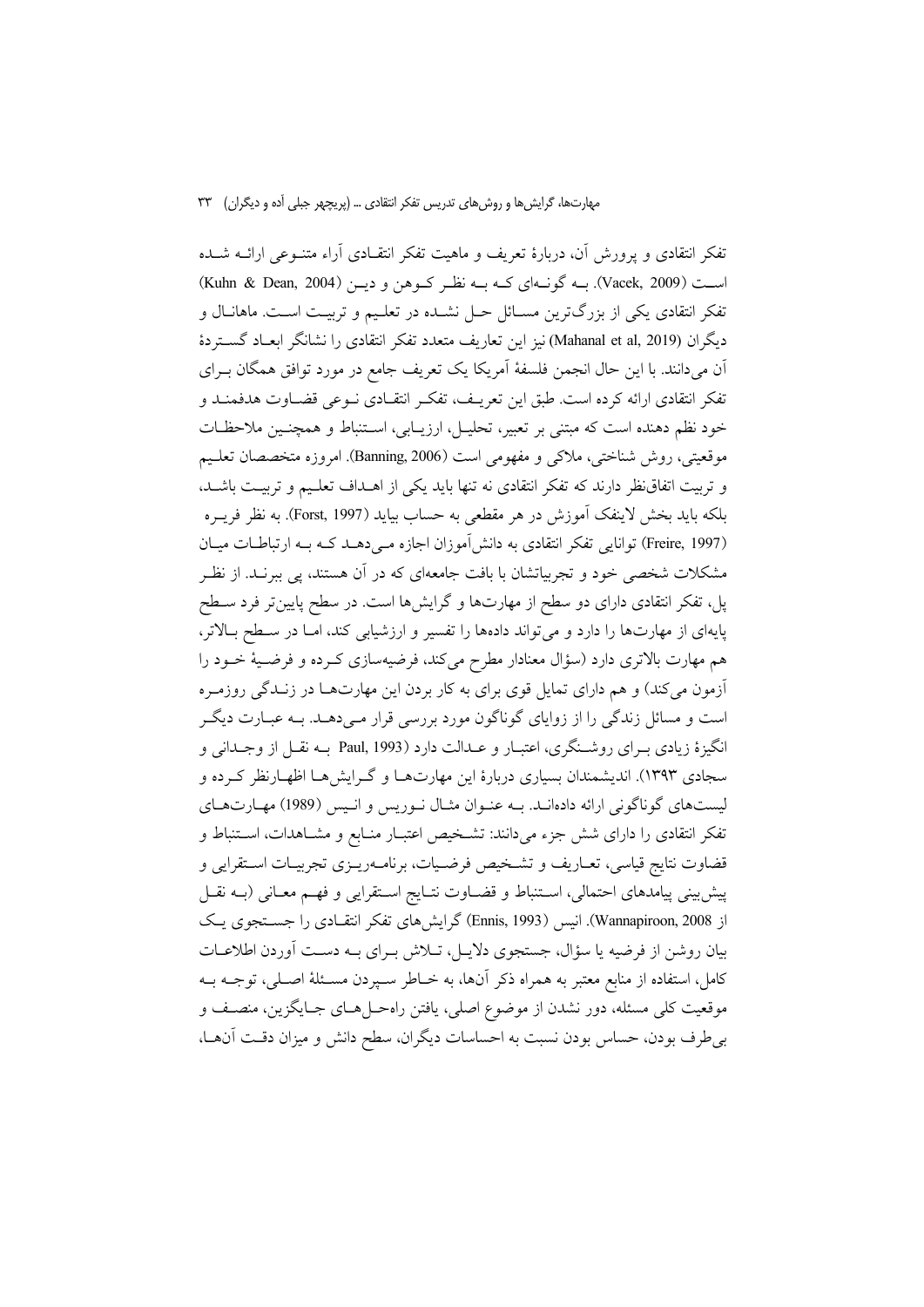استفاده از توانایی های تفکر انتقادی فـردی و اسـتدلال آوردن بـرای فـرد مخـالف مـی دانـد. فاسیونه (2015) یک مدل تفکر انتقادی ارائه میدهــد کــه ٦ مهــارت را در برمــی گیــرد یعنــی تفسیر، تحلیل، اسـتنباط، ارزیــابی، توضـیح و خــودکنترلی. فاســیونه همچنـین گــرایشهــای تفکـر انتقـادي را شــامل کنجکــاوي، سيســتماتيک بــودن، تحليــل گــري، روشـــنفکري، قضاوت عاقلانه، حقیقت گری و اعتمادبهنفس میداند. در واقع طبق نظر فاسیونه گرایش بــه تفکر انتقـادی، انگیزشــی درونــی و تمــایلی عــادتگونــه اســت کــه فــرد را بــه اســتفاده از مهارتهای تفکر انتقادی خود بر می\نگیزد و بدون آن فرد تمـایلی بـه کــاربرد مهــارتهــای تفکر انتقادی خویش ندارد. بر این اساس هرچند روشن است که تفکر نقادانه بــدون داشــتن سطحی از مهارتها اتفاق نمی|فتد اما واضح است که برای استفاده از این مهارتها بایــد بــه آنها گرایش نیز داشت.

با توجه به اَنچه در بالا بدان اشاره گردید می توان چنین نتیجه گرفت کــه تفکـر انتقــادی به عنوان یکی از الگوهای نوین در نظام تربیتی به پرورش ویژگـیهـای فـردی و اجتمـاعی فراگیران توجه ویژهای دارد، توجه نظام آموزشی و برنامهٔ درسی به عنوان یکی از حلقــههــای اساسی نظام کلان تربیتی و آموزشی به مهارتهای تفکر و بهویژه تفکر انتقادی، نقطـۀ قــوتی است که می تواند آموزش وپرورش بالنـده را بـه همـراه داشـته باشـد و ايــن امــر ضــرورتی اجتنابنایذیر محسوب می گردد. نقادانه اندیشیدن نیرویی است کـه بـا کسـب مهـارتهـای تفکر انتقادی در افراد به وجود میآید (شعبانی و مهرمحمدی، ۱۳۷۹). علاوه بر مهــارتهــا، گرایشهای تفکر انتقادی نیز فرد را به استفادهٔ عملـی از مهـارتهـای تفکـر انتقـادی خـود برمي(نگيزد و بدون آنها فرد تمايلي بـه كـاربرد مهـارتهـاي تفكـر انتقـادي خـود نــدارد. به همین دلیل در راستای کمک به بهبود کیفیت تفکر انتقادی افراد، پـرورش دهنـدگان بایــد هم به گرایشهای تفکر انتقادی و هم به مهارتهای مربوط به آن توجه کنند و عوامل مــؤثر بر رشد آنها را بشناسند (کورش نیا و لطیفیان، ۱۳۹۰ و پرویس، ۲۰۰۹). کودکان و نوجوانــان ساعات زیادی را در مدارس میگذراننـد، بنـابراین انتظـار مـیرود تـا معلمـان بـه آنهـا در راستای تبدیل شدن به متفکرانی منتقد کمک کنند (Enciso et al, 2017)، به گونهای که حالـت کنش متقابل میان آنان و دانش[موزان بر جو کـلاس حـاکم باشــد و دانــش|مــوزان همچــون اسفنجهایی نباشند که خرد و دانش معلم را جذب کنند (بدری گرگری و دیگران، ۱۳۹۳)

در مورد آموزش تفکر انتقادی در مدارس نیز رویکردهای گوناگونی وجـود دارد. برخـی از محققان معتقدند که مهارتهای تفکر انتقادی را باید در یک دورهٔ خاص کـه بـر نظریــات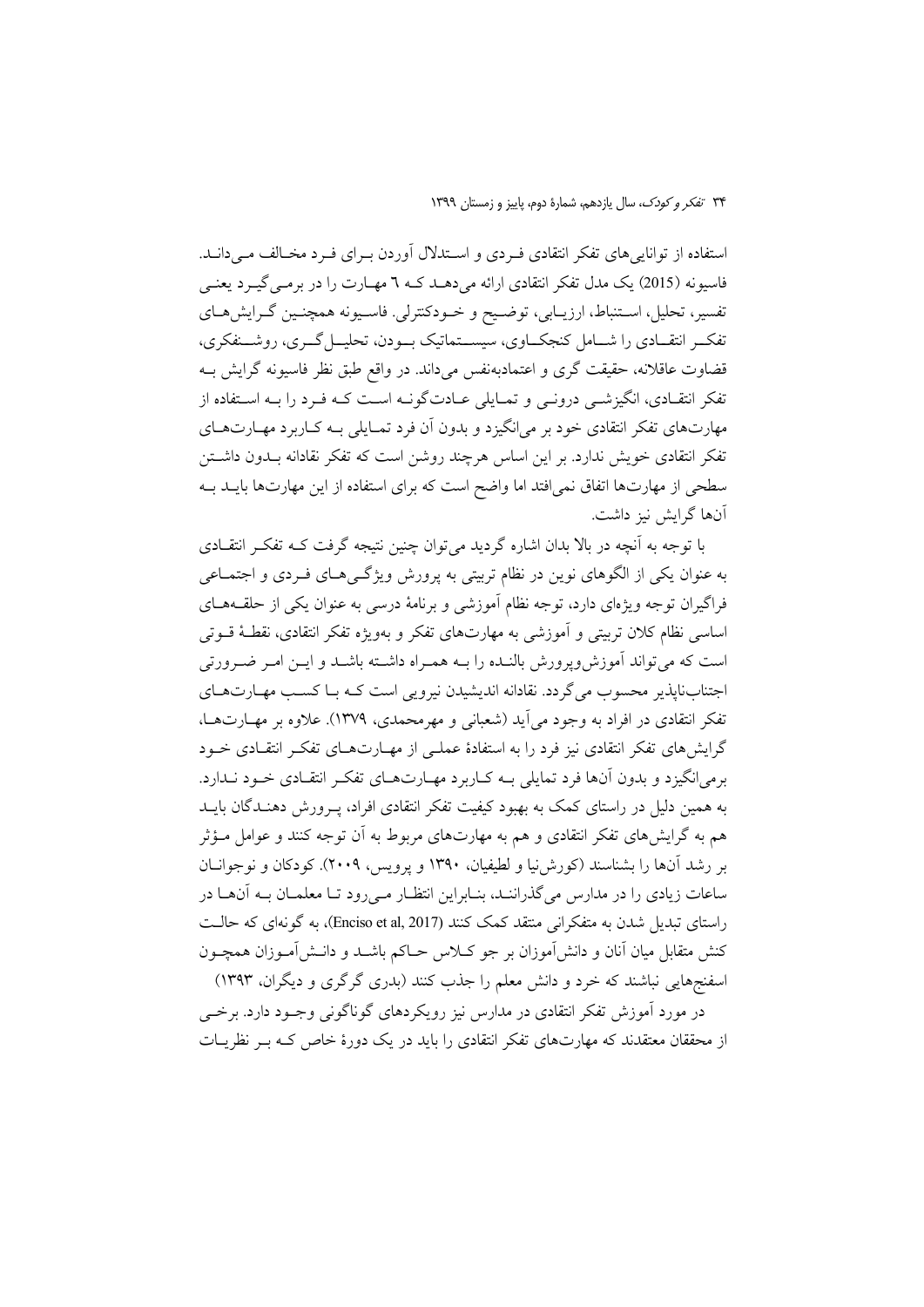مهارتهای تفکر انتقادی تمرکز دارد، آموزش داد در مقابل فردی چون هالیرن ۱۹۹۹ معتقــد است که تجربیات بیست و پنج سالهٔ وی بر نظریـهٔ تفکـر انتقـادی و تعلـیم و تربیـت نشـان می دهد که آموزش مجموعهای از مهارتهای تفکر انتقادی به دانش آموزان در جهت تســلط آنها بر این مهارتها کافی میباشد. دانش آموزان بایـد فرصـت داشـته باشـند مهـارتهـای تفکر انتقادی را در بافتها و موقعیتهای گوناگون تمرین کنند تا درک جامع تـری از نظریــه و کاربرد آن داشته باشند. بدین ترتیب در این رویکرد مهارتهای تفکر انتقادی بـه عنـوان بخشی از هر درس می باشند که با فراهم کردن فعالیتهای یادگیری گوناگون یا روش هـای تدريس مختلف موجب ارتقاي مهارتهاي تفكر انتقادي مي گردند (Halpern, 1999 بــه نقــل از Alsaleh, 2020). طبسق پسژوهش هسای روزنشساین و فرسست (Rasenshine and Furst)، مهمترین متغیر مؤثر در فرایند آموزش، روش تـدریس معلــم اسـت (شــعاری نــژاد ۱۳۷۲). روشهای تدریس مؤثر موجب ارتباط دانشآموزان با موضوع درسی و با یکدیگر مـیشـود و آنها را با تفکر در مورد مسائل و مشکلات به چالش می کشد (Eagan et al, 2014). وانگ (Wang2017) معتقد است که همواره معلمان تلاش مبی کننـد انـواع مختلفـی از روش هـای تدریس را برای توسعهٔ تفکر انتقادی به کارگیرند. به نظـر وی از میـان مطالعــات مربــوط بــه اثربخشی مداخلات آموزشی در بهبود مهارتها و گرایشهای تفکر انتقادی، هیچ روشی بـه اندازهٔ مطالعات سنتز پژوهی قدرت اقناعی ندارد. به نظر جعفـری و رسـول(اده (١٣٩٤) ایـن روش ضمن بازنگری مطالعات پیشین، نتایج آنها را ترکیب میکند و بـه بـرآورد دقیــقتــر و نتايج واحد مىانجامد، همچنين بررسي نقاط ضـعف و قــوت مطالعــات گذشــته بــه منظــور مدیریت یژوهش های انجام شده و ممانعت از تحقیقـات تکـراری و ضـعیف حـائز اهمیـت است. بنابراین سنتز پژوهی روش۵ای تدریس تفکر انتقادی می تواند روش۵ا و فعالیتهـای گوناگونی را آشکار سازد که می توانند منجر به ارتقا مهارتهای تفکر انتقـادی دانـش|مـوزان گردد. به علاوه چنین مطالعهای می تواند به معلمان پیشنهادهایی ارائه دهد که بـرای آنهــا در انتخاب و به کارگیری بهترین روش تدریس، سودمند باشد. از رهگذر نتایج چنین مطالعــاتـی است که سیاستگذاران و برنامهریزان برنامـهٔ درسـی دورههـا و مقـاطع مختلـف تحصـیلی می توانند تدابیر موثری جهت اجرای با کیفیت و مطلوب برنامهٔ درسی تفکر انتقـادی اتخـاذ كنند.

بنابراین هدف پژوهش حاضـر بررسـی مهـارتهـا، گـرایشهـا و روشهـای تــدریس تفکر انتقادی در برنامهٔ درسی بر پایهٔ نتایج این تحقیقات مـیباشــد. بـر ایــن اســاس، مســئلهٔ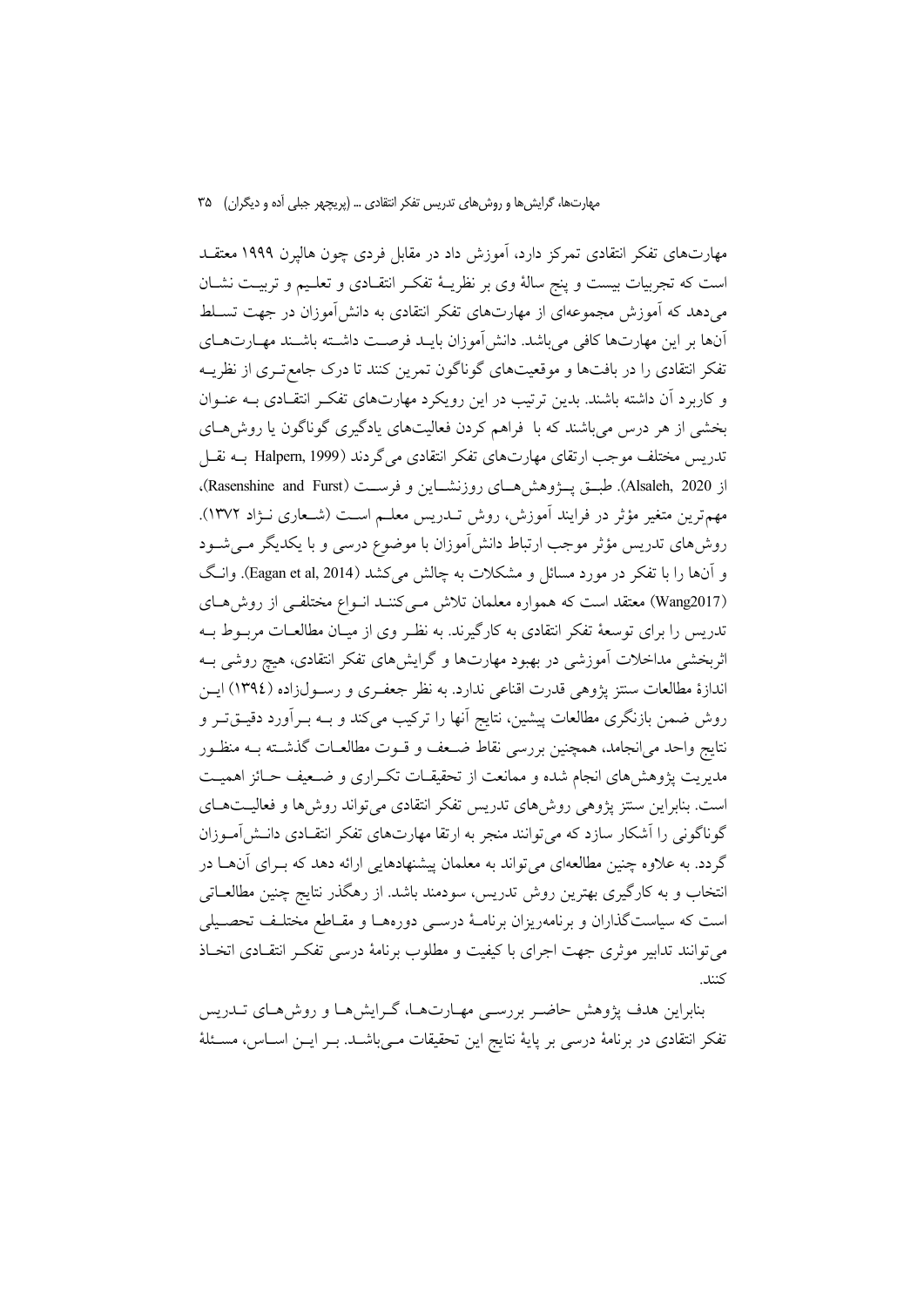پژوهش حاضر آن است که در ترکیب نتایج پژوهشهای مربوط به آمـوزش تفکـر انتقــادی چه مهارتها، گـرایشهـا و روشهـای تدریسـی در آمـوزش تفکـر انتقـادی مـورد توجـه قرارگیرد تا به جای تأکید بر معلومات و یادگیری طوطی,وار و حافظه محور، دانــش|مــوزانـی منتقد، آگاه و متفکر پرورش پابند.

در همین راستا سؤالات زیر طرح گردید:

۱. یافتههای پژوهشی، چه مهارتها و گرایشهـای تفکـر انتقـادی را در برنامـهٔ درســی مورد تأكيد قرار مى دهند؟

۲. یافتههای پژوهشی، چه روش۵های تدریسی را برای توسعهٔ تفکر انتقادی دانشآموزان ارائه می کنند؟

### ٢. روش پژوهش

روش به کار رفته در این پژوهش سنتز پژوهی است و عملیاتی کردن ایـن اصـل اسـت کـه علم، قابلیت تجمیع یا تراکم نظاممند دانشهای تولید شـدهٔ پیشـین را دارد ( ,Chalmers et al 2002). سنتز پژوهی در پی پاسخ به ایــن پرســش اســت کــه نتیجــهٔ واحــد همــهٔ یافتــههــای یژوهشی گذشته چیست؟ چراکه در نظر گرفتن پژوهشها به صورت منفرد نــه تنهـا گــاهی اوقات تکلیف کنشگر را در قبال سؤال تعیین نمی کند، بلکـه گــاهی یافتــههــای ضــدونقیض سبب گمراهي او مي گردد (Pring, 2000). لايت و پيلمر (Light & Pillemer, 1984) بــهطـور مبسوط در کتاب خویش به علل چرخش پژوهشگران به سـمت انجـام دادن پـژوهشهـای مروری نظامِمند پرداختهاند و معتقدند از دههٔ هشتاد مـیلادی بـه بعـد حـوزهٔ پــژوهش۵هـای مروری نظامِمند، آرامآرام تبدیل به حوزهای تخصصی شده است (به نقل از طلایی و بـزرگ، ١٣٩٤). انجام دادن یک پژوهش که حاصل سنتز یافتههــای دیگــر پــژوهش هــا باشــد، دارای سه مرحله است که پژوهش حاضر نیـز بـر مبنـای ایـن سـه مرحلـه پـیش رفتـه اسـت. در مرحلهٔ اول، یژوهشهایی که مقرر است از یافتههای آنها استفاده گـردد، تعیـین مـی شــوند؛ مانند تعیین پارامترهای جستجو، هماننـد تـاریخ انتشـار، نـوع پـژوهش، تعیـین راهبردهـای جستجوی اسناد و پایگاهها. در این مرحله کلمهٔ تفکر انتقـادی در همـهٔ زمینـههـای عنـوان، کلیدواژه، چکیده و برنامهٔ درسی در بخش واژگان کلیدی پایگاههای دادهای اریک (ERIC) . ساینس دیرکت (Science Direct)، گوگل اسکالر (Google scholar) از سال ۲۰۱٤ تــاکنون در گسترهٔ جغرافیایی سراسر دنیا مورد جستجو قبرار گرفت و بـا توجـه بـه اینکـه تحقیقـات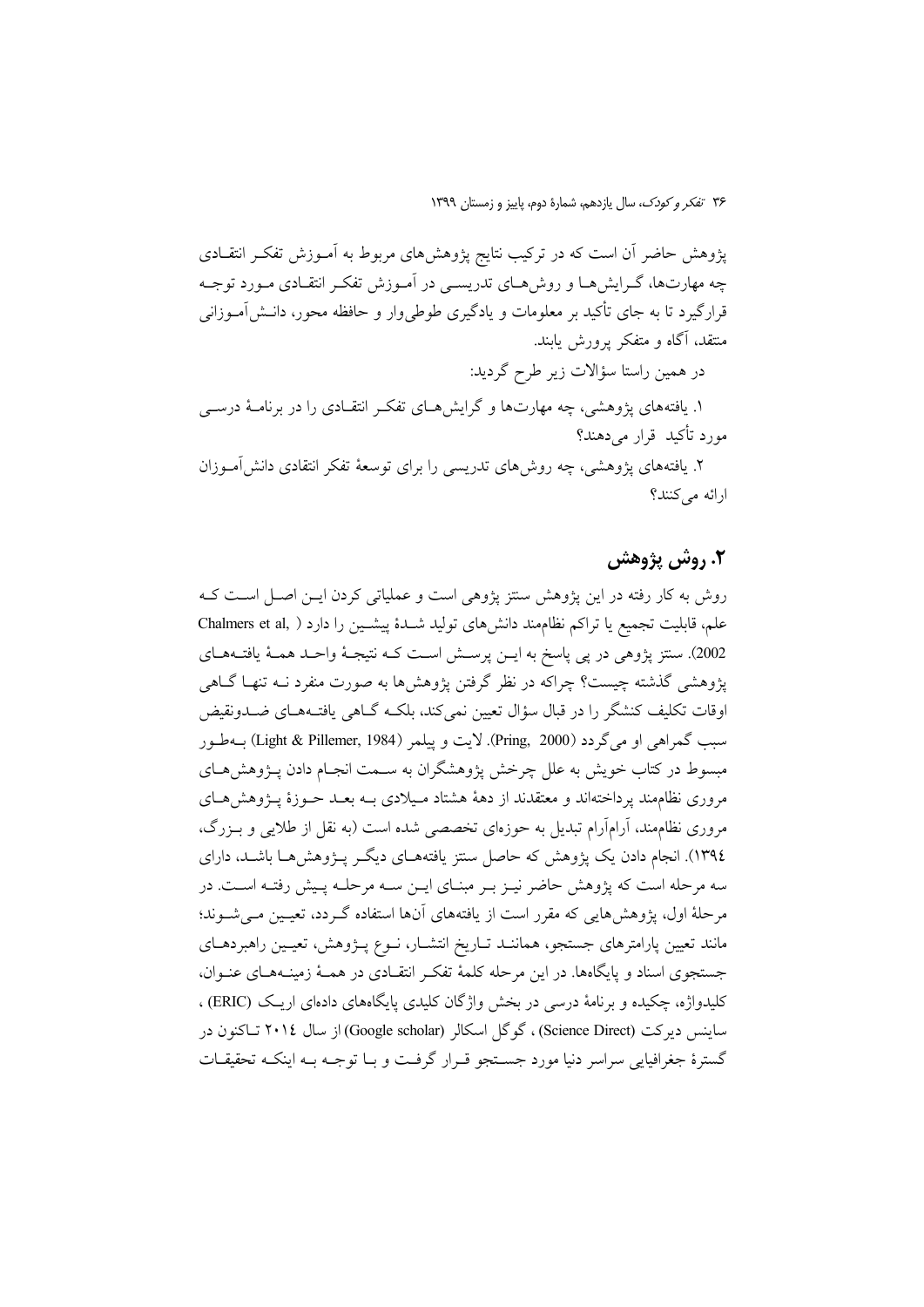برگرفته از این پایگاههای دادهای معتبر بودند، بر این اساس اعتبار علمــی آن هــا مــورد تائیــد قرار گرفت. از جستجوی اولیهٔ کلیهٔ سایتهای مذکور تعداد ۱۲۰ مقاله به دست آمـد. حجـم مقالات به دست آمـده بـه موضـوعات گونـاگونی چـون ارزيـابي پيشـرفت مهـارتهـاي تفکر انتقادی، انواع مهارتها و گرایشهای تفکر انتقادی، رویکردهای تدریس تفکر انتقــادی و تدریس کردن یا نکردن تفکر انتقادی پرداخته بودند که با بررسـی ایـن مقـالات، سـؤالات يژوهش به دست آمدند. در مرحلهٔ دوم به نقد نظامهند اسناد منتخـب پرداختــه شــد؛ در ايــن مرحله چکیدهٔ اسناد ۱۲۰ مقاله خوانده شد و غربالگری اتفاق افتاد، یعنی از میـان مقـالات بـا توجه به معیار مرتبط بودن، اَن دسته از مقـالاتی کـه در راسـتای سـؤالات پــژوهش نبودنــد، حذف و آن دستهای که همراستا با سؤالات پــژوهش بودنـد، حفـظ شــدند. همــان دســته از مقالاتی که به ارتباط انــواع روش۱مـای تــدریس بــا تفکــر انتقــادی مــیپرداختنــد و آشــکارا مهارتها و گرایشهای تفکر انتقادی را با روشهای گونـاگونی چــون آزمــون، مشــاهده یــا مصاحبه مورد تحلیل قرار میدادند، باقی ماندند و در مجموع بـه روش هدفمنـد و براسـاس اشباع دادهای، ۳۱ مقاله نهایی شدند. از آنجا که نظریهپردازان و محققان بنام تفکرانتقــادی، بــر نقش اساسی آن در همهٔ رشتهها و حوزههای مختلف دانش و تمام محیطهای زندگیای ک انسان در آنها رشد می کند از مدرسه و دانشگاه تا محل کار و دوستان تأکید می 4کننــد Enciso (et al, 2017)، در یژوهش حاضر نیز مقالات منتخب، دروس مختلف را در مقاطع تحصـیلی ابتدایی تا دانشگاه در برگرفتند. همچنین در این مقالات روشهای تدریس گوناگونی چـون روش تدریس پژوهش محـور، مسـئله محـور، شـبیهسـازی، بـارش فکـری، ایفـای نقـش، یروژه محور، نقشه مفهومی، کار گروهی، بازی گروهی، شش کلاه تفکر، مشــارکتی و روش اکتشافی بدون توجه به مقطع تحصیلی مـورد بررسـی قـرار گرفتنــد.در مرحلــهٔ ســوم ســنتز اتفاق افتاد؛ يعني خلق چيزي جديد از عناصر جدا از هـم. در ايــن بخـش بــه ســنتز پژوهــي پرداخته شد و با جمع بندی یافتههای اسناد به دست آمده، نتیجهگیری کلی حاصل شد.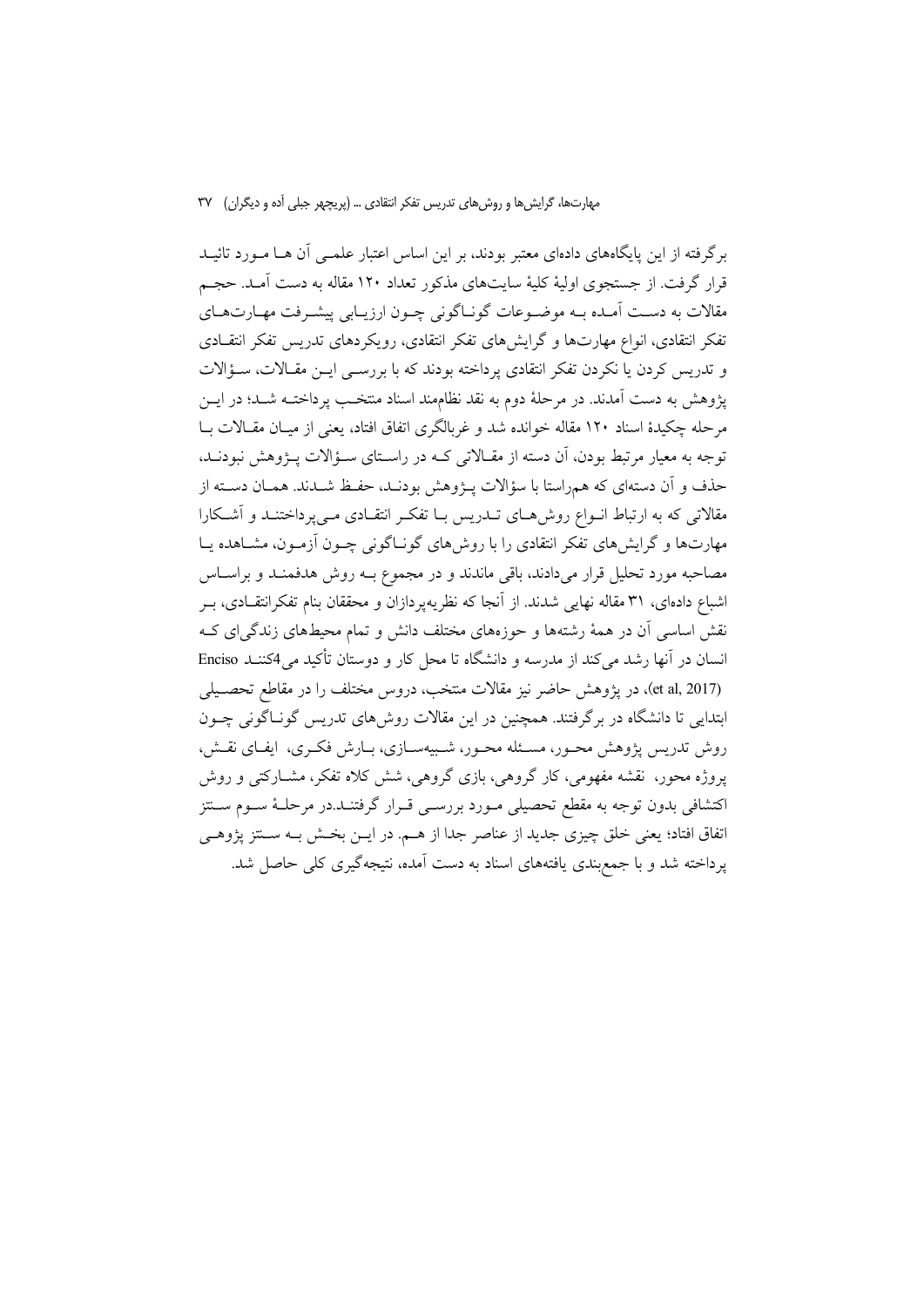| نتيجه كلى                                                                                                                     | روش<br>ژوهشر         | ابزار پژوهش                                                           | كشور                   | عنوان مقاله                                                                                                                                          | ぅ                      | نويسنده                                | $\cdot \hat{\mathbf{a}}^{\mathbf{i}}$ |
|-------------------------------------------------------------------------------------------------------------------------------|----------------------|-----------------------------------------------------------------------|------------------------|------------------------------------------------------------------------------------------------------------------------------------------------------|------------------------|----------------------------------------|---------------------------------------|
| کاربرد شبیهسازی به عنوان<br>راهبرد تدريس در برابر<br>مطالعات كتبى موردى هيچ<br>تغییری به وجود نیاورده<br>است.                 | ڻ<br>};<br>سازي<br>ر | أزمون استدلال<br>علوم بهداشت                                          | آمريکا                 | تأثيرات شبيهسازي بر<br>مهارتهاي تفكر<br>انتقادى دانشجويان<br>پرستاري                                                                                 | 7.19                   | بلكسلي<br><b>Blakeslee</b>             | ١                                     |
| یادگیری پروژه محور دارای<br>تأثیر مثبت بر تفکر انتقادی<br>است.                                                                | پروژه<br>g)          | مشاهده پرسشنامه،<br>أزمون                                             | اندونزى                | تأثير يادگيري<br>پروژه محور بر توانایی<br>تفكر انتقادى<br>دانش آموزان                                                                                | ۲۰۱۹                   | آندرینی و<br>دیگر ان<br>Andrini et al  | ۲                                     |
| یادگیری مشارکتی همراه با<br>فعالیتهای تفکر دارای تأثیر<br>مثبت بر مهارتهای تفکر<br>انتقادى دانش موزان بوده<br>است.            | مشاركتمى             | آزمون تفكر انتقادى<br>كرنل سطح X<br>Cornell critical<br>thinking test | تىرى.                  | تأثير يادگيري مشاركتي<br>همراه با فعالیتهای<br>تفکر انعکاسی بر<br>مهارتهاي تفكر<br>انتقادى دانش موزان                                                | ۲۰۱۹                   | اردوغان<br>Erdogan                     | ٣                                     |
| يادگيري پژوهش محور<br>جهت أموزش مهارتهاى<br>تفکر انتقادی به دانشآموزان<br>مؤثر بوده است.                                      | پڙوهش<br>ەكتى        | پرسشنامه تفكر انتقادى<br>كاليفرنيا                                    | اندونزى                | به كارگيري يادگيري<br>پژوهش محور برای<br>أموزش مهارتهاي<br>تفکر انتقادی بر<br>دانش[موزان ابتدايي                                                     | $\frac{\times}{\cdot}$ | سوريانتې و<br>ديگران<br>Suryanti et al | ۴                                     |
| روش ايفاى نقش بهطور<br>معناداري موجب رشد<br>مهارتهاى تفكر انتقادى<br>شده است.                                                 | ایفای<br>ې:<br>م     | ارزيابي تفكر انتقادى<br>واتسن-گليزر<br>Watson-Glaser                  | امارات<br>متحكءً<br>رد | تأثیر ایفای نقش بر<br>مهارتهاي تفكر<br>انتقادى                                                                                                       | $\sum_{\mathbf{r}}$    | جونز<br>Jones                          | ۵                                     |
| گروه آموزش ديده با روش<br>شش کلاه تفکر نسبت به<br>گروه كنترل توانايىهاى<br>تفکر انتقادی بیشتری به<br>دست آوردماند.            | 4<br>Χç<br>ूर्       | أزمون محقق ساخته،<br>مصاحبه                                           | تارلى:<br>تار          | به كارگيري شش كلاه<br>تفكر براي رشد<br>توانايي هاي<br>تفكر انتقادى                                                                                   | $\sum_{\mathbf{r}}$    | اكاهيتانوند<br>Ekahitanond             | ۶                                     |
| یادگیری اکتشافی و یادگیری<br>محتوايي، روند يادگيري<br>سیستماتیک را برای رشد<br>مهارت تفكر انتقادى<br>دانش[موزان فراهم مىكنند. | اكتشافى              | مصاحبه، پيشينۀ<br>پژوهشهاي ديگر                                       | اندونزى                | ساخت مهارت<br>تفكر انتقادى<br>دانش[موزان از طريق<br>مدل يادگيري اكتشافي و<br>تدريس محتوايي و مدل<br>يادگيري به عنوان<br>حل مسئله در یادگیری<br>تاريخ | Y. M                   | حکيم و<br>دیگر ان<br>Hakim et al       | ٧                                     |

جدول ۱. مشخصات مقالات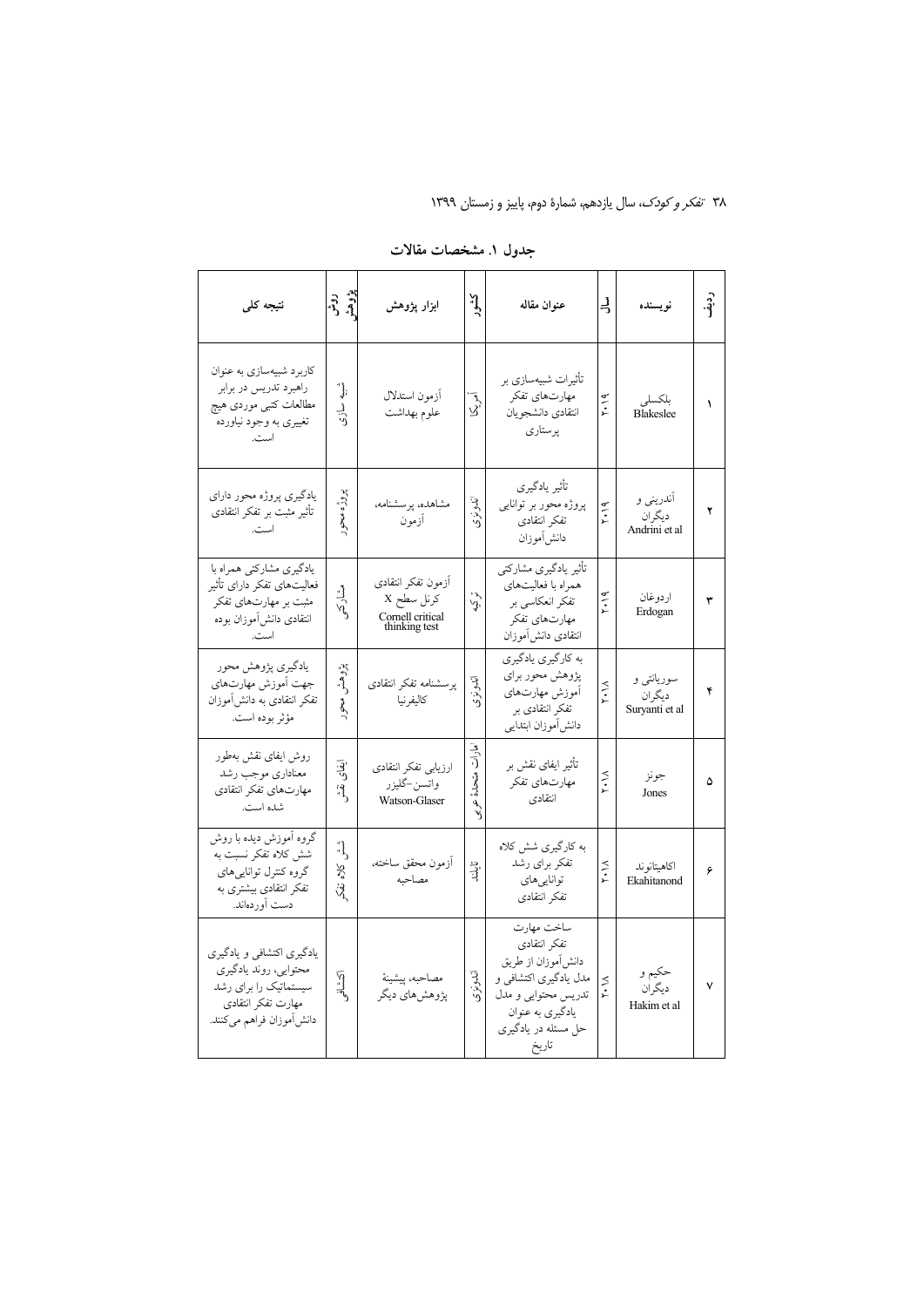| مهارتها، گرایشها و روشهای تدریس تفکر انتقادی … (پریچهر جبلی آده و دیگران) ۳۹ |  |
|------------------------------------------------------------------------------|--|
|------------------------------------------------------------------------------|--|

| یادگیری پژوهش محور به<br>لحاظ أمارى تأثير معنادارى<br>بر رشد گرایشهای<br>تفكر انتقادى نداشته است.                                           | پژوهش<br>محرر            | أزمون گرايش به<br>تفكر انتقادى كاليفرنيا                                                                        | تهيني                      | تأثير يادگيري<br>پژوهش محور بر<br>گرایشهای تفکر<br>انتقادی در معلمان علوم<br>پیش از خدمت                               | ٢٠١٧        | أرسال<br>Arsal                              | ٨  |
|---------------------------------------------------------------------------------------------------------------------------------------------|--------------------------|-----------------------------------------------------------------------------------------------------------------|----------------------------|------------------------------------------------------------------------------------------------------------------------|-------------|---------------------------------------------|----|
| هرچند نمرات به دست<br>أمده در پسأزمون گروه<br>ازمایش بهتر بوده است ولی<br>به لحاظ أمارى معنادار نبوده<br>است.                               | پروژه محور               | سؤالات تعيين سطح<br>پيشرفته تاريخ أمريكا                                                                        | $\bar{\zeta}$<br>λ,        | تأثير يادكيري<br>پروژه محور بر<br>تفکر انتقادی در کلاس<br>تاريخ                                                        | ۲۰۱۷        | كش<br>Cash                                  | ٩  |
| گروهی که با روش نقشهٔ<br>مفهومى أموزش داده شده<br>بودند، در نمرات<br>تفكر انتقادىشان افزايش<br>ديده شد.                                     | نقشه<br>مفهومى           | پرسشiامه محقق<br>ساخته و أزمون<br>مهارتهاي<br>تفكر انتقادى كاليفرنيا                                            | q                          | تأثير روش نقشة<br>مفهومی بر مهارتهای<br>تفكر انتقادى دانشجويان<br>يرستاري                                              | $Y \cdot Y$ | محمّد و<br>ديگران                           | ١٠ |
| رشد تفکر انتقادی با به<br>كارگيري روش يادگيري<br>مسئله محور اتفاق افتاده<br>است.                                                            | مسئله<br>محور            | چکلیست، ارزیابی<br>خود و همسالان                                                                                | اندونزى                    | رشد تفكر انتقادى<br>دانش[موزان دوره<br>راهنمایی با کاربرد<br>يادگيري مسئله محور                                        | ۲۰۱۷        | هاريدزا و<br>ايروينگ<br>Haridza &<br>Irving | ۱۱ |
| روش ايفاى نقش فضايبي<br>سازنده در ارتقای<br>تفکر انتقادی در میان<br>دانش[موزان ابتدايي ايجاد<br>مىكند.                                      | ایقای<br>و:<br>د         | مشاهده و پرسشنامه<br>بر اساس مدل پل<br>1992<br>Paul                                                             | پاکستان                    | ايفاي نقش: راهبرد<br>سودېخش تدريس در<br>ارتقاى تفكر انتقادى                                                            | ٢٠١٧        | رشيد و قيصر<br>Rashid &<br>Qaisar           | ۱۲ |
| روش پروژه محور توانسته<br>تكنيكهاي مؤثري براي<br>رشد مهارتهاى<br>تفکر انتقادی در<br>دانش[موزان فراهم كند.                                   | پروژه<br>محور            | نظرسنجي، مصاحبه و<br>مشاهده                                                                                     | امارات<br>متحلة<br>ىمولىيى | قدرت يادگيري<br>پروژه محور: أموزش<br>تجربي براي رشد<br>مهارتهاى<br>تفكر انتقادى دانشجويان                              | ۲۰۱۷        | ديميت<br>Dimmit                             | ۱۳ |
| در معرض فعالیتهای<br>يادگيري گروهي قرارگرفتن<br>با به دست أوردن<br>تفكر انتقادى مرتبط است.                                                  | ٳؙ<br>$\beta'$           | أزمون تفكر انتقادى<br>ارزیابی دانشگاهی<br>مهارت علمى<br>(CAAP)                                                  | آمي<br>آک                  | یادگیری مشارکتی و<br>تفكر انتقادى: أزمايش<br>ارتباط                                                                    | ۲۰۱۷        | لوئز و پاسکارلا<br>Loes &<br>Pascarella     | ۱۴ |
| توانايي تفكر انتقادى<br>دانشآموزانی که به روش<br>اكتشافي أموزش ديدهاند<br>نسبت به گروهي كه به<br>صورت سنتي أموزش<br>ديدهاند، بهتر بوده است. | اكشافو                   | تكاليف محقق ساخته                                                                                               | اندونزك                    | تأثير مدل يادگيري<br>اکتشافی بر تفکر انتقادی<br>دانشlموزان و توانایی<br>شناختی در دبیرستان                             | ۲۰۱۷        | ماتايدا و<br>ديگران<br>Mataida et al        | ۱۵ |
| نتايج رشد مهارتهاي تفكر<br>انتقادی در میان دانش[موزان<br>گروه یادگیری مشارکتی و<br>نقشهٔ مفهومی را نسبت به<br>گروه کنترل نشان داد.          | مشاركتي و نقشه<br>حفهومى | أزمون تفكر انتقادى<br>براى دانش[موزان<br>ابتدایی و راهنمایی<br>$(Y \cdot \cdot \mathsf{A} \text{ Yeh } \omega)$ | تايوان                     | تأثير يادگيري مشاركتي<br>و مداخله به روش نقشهٔ<br>مفهومی بر مهارتهای<br>تفكر انتقادى وبسكتبال<br>در دانشآموزان ابتدایی | ۲۰۱۷        | هوانگ و<br>ديگر ان<br>Huang et al           | ۱۶ |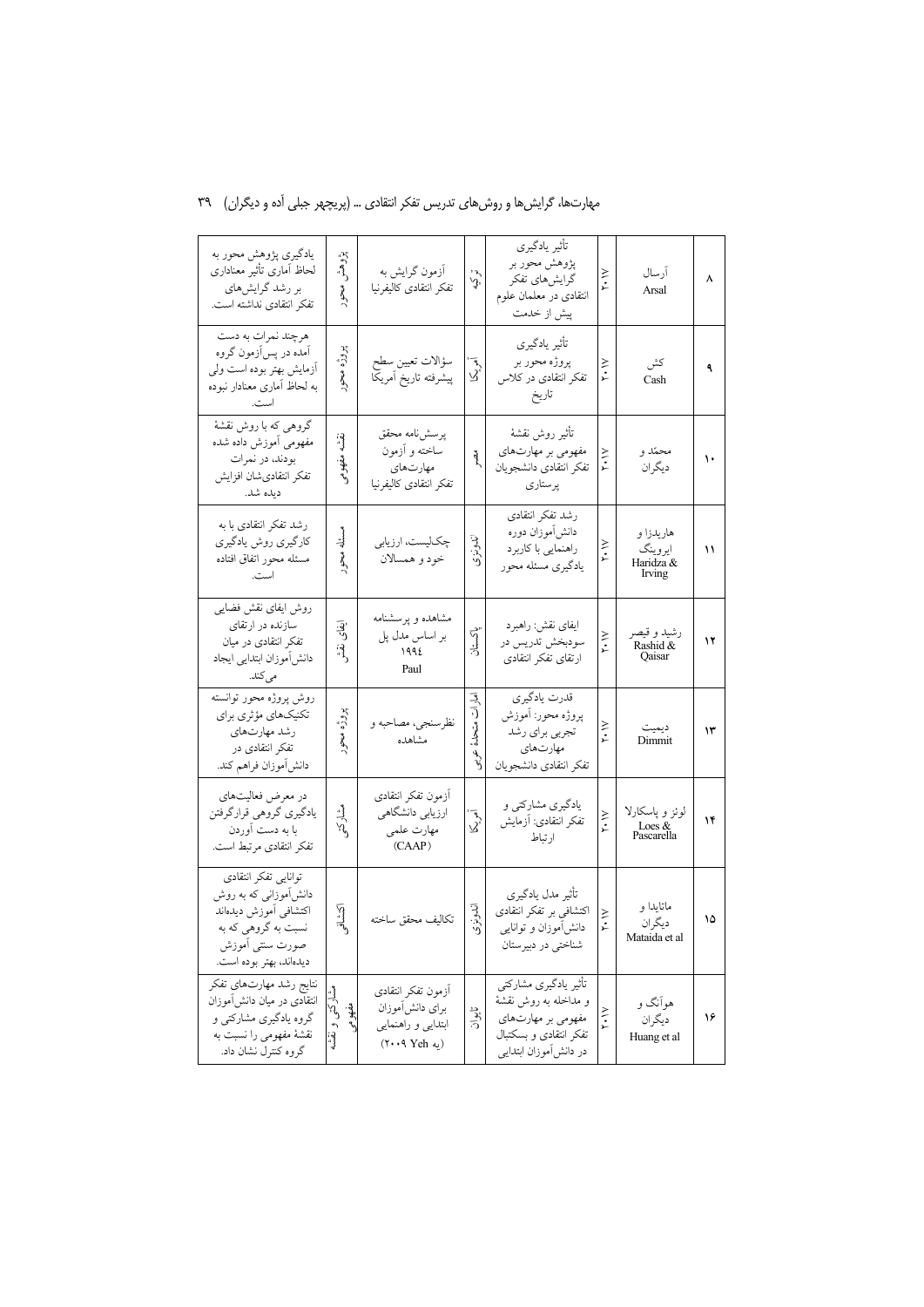| روش بازی گروهی موجب<br>ارتقا تفكر انتقادى<br>دانش موزان گردیده است.                                                                                                   | بازی<br>گروهي                  | سنجش تفكر انتقادى<br>واتسن گليزر                            | مارى                       | روش بازی گروهی<br>برای یادگیری شیمی<br>جهت تقويت<br>دستاوردها و<br>مهارتهاي تفكر<br>انتقادى دانشlموزان      | $Y \cdot V$  | بوالحسن و<br>طاها<br>Bolhassan &<br>Taha                  | ١٧ |
|-----------------------------------------------------------------------------------------------------------------------------------------------------------------------|--------------------------------|-------------------------------------------------------------|----------------------------|-------------------------------------------------------------------------------------------------------------|--------------|-----------------------------------------------------------|----|
| یادگیری مسئله محور بر<br>مهارت تفكر انتقادى و نتايج<br>يادگيرى دانشlَموزان تأثير<br>گذاشته است.                                                                       | مسئله<br>z                     | آزمون بر اساس<br>شاخصهاي يادگيري                            | اندونزى                    | تأثير يادگيري مسئله<br>محور بر مهارت تفکر<br>انتقادی و نتایج یادگیری<br>دانش[موزان در أموزش<br>زبان انگلیسی | Y.\Y         | باشیت و امین<br>Bashit &<br>Amin                          | ۱۸ |
| دانشجويان بهطور معناداري<br>رشد بیشتری را در زمینهٔ<br>همهٔ مهارتهای تفکر<br>انتقادی در محیط یادگیری<br>كارگروهي نسبت به<br>کلاس های مبتنی بر<br>سخنراني ابراز كردند. | $\tilde{\sigma}$<br>کروهی<br>د | پرسشنامه                                                    | آمي<br>آک                  | تقويت تفكر انتقادى با<br>كاربرد يادگيري مبتنى<br>بر کار گروهي                                               | ۲۰۱۷         | اسپی<br>Espey                                             | ١٩ |
| روش تدریس به کار رفته<br>تأثیر معناداری در رشد<br>مهارتهاى تفكر انتقادى<br>دانش[موزان نسبت به روش<br>سنتي داشته است.                                                  | پژوهش<br>محور                  | أزمون محقق ساخته                                            | ترکي                       | تأثير يادگيري پژوهش<br>محور بر مهارتهای<br>تفكر انتقادى<br>دانشlاموزان                                      | 7.17         | دوران و دوكمه<br>Duran &<br>Dokme                         | ۲. |
| به کارگیری رویکرد مسئله<br>محور دارای تأثیر مثبت در<br>تقويت مهارتهاي تفكر<br>انتقادى در تدريس ادبيات<br>است.                                                         | مسئله<br>محور                  | يرسشنامه محقق<br>ساخته جهت<br>نظرسنجي                       | مازى                       | تأثيرات رويكرد<br>يادگيري مسئله محور<br>در تقویت مهارتهای<br>تفکر انتقادی در تدریس<br>ادبيات                | 7.17         | عبدرحمان و<br>دیگر ان                                     | ۲۱ |
| نمرات تفكر انتقادى به<br>میزان قابل ملاحظهای در<br>پایان ترم افزایش یافته است.                                                                                        | تقسية<br>مفهومى                | پرسشنامه محقق<br>ساخته                                      | <b>SFIC</b>                | روش نقشهٔ مفهومی<br>ابزاري براي تفكر<br>انتقادى                                                             | $Y \cdot 17$ | کوتنی،<br>استمفيلي<br>Cottenie &<br>Staempfli             | ۲۲ |
| رويكرد يادگيري مسئله<br>محور موجب توانايي بهتر<br>تفكر انتقادى در رياضيات<br>نسبت به رویکرد سنتی شده<br>است.                                                          | مسئله<br>محرر                  | آزمون تفکر انتقادی در<br>رياضيات                            | اندونزى                    | تأثير رويكرد يادگيرى<br>مسئله محور بر توانايي<br>تفكر انتقادى<br>دانش آموزان دبيرستاني<br>در رياضيات        | 7.10         | ويدياتينينگتيا<br>س و دیگران<br>Widyatiningt<br>yas Et al | ۲۳ |
| دانشجویانی که سه دوره<br>أموزش شبيهسازي ديدهاند<br>دستاورد معناداری در تفکر<br>انتقادى داشتهاند.                                                                      | ش<br>پلې<br>ىيازى              | گرایش،ای تفکر<br>انتقادی یون Yoon<br>$Y \cdot \cdot \wedge$ | $\zeta_{\bullet}$<br>جنوبى | تأثیر روش شبیهسازی با<br>كامپيوتر بر تفكر انتقادى<br>دانشجويان پرستاري                                      | 5.10         | شین و دیگران<br>Shin et al                                | ۲۴ |

۴۰ تف*کر و کودک،* سال یازدهم، شمارهٔ دوم، پاییز و زمستان ۱۳۹۹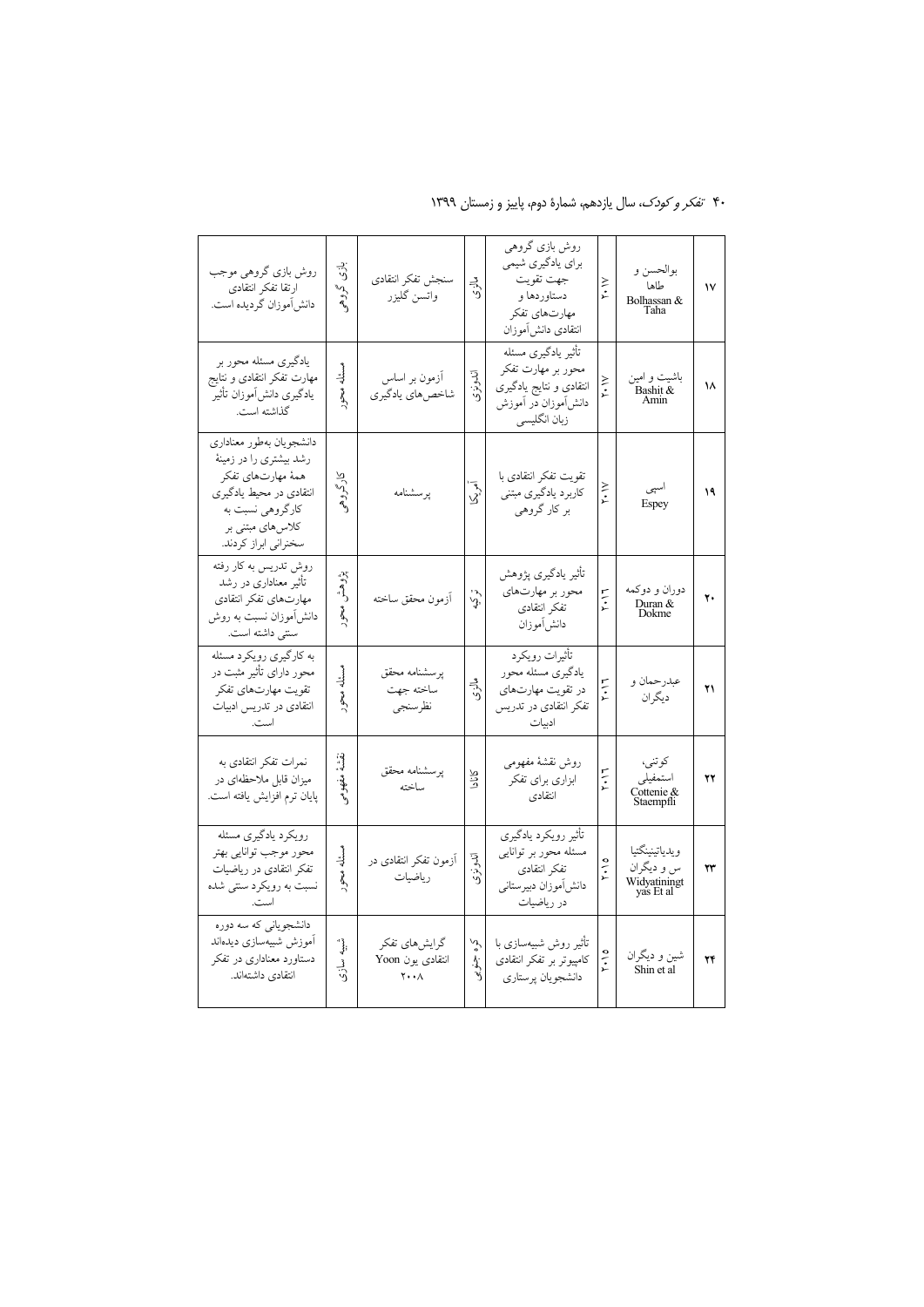#### ۔<br>اجرای تکنیکهای یادگیری مشارکتی به رشد تفکر كاربرد يادگيري مشاهده پرسشنامه، اندونزى انتقادی و افزایش فشار 7.10 دوی و دیگران .<br>مصاحبه و امتحانات .<br>مشارکتی در تدریس  $\mathbf{Y} \Delta$ گرایشهای تفکر انتقادی  $\mathcal{N}$ Devi et al كتبي دانشlموزان تفکر انتقادی در خواندن دانش آموزان در خواندن كمك مى كند. تفاوت معناداری میان تأثير كاربرد روش بارش گروهي كه به روش بارش فکري در يادگيري بڈ<br>ڈ فكرى أموزش ديده بودند بلا<br>أحم أزمون تفكر انتقادى رياضيات جهت توسعهٔ  $2.10$ با گروه کنترل که به روش الفرهود  $\mathbf{Y}\mathbf{P}$  $\ddot{\mathcal{S}}$ تفكر انتقادى محمد الشرقي ٢٠٠٥ Alfarhoud سنتي أموزش ديده بودند، دانش|موزان دورهٔ ملاحظه شد. راهنمایی دانشآموزانی که با روش آزمون تفکر انتقادی در مشاركتي أموزش ديده تأثير يادگيري مشاركتي زندگي روزمره سىنگ گارشا و بودند نسبت به روش و<br>فيل بر گرایشهای تفکر  $\frac{1}{2}$ (مینسمویّر، پرکینز و<br>مونیوا (۲۰۰۱) كومار  $\frac{3}{2}$  $\mathbf{v}$ تدريس سنتي بهطور  $\widetilde{\gamma}$ .<br>انتقادی دانش آموزان ۔<br>معناداری دارای گرایشہای Sing Garcha<br>& Kumar راهنمایی Mincemoyer,<br>Perkins, Munyua تفكر انتقادى بالاترى بو دەاند. اجراي يادگيري پروژه محور پروڑه محور پرورش تفكر انتقادى اندونزى ساخت تفكر انتقادى  $\frac{1}{2}$ دانش|موزان از طريق  $\mathbf{Y} \wedge$ مشاهده و مصاحبه رچماهواتي دانش]موزان را تسهيل يادگيري پروژه محور مى كند. تأثیرات یادگیری مسئله یادگیری مسئله محور محور در برابر روش عليرغم وجود روندهاي مسئل توانايي تفكر انتقادى  $\tilde{N}$ سنتی سخنرانی بر تفکر چوی و  $\cdot$  12 ه<br>مختوری  $\mathbf{y}$ مثبت تفاوت معناداری با انتقادی، حل مسئله و یارک ۱۹۹۹ ديگر ان محور روش سخنراني نداشته يادگيري خودمحور Park Choi et al است. دانشجويان پرستاري کہ ہ به لحاظ آماری با روش تأثير روش بارش فكرى بارش بارش فكرى در سه مهارت أزمون تفكر انتقادى بر تقویت مهارتهای  $\frac{1}{2}$ هراق الر و پای تشخيص مفروضات، تفسير واتسن گليزر، تفكر خلاق و انتقادى  $\mathbf{r}$ ر<br>پرې Alrubai و ارزیابی استدلالات مصاحبه دانش آموزان راهنمایی افزايش ديده شد. در درس فیزیک در تحلیل کمی نتایج نشان داد که روشهای تذریس وي<br>ري كمي: اَزمون تأثير روشهاى تدريس کاللی اوغلو و تأثیری بر گرایشهای تفکر -<br>بر تفکر انتقادی و گرایشهای تفکر تركيه أيقا  $\overline{r}\cdot\overline{1}\xi$ گول بھار انتقادی نداشتهاند و در  $\Upsilon\Upsilon$ انتقادي كاليفرنيا كيفي: گرایش های تفکر Kalelioglu  $&$  Gulbahar  $\sum_{i=1}^{n}$ تحليل كيفي روش تلفيقي ۔<br>انتقادی تحليل محتوا موجب بهتر شدن تفكر انتقادي گشته است.

### مهارتها، گرایشها و روشهای تدریس تفکر انتقادی … (پریچهر جبلی آده و دیگران) ۴۱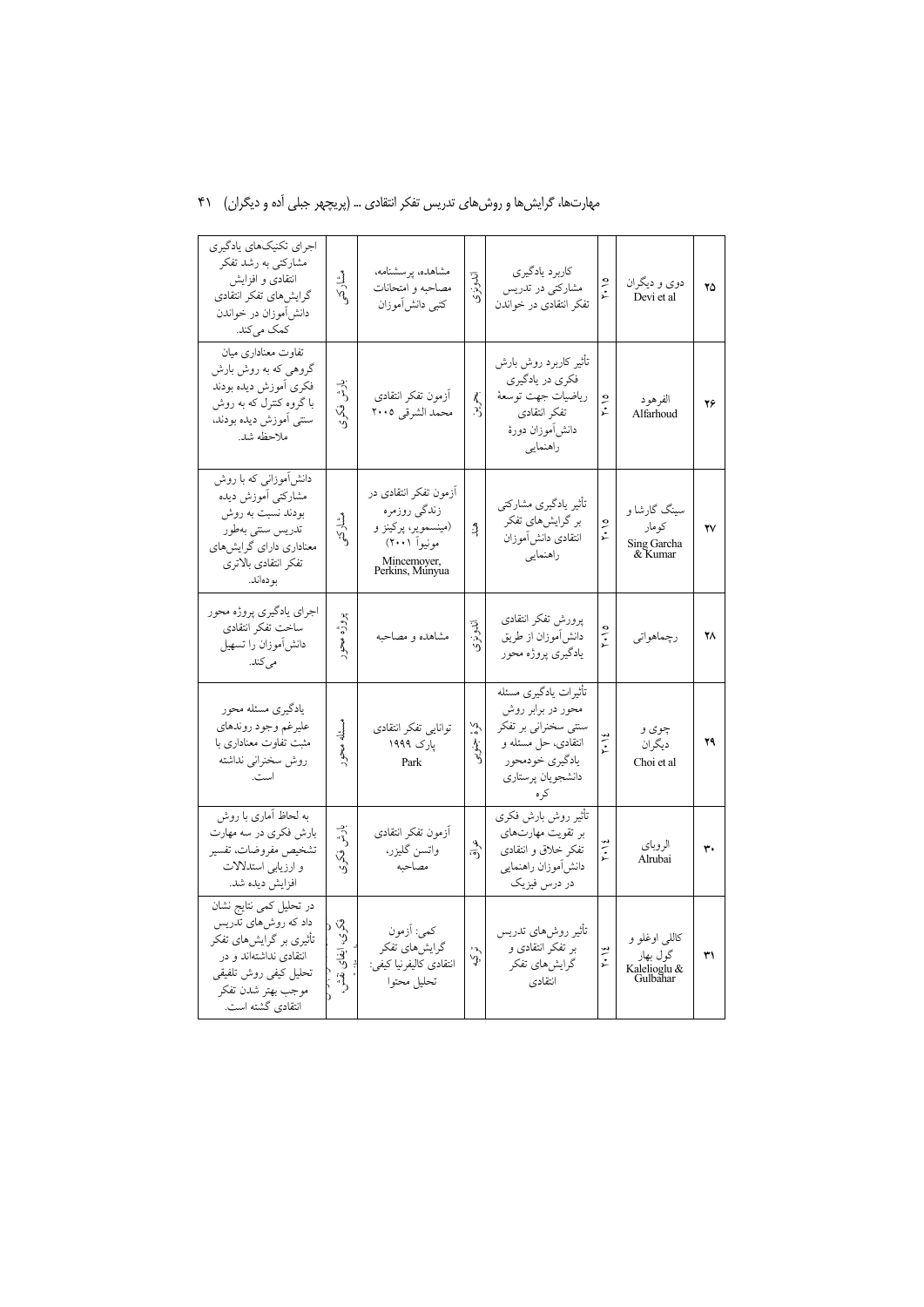با توجه به کیفی بودن رویکرد پژوهش، جهت ارزیـابی اعتبـار پـژوهش از چهـار معیـار تــدوين شــده توســط گوبــا و ليــنكن يعنــي باوريــذيري، انتقــال1يـذيري، اطمينــان2يـذيري و تأييديذيري استفاده شد (Guba & Lincoln, 1994) و اين چهار معيار بدين شرح مــورد توجــه قرار گرفت: یژوهشگر برای تحقق معیار باوریذیری عــلاوه بــر بررســی و درگیــری طــولانی مدت با دادهها و جمع آوری آنها از منابع گوناگون، با متخصصانی که ایــن روش را بــه کــار برده بودند نیز، گفتگو کرد و از آنها نیز خواست تا به کدگذاری بیردازند. بدین ترتیب و بـا کاربرد این راهکارها، روند کدگذاری یژوهش گر و عدم سوگیری وی مورد راستی آزمـایی قرار گرفت. به منظور برآورد معیار دوم یعنی انتقال $\mu$ یدیری که متضمن قابلیت تعمیم نتایج بــه سایر حوزههاست، توضیحات و توصیفات کامل و دقیقی از فراینـد تحقیــق و مســیر مطالعــه ارائه شد تا بدین وسیله امکان پیگیری مسیر تحقیق برای دیگر پژوهشگران فـراهم آیــد. در مورد معیار سوم یعنی اطمینانپذیری جلسهای برای ارائهٔ روند انجام پژوهش تشکیل شـد و جهت کیفیتبخشی به طراحی چارچوب نظری به تبیین نقطه نظرات پرداخته شد. همچنـین معیار چهارم که تأییدیذیری است بــا بــازبینی دادههــا، یافتــههــا و یادداشـــتـهــای مبســوط يژوهشگر در طول مدت يژوهش محقق شد.

#### 3. يافتەھا

# ۱.۳ یافتههای پژوهشی، چه مهارتها و گرایشهای تفکر انتقادی را در برنامـهٔ درسی مورد تأکید قرار می دهند؟

به منظور پاسخ به این پرسش، مهارتها و گـرایشهــا از تحلیــل محتــوای منــابع بــه وســیلهٔ كدگذاري استخراج گرديده است.

#### ۱.۱.۳ مهارتها

جهت تعیین مهارتها و طبقهبندی آنها، دادههای استخراج شده در جدول ۲ آمده است.

| طيقه  | مهار ت                       | منبع                   |
|-------|------------------------------|------------------------|
| تشخيص | تشخيص صحيح مسئله             | هاریدزا و ایروینگ ۲۰۱۷ |
|       | تشخيص معانى محتمل از نامحتمل | کوتنی و استمفیلی ۲۰۱٦  |

جدول ۲. طبقهبندی مهارتهای تفکر انتقادی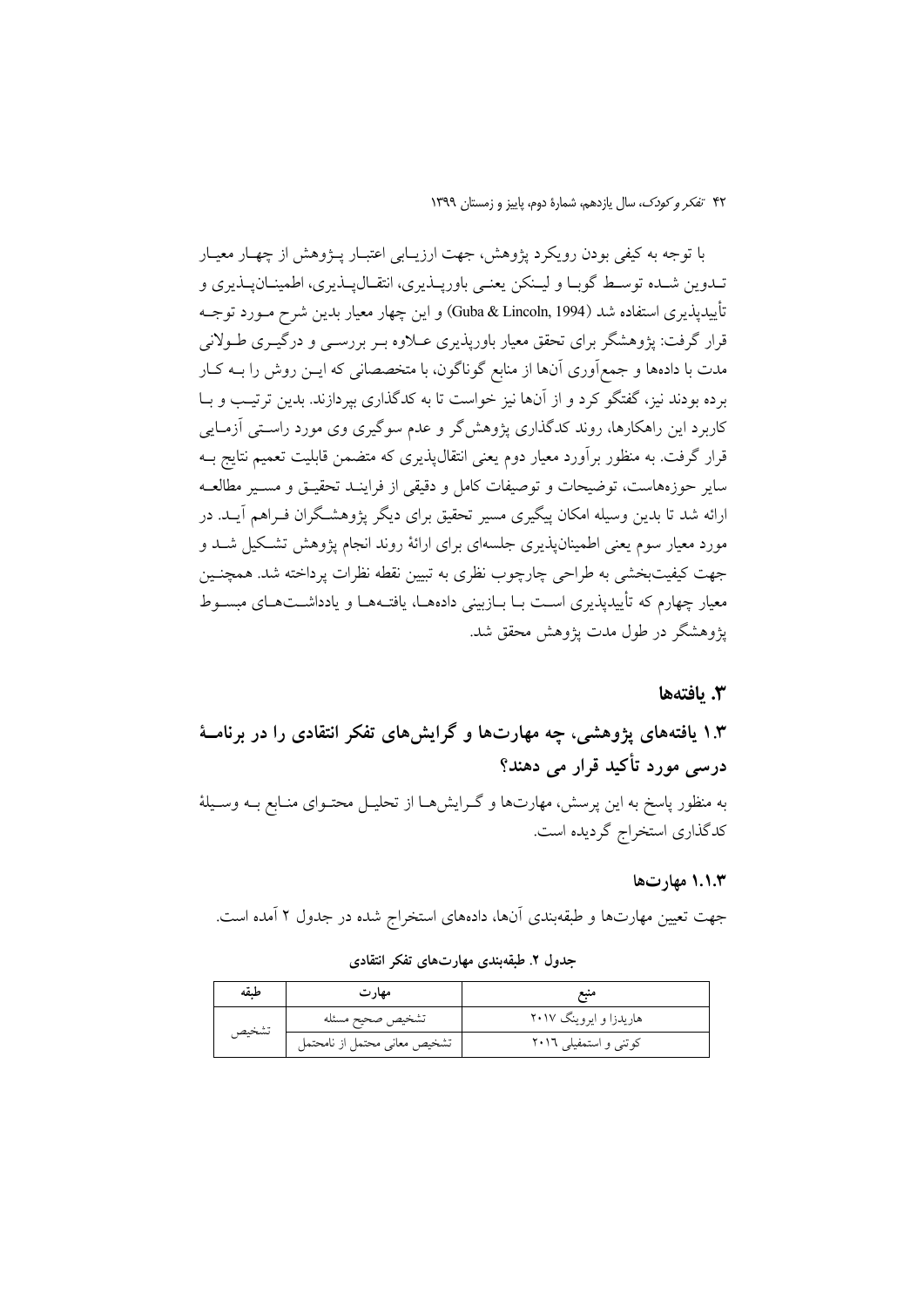|         | رمزگشایی مفاهیم                          | دوران و دوكمه ٢٠١٦                                                                                                                                                |
|---------|------------------------------------------|-------------------------------------------------------------------------------------------------------------------------------------------------------------------|
|         | تشخيص مفروضات                            | الفرهود ٢٠١٥/ جونز ٢٠١٨/ الروباي ٢٠١٤/ هوأنگ<br>و دیگران ۲۰۱۷/ اردوغان ۲۰۱۹/ بوالحسن و طاها                                                                       |
|         | توانايي فهم اطلاعات                      | حکیم و دیگران ۲۰۱۸                                                                                                                                                |
|         | مشاهده                                   | اردوغان ٢٠١٩                                                                                                                                                      |
| گردآوري | جستجوى شواهد                             | دوران و دوکمه ۲۰۱٦/ سوریانتی و دیگران ۲۰۱۸                                                                                                                        |
| اطلاعات | مباحثه                                   | عبدرحمان و دیگران ٢٠١٦/ رچماهواتی ٢٠١٥                                                                                                                            |
|         | جستجوى فرضيات                            | اکاهیتانوند ٢٠١٨/ کش ٢٠١٧/ محمد و دیگران<br>۲۰۱۷                                                                                                                  |
|         | طبقهبندى اطلاعات                         | دوران و دوکمه ۲۰۱٦/ سوریانتی و دیگران ۲۰۱۸                                                                                                                        |
|         | تحليل مسئله                              | باشیت و امین ۲۰۱۷/ لوئز و پاسکارلا ۲۰۱۷                                                                                                                           |
| واكاوى  | بررسي شواهد                              | دیمیت ۲۰۱۷/ بلکسلی ۲۰۱۹                                                                                                                                           |
|         | بررسي ارتباطات اجزا                      | ویدیاتینینگتیاس و دیگران ۲۰۱۵/ حکیم و دیگران<br>$Y \cdot \Lambda$                                                                                                 |
|         | يافتن ارتباط                             | ویدیاتینینگتیاس و دیگران ۲۰۱۵                                                                                                                                     |
| تعمق    | تعبير                                    | بوالحسن و طاها ٢٠١٧/ الروباي ٢٠١٤/ جونز<br>۲۰۱۸                                                                                                                   |
|         | فهم روشن مسئله                           | کوتنی و استمفیلی ۲۰۱٦/ اکاهیتانوند ۲۰۱۸ /<br>آندرینی و دیگران ۲۰۱۹                                                                                                |
|         | درک                                      | لوئز و پاسکارلا ۲۰۱۷                                                                                                                                              |
|         | تشخيص تأثير اجراي راهحل ها               | هاریدزا و ایروینگ ۲۰۱۷                                                                                                                                            |
|         | پیگیری منشأ شواهد و ادله                 | کوتنی و استمفیلی ۲۰۱٦                                                                                                                                             |
|         | جمع بندى اطلاعات                         | عبدرحمان و دیگران ۲۰۱٦/                                                                                                                                           |
|         | توليد فرضيه عقلاني                       | کوتنی و استمفیلی ۲۰۱٦                                                                                                                                             |
| استنتاج | به کار گیری استدلال قیاسی و<br>استقرايبي | بلکسلی ۲۰۱۹/ جونز ۲۰۱۸/ محمد و دیگران<br>۲۰۱۷/ هوانگ و دیگران ۲۰۱۷/ اردوغان ۲۰۱۹/<br>حکیم و دیگران ۲۰۱۸                                                           |
|         | حدس زدن متغيرها                          | آندرینی و دیگران ۲۰۱۹                                                                                                                                             |
|         | خلق پاسخ                                 | کش ۲۰۱۷/ محمد و دیگران ۲۰۱۷                                                                                                                                       |
|         | تركيب مفاهيم                             | کش ۲۰۱۷                                                                                                                                                           |
|         | نتيجه گير ي                              | باشیت و امین ۲۰۱۷/ کوتنی و استمفیلی ۲۰۱٦/<br>الفرهود ٢٠١٥/ الروباي ٢٠١٤/ جونز ٢٠١٨/ هوانگ<br>و دیگران ٢٠١٧/ اسپی ٢٠١٧/ بوالحسن و طاها<br>٢٠١٧/ دوران و دوكمه ٢٠١٦ |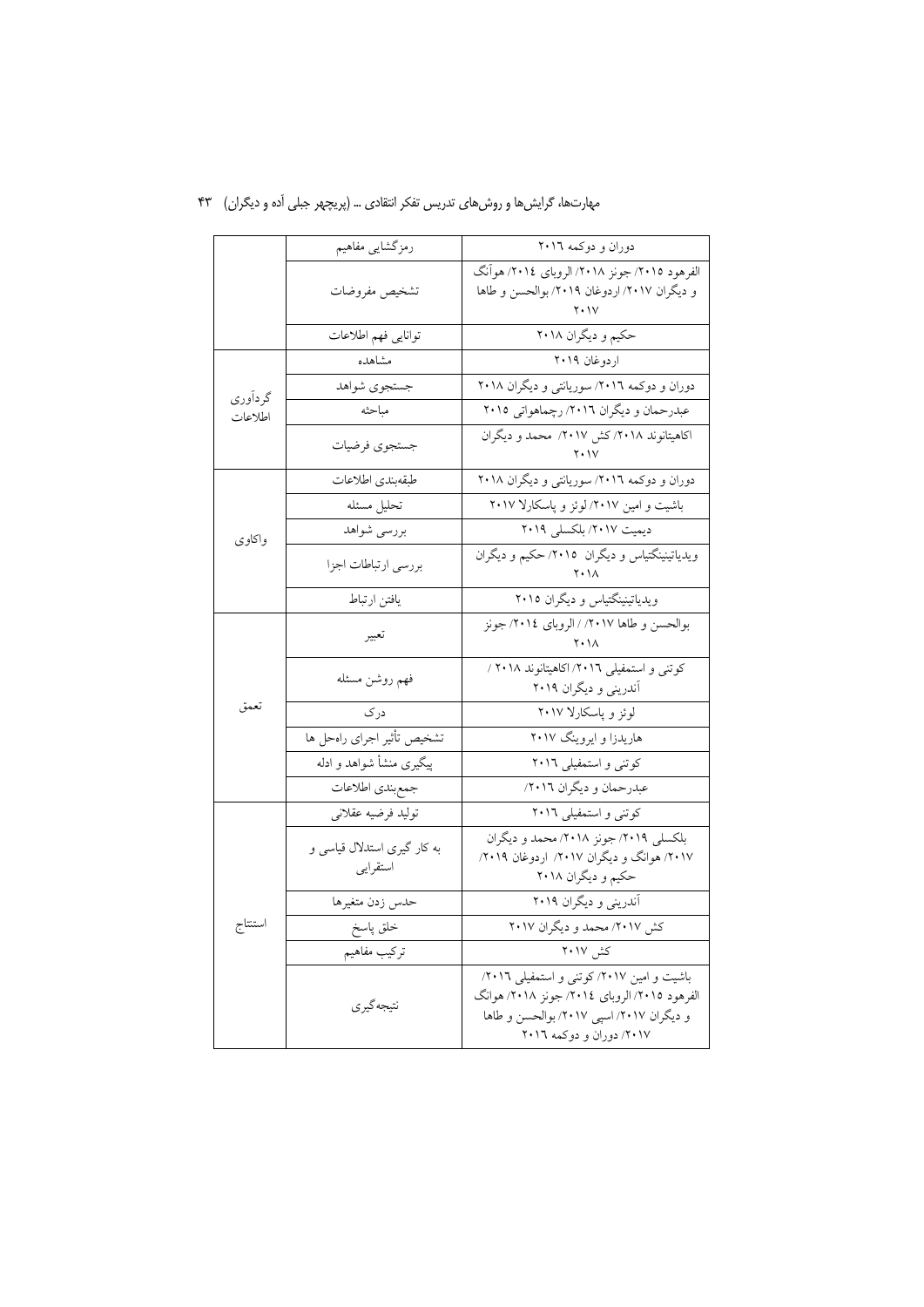۴۴ تفکر و کودک، سال یازدهم، شمارهٔ دوم، پاییز و زمستان ۱۳۹۹

|             | واضح سازى معانى            | دوران و دوکمه ٢٠١٦                                                                                      |
|-------------|----------------------------|---------------------------------------------------------------------------------------------------------|
| ارائه       | ارائهٔ راهحل               | هاریدزا و ایروینگ ۲۰۱۷                                                                                  |
|             | بيان نتايج و ارائهٔ شواهد  | ماتایدا و دیگران ۲۰۱۷                                                                                   |
|             | تعريف واضح مسئله           | سوریانتی و دیگران ۲۰۱۸/ دیمیت ۲۰۱۷                                                                      |
|             | بررسي شواهد                | ديميت ٢٠١٧                                                                                              |
| سنجش        | بررسي اعتبار ادعاها        | دوران و دوکمه ٢٠١٦/ سوريانتي و ديگران ٢٠١٨/<br>الفرهود ۲۰۱۵/ محمد و دیگران ۲۰۱۷/ هوانگ و<br>ديگران ٢٠١٧ |
|             | راستي أزمايي فرضيات        | بلکسلی ۲۰۱۹/ رچماهواتی ۲۰۱۵/ لوئز و پاسکارلا<br>۲۰۱۷/ ماتایدا و دیگران ۲۰۱۷/ الروبای ۲۰۱٤/ جونز         |
|             | انتقاد كردن به شواهد       | ویدیاتینینگتیاس و دیگران ٢٠١٥                                                                           |
|             | ارزيابي منتقدانه استدلالات | اسپی ٢٠١٧/ بوالحسن و طاها ٢٠١٧/ الروبای ٢٠١٤                                                            |
| خود انتقادى | خود اصلاحي، خود سنجي       | دوران و دوکمه ٢٠١٦                                                                                      |
|             | اثبات روشها                | دوران و دوكمه ٢٠١٦                                                                                      |

بر اساس جدول ۲، کلیهٔ مهارتهای تفکر انتقادی موجود در ۳۱ مقالـهٔ مــذکور در شــش طبقهٔ اصلی تشـخیص، گــرداَوری اطلاعــات، واکــاوی، تعمــق، اســتنتاج، ارائــه، ســنجش و خودانتقادی قرارگرفتهاند. بدین ترتیب مهارتهایی چون تشخیص صحیح مسئله، تشخیص معانی محتمل از نامحتمل، رمزگشایی مفاهیم، تشخیص مفروضات و توانایی فهسم اطلاعــات در زیرِ مجموعهٔ مهارت تشخیص جای می گیرند. گردآوری اطلاعــات، مهــارتهــایی چــون مشاهده، جستجوی شـواهد، مباحثـه و جسـتجوی فرضـیات را شـامل مـی شـود. واکـاوی مهارتهای طبقهبندی اطلاعات، تحلیل مسئله، بررسـی شـواهد، بررسـی ارتباطـات اجـزا و یافتن ارتباط را در بر میگیرد. مهارتهای تعبیر، فهم روشــن مسـئله، درک، تشـخیص تــأثیر اجرای راهحلها، پیگیری منشأ شواهد و ادله و جمع بندی اطلاعات در زیرگروه تعمــق قــرار میگیرند. استنتاج از تجمیع مهارتهایی چون تولید فرضیهٔ عقلانـی، بـه کـارگیری اسـتدلال قیاسی و استقرایی، حدس زدن متغیرها، خلق پاسخ، ترکیب مفاهیم و نتیجهگیری بــه وجــود میآید. ارائه، متشکل از مهارتهایی چون واضحسازی معـانی، ارائـهٔ راهحـل، بیـان نتـایج و ارائهٔ شواهد و تعریف واضح مسئله میباشد. سنجش دربردارنـدهٔ بررســی شــواهد، بررســی اعتبار ادعاها، راستی آزمایی فرضیات و انتقاد کردن به شواهد است و در نهایت خود انتقـادی شامل مهارتهاي ارزيابي منتقدانهٔ استدلالات، خود اصلاحي، خود سنجي و اثبات روش هـا می باشد.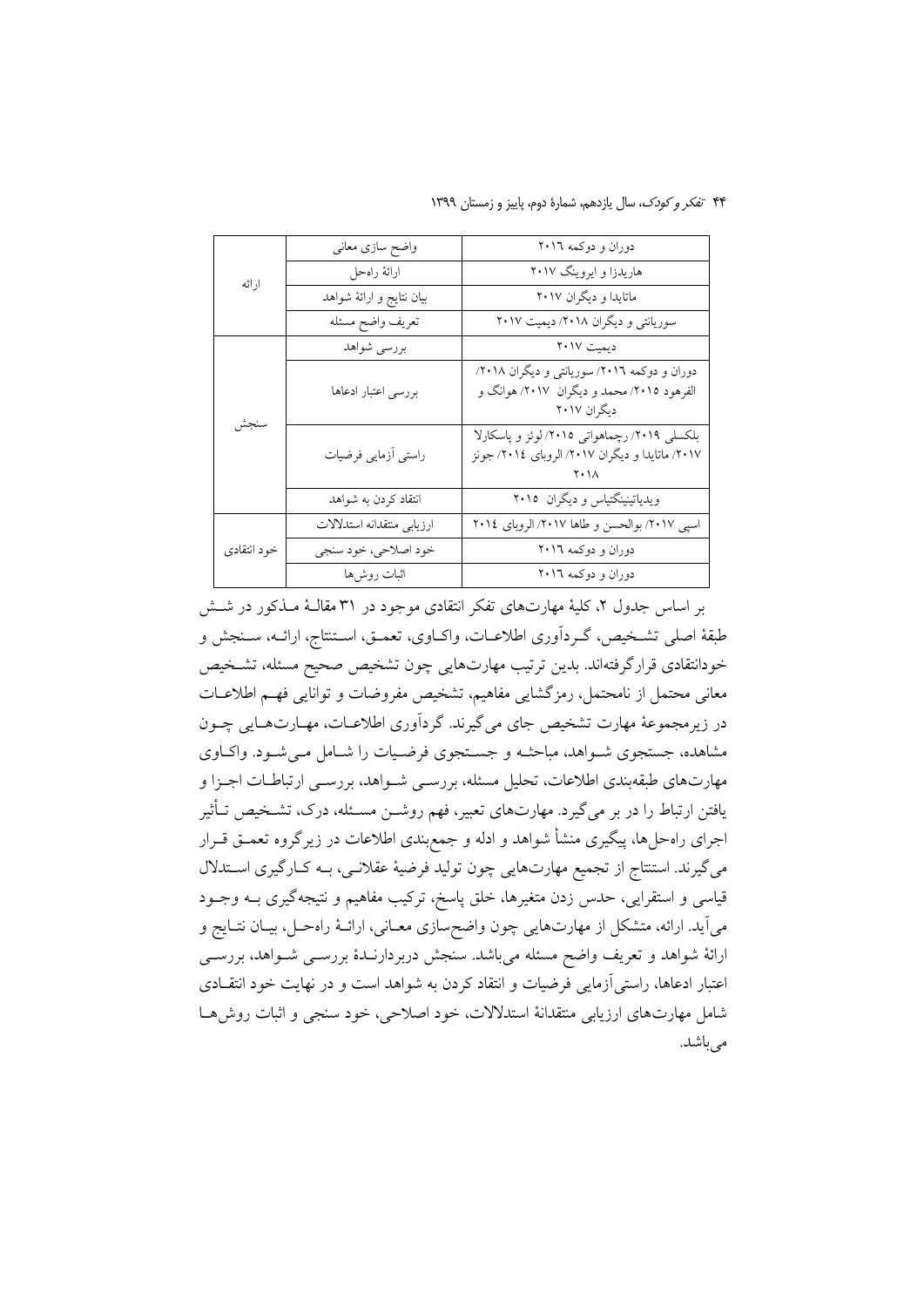# ۲.۱.۳ گرایشها

گرایشهای کدگذاری شده از تحلیل محتوای منابع، در جدول ۳ ارائه شده است.

جدول ۳ طبقهبندی گرایشهای تفکر انتقادی

| طبقه         | گرایشها                                  | منبع                                                         |
|--------------|------------------------------------------|--------------------------------------------------------------|
|              | اجتناب از استدلال احساسي                 | دیمیت ۲۰۱۷/ کاللی اوغلو و گلبهار ۲۰۱٤                        |
|              | تفكرمنطقي                                | ماتایدا و دیگران ۲۰۱۷                                        |
| خردورزي      | شک و تردید سالم                          | چوي و ديگران ٢٠١٤                                            |
|              | احتياط                                   | شین و دیگران ۲۰۱۵                                            |
|              | يافتن راهحل                              | باشیت و امین ۲۰۱۷                                            |
|              | تفكر فرا قالبي                           | عبدرحمان و ديگران ٢٠١٦                                       |
| أفرينندگي    | علاقه به حل مسئله                        | ویدیاتینینگتیاس و دیگران ۲۰۱۵ / دوی و دیگران ۲۰۱۵            |
|              | توانایی پیش بینی                         | باشیت و امین ۲۰۱۷/ آرسال ۲۰۱۷/ کاللی اوغلو و<br>گل بهار ۲۰۱٤ |
|              | به کارگیری مفاهیم در دنیای واقعی         | اسپی ۲۰۱۷                                                    |
| انعطاف پذيري | در نظر گرفتن دیدگاهها و تفاسیر<br>مختلف  | اسپي ٢٠١٧ / دوي و ديگران ٢٠١٥/                               |
|              | در نظر گرفتن احساسات و سطح<br>فهم ديگران | دوی و دیگران ۲۰۱۵/ کاللی اوغلو و گلبهار ۲۰۱٤                 |
|              | در نظر گرفتن تفسیرهای جایگزین            | ديميت ٢٠١٧                                                   |
|              | دوری از تعصبات                           | آرسال ۲۰۱۷/ سینگ گارشا و کومار ۲۰۱۵                          |
|              | بى طرفى                                  | چوي و ديگران ٢٠١٤                                            |
|              | تغییر موضع در برابر شواهد کافی           | دوی و دیگران ۲۰۱۵                                            |
|              | انصاف                                    | رشید و قیصر ۲۰۱۷                                             |
|              | ارائهٔ نظر صادقانه و شفاف                | دوي و ديگران ٢٠١٥                                            |
| شفافيت       | وضوح                                     | آرسال ۲۰۱۷/ رشید و قیصر ۲۰۱۷                                 |
|              | اجتناب از بزرگنمایی                      | ديميت ٢٠١٧                                                   |
|              | دقت                                      | رشید و قیصر ۲۰۱۷/ سینگ گارشا و کومار ۲۰۱۵                    |
|              | استراتژی و برنامهریزی                    | آندرینی و دیگران ۲۰۱۹                                        |
| سازماندهي    | يكپارچگى فكرى                            | چوي و ديگران ٢٠١٤                                            |
|              | نظم و هماهنگی                            | آرسال ۲۰۱۷/ شین و دیگران ۲۰۱۵/ کاللی اوغلو و<br>گل بهار ۲۰۱٤ |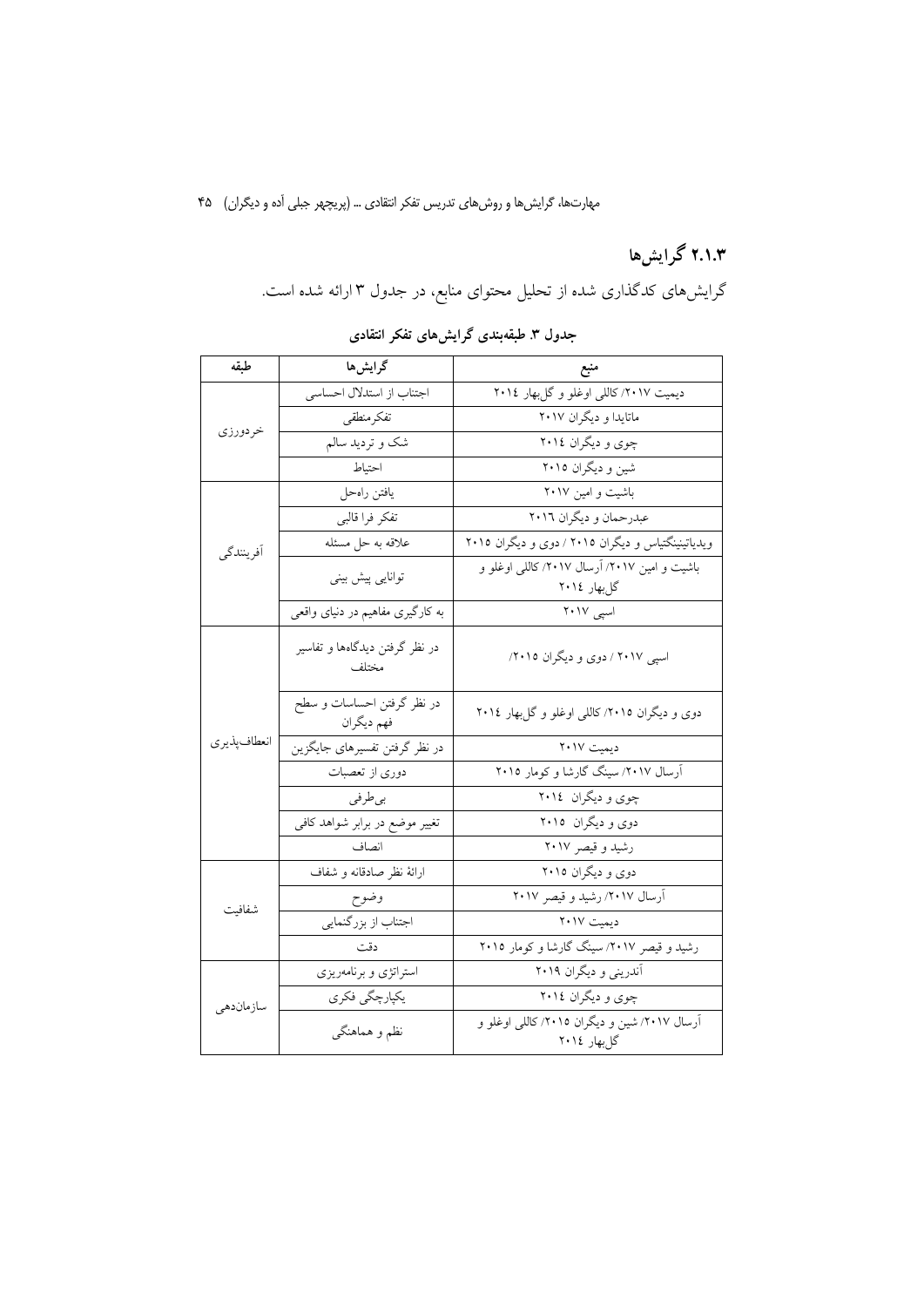۴۶ تفکر و کودک، سال یازدهم، شمارهٔ دوم، پاییز و زمستان ۱۳۹۹

|           | اعتماد به نفس                           | آرسال ٢٠١٧/ كاللي اوغلو وكلبهار ٢٠١٤                           |
|-----------|-----------------------------------------|----------------------------------------------------------------|
| خوداتكايي | توانايي تصميم گيري                      | اکاهیتانوند ۲۰۱۸/ هاریدزا و ایروینگ ۲۰۱۷/ دوی و<br>دیگران ۲۰۱۵ |
|           | كمال                                    | آرسال ۲۰۱۷/ کاللی اوغلو و گلبهار ۲۰۱٤                          |
|           | در جستجوى اطلاعات بودن                  | عبدرحمان و دیگران ٢٠١٦/ سینگ گارشا و کومار ٢٠١٥                |
| کاوشگر ی  | پرسش گري                                | ديميت ٢٠١٧                                                     |
|           | اشتياق فكرى                             | شین و دیگران ۲۰۱۵                                              |
|           | كنكاش                                   | آرسال ۲۰۱۷/ چوی و دیگران ۲۰۱٤ / کاللی اوغلو و<br>گول بهار ۲۰۱٤ |
|           | داشتن ارتباط مثبت و سازنده با<br>ديگران | اسیی ۲۰۱۷                                                      |
| تعامل     | گوش سپردن به عقاید دیگران               | عبدرحمان و دیگران ٢٠١٦                                         |
|           | پشتیبانی                                | آندرینی و دیگران ۲۰۱۹                                          |
|           | كارگروهي                                | رچماهاواتی ۲۰۱۵                                                |

بر اساس جدول ۳ گرایشهای تفکر انتقادی در هشت گـروه کلـی یعنـی خـردورزی، آفريننــدگي، انعطــاف1يــذيري، شــفافيت، ســازماندهــي، خوداتكــايي، كاوشــگري و تعامــل طبقهبندی شدهاند. خردورزی شامل گرایش های اجتناب از استدلال احساسی، تفکر منطقبی، شک و تردید سالم و احتیاط است. آفرینندگی دربردارندهٔ یـافتن راهحـل، تفکـر فـرا قـالبی، علاقه به حل مسئله، توانایی پیش بینی و بـه کـارگیری مفـاهیم در دنیـای واقعـی مـی.باشــد. انعطاف پذیری متشکل از گرایش هایی چون در نظـر گـرفتن دیـدگاههــا و تفاســیر مختلـف، درنظر گرفتن احساسات و سطح فهم دیگران، در نظر گرفتن تفسیرهای جـایگزین، دوری از تعصـبات، بـيطرفـي، تغييـر موضـع در برابـر شـواهد كـافي و انصـاف اسـت. شـفافيت، گرایشهایی چون ارائهٔ نظر صادق و شفاف، وضوح، اجتناب از بزرگنمایی و دقت را مــدنظر قرار میدهد. سازماندهـی شـامل اسـتراتژی و برنامــهریــزی، یکیــارچگی فکــری و نظــم و هماهنگی می باشد. کاوشگری، در جستجوی اطلاعات بودن، پرسش گری، اشــتیاق فکـری و کنکاش را در زیرمجموعهٔ خود دارد. خوداتکایی، اعتماد به نفس، توانـایی تصــمیمگیـری و کمال را در برمیگیرد و تعامل متشکل از گــرایش بــه ارتبــاط مثبــت و ســازنده بــا دیگــران، گوش سپردن به عقاید دیگران، کار گروهی و پشتیبانی است.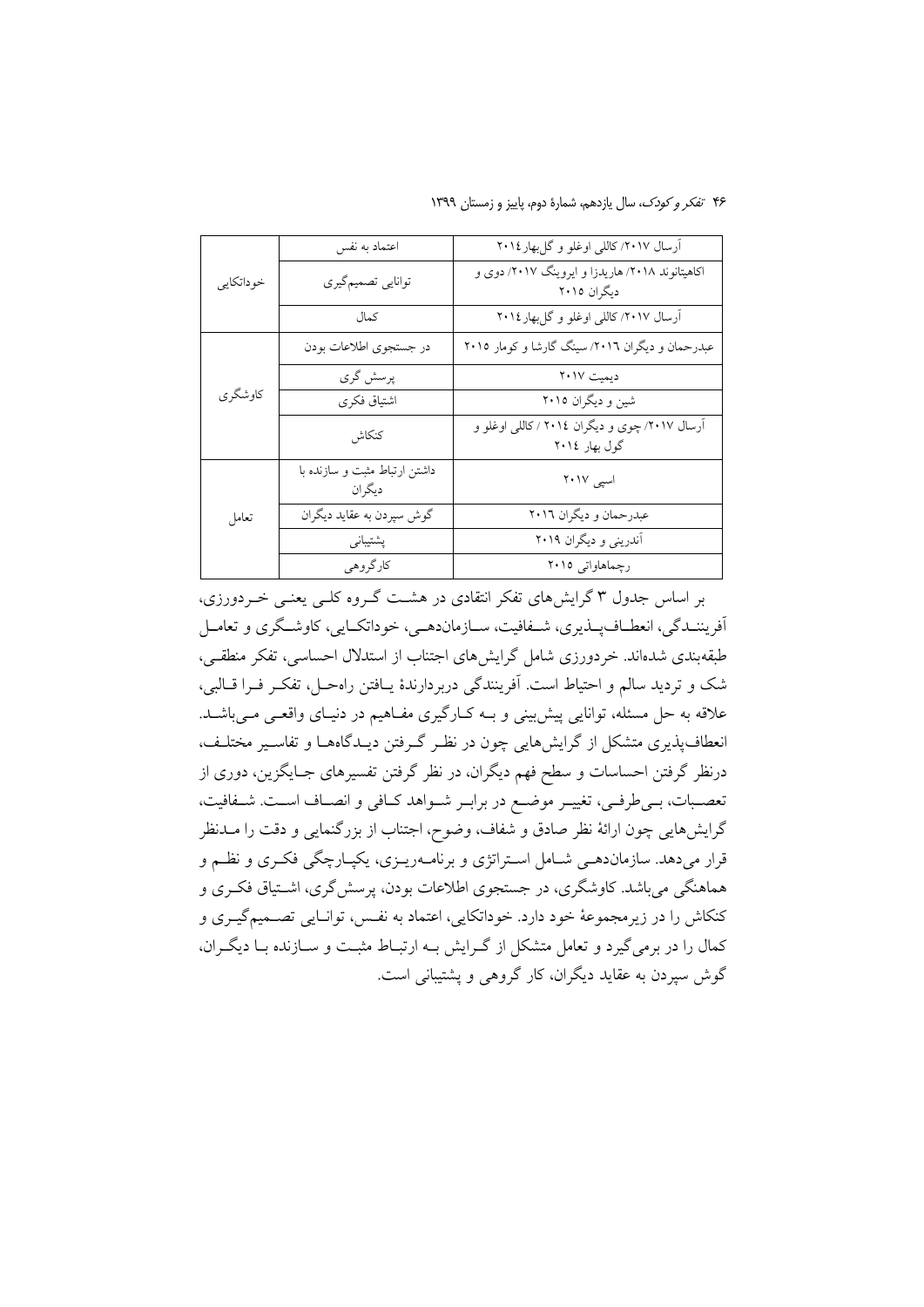# ۲.۳ یافتههای پژوهشی، چه روشهای تدریسی را برای توسعهٔ تفکــر انتقــادی دانش[موزان ارائه میکنند؟

به منظور پاسخ به این پرسش، روش،ای تدریس مؤثر بر رشـد مهـارتهـا و گـرایش،ای تفکر انتقادی از تحلیل محتوای منابع استخراج شده است.

### ۱.۲.۳ مهارتها

روشهای تدریس مؤثر بر رشد مهارتهای تفکر انتقادی در جدول ٤ ارائه شده است.

| روش تدريس    | مهارت                                                         |                                                                                                  |
|--------------|---------------------------------------------------------------|--------------------------------------------------------------------------------------------------|
| مشاركتي      | تشخیص، گردآوری اطلاعات، واکاوی،<br>تعمق، سنجش، استنتاج        | اردوغان ٢٠١٩/ لوئز و پاسکارلا ٢٠١٧/<br>هواّنگ و دیگران ۲۰۱۷                                      |
| بازي گروهي   | تشخيص، تعمق، استنتاج، خود انتقادى                             | بوالحسن وطاها ٢٠١٧                                                                               |
| كارگروهي     | استنتاج، خود انتقادى                                          | اسپی ۲۰۱۷                                                                                        |
| شش كلاه تفكر | گردآوری اطلاعات، تعمق                                         | اكاهيتانوند ٢٠١٨                                                                                 |
| ايفاى نقش    | تشخيص، استنتاج، سنجش، تعمق                                    | جونز ۲۰۱۸                                                                                        |
| مسئله محور   | تشخیص، گرداَوری اطلاعات، واکاوی،<br>تعمق، ارائه، استنتاج      | هاریدزا و ایروینگ ۲۰۱۷/ باشیت و امین<br>عبدرحمان و دیگران ۲۰۱٦/ ویدیاتینینگتیاس<br>و دیگران ۲۰۱۵ |
| اكتشافي      | تشخيص، واكاوي، استنتاج<br>ارائه، سنجش                         | حکیم و دیگران ۲۰۱۸<br>ماتایدا و دیگران ۲۰۱۷                                                      |
| پروژه محور   | واكاوى، گردآورى اطلاعات، تعمق، سنجش<br>استنتاج، ارائه         | آندرینی و دیگران ۲۰۱۹/ دیمیت ۲۰۱۷/<br>رچماهواتی ۲۰۱۵                                             |
|              | گردآوري اطلاعات، واكاوي، سنجش، ارائه                          | سوریانتی و دیگران ۲۰۱۸                                                                           |
| پژوهش محور   | تشخیص، گردآوری اطلاعات، واکاوی،<br>سنجش، خود انتقادى، استنتاج | دوران و دوکمه ۲۰۱٦                                                                               |
| بارش فكرى    | تشخيص، تعمق ،استنتاج، سنجش، خود<br>انتقادى                    | الفرهود ٢٠١٥/ الروباي ٢٠١٤                                                                       |
| نقشهٔ مفهومی | تشخيص، گرداَوري اطلاعات، تعمق،<br>سنجش، استنتاج               | هواّنگ و دیگران ۲۰۱۷/ محمد و دیگران<br>۲۰۱۷/ کوتنی، استمفیلی ۲۰۱٦                                |

### جدول ۴. روشهای تدریس مؤثر بر مهارتهای تفکر انتقادی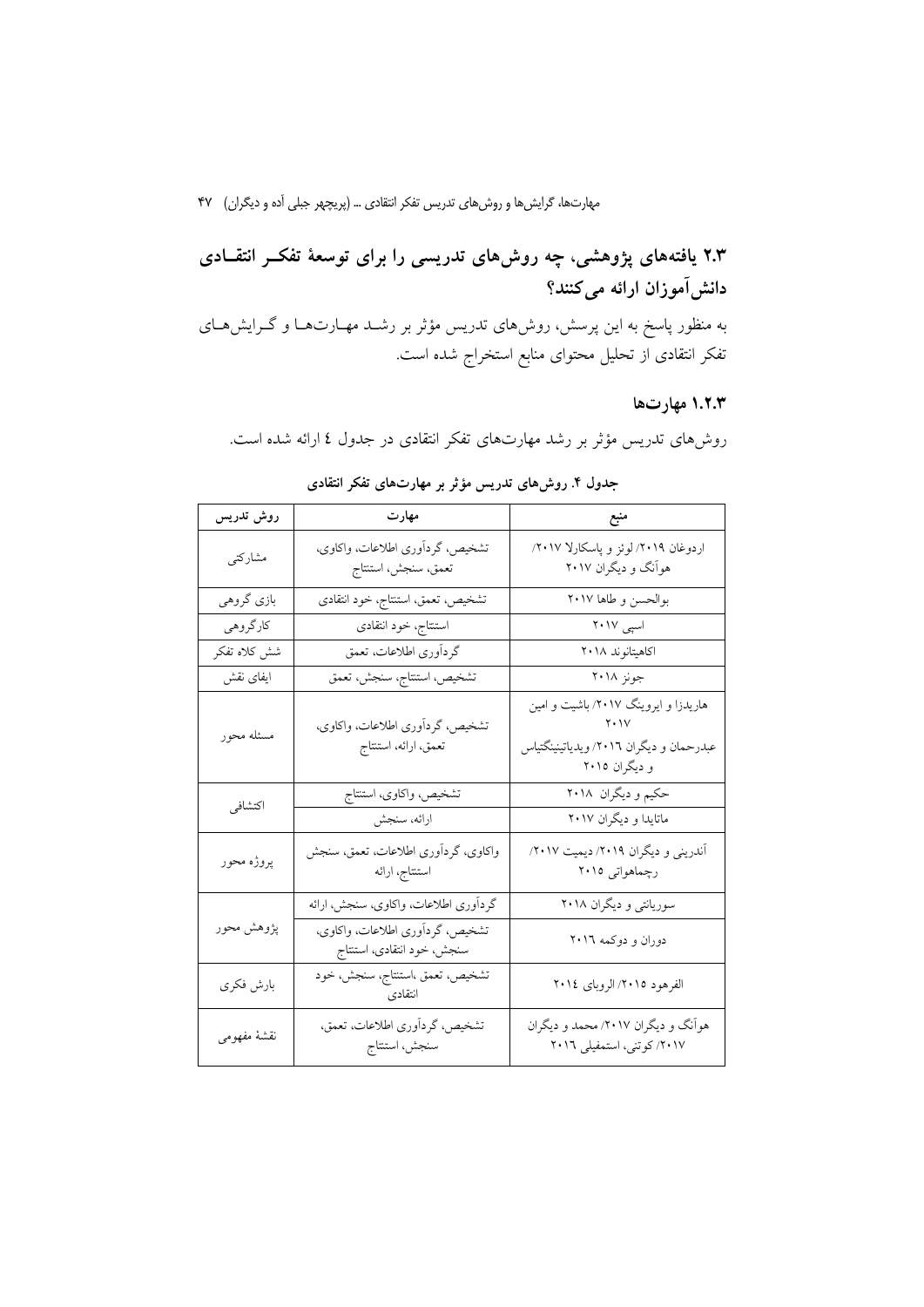بـر اسـاس جـدول ٤ روش مشــاركتي بـيش از ديگــر روش٥مــا در رشــد مهــارتهــاي تشخیص، استنتاج، سنجش و سپس بر گردآوری اطلاعات، واکIوی و تعمـق نقـش داشـته است. روش بازی گروهی بهبود بخش مهارتهای تشخیص، تعمق، استنتاج، خـود انتقـادی بوده است و روش کار گروهی بر مهارتهای استنتاج و خود انتقادی اثـربخش بـوده اسـت. روش شش کلاه تفکر مهارتهای گردآوری اطلاعـات و تعمـق را رشـد داده اسـت. روش ایفای نقش بر چهار مهارت تشخیص، استنتاج، سنجش، تعمق تأثیرگذار بــوده اســت. روش مسئله محور تأثیر مثبت خـود را بـر مهـارتهـاي تعمـق، واكـاوي، تشـخيص، گـردآوري اطلاعات، ارائه و استنتاج نشان داده است. روش اکتشافی در رشــد مهــارتهــای تشــخیص، واکاوی، استنتاج، ارائه و سنجش نقش[فرینی کرده اسـت. روش پــروژه محــور بهبوددهنــدهٔ مهارتهای سنجش، تعمق، استنتاج، واکاوی، ارائه و گردآوری اطلاعات بــوده اســت. روش پژوهش محور موجب ارتقاي مهارتهـاي گـرداَوري اطلاعـات، واكـاوي، سـنجش، ارائـه، تشخیص، خود انتقادی و استنتاج گشته است. روش بـارش فکـری ابتـدا بـر مهـارتهـای تشخیص، استنتاج، ســنجش و ســپس بــر خــود انتقــادی و تعمــق تأثیرگــذار بــوده اســت و درنهايت روش نقشهٔ مفهومي مهارتهاي تشخيص، استنتاج، گردآوري اطلاعــات، ســنجش و تعمق را توسعه داده است.

# ۲.۲.۳ گرایشها

روشهای تدریس مؤثر بر رشد گرایشهای تفکر انتقادی در جدول ٥ آورده شده است.

| روش تدريس    | گرايش                                                 | منبع                                                                                                   |
|--------------|-------------------------------------------------------|--------------------------------------------------------------------------------------------------------|
| شبيەسازى     | خردورزي، كاوشگرى                                      | شین و دیگران ۲۰۱۵                                                                                      |
| مشاركتي      | أفرينندگي، انعطافپذيري، شفافيت،<br>كاوشگرى، خوداتكايي | دوی و دیگران ۲۰۱۵/ سینگ گارشا و<br>کومار ۲۰۱۵                                                          |
| كارگروهي     | أفرينندگي، انعطافپذيري، تعامل                         | اسپی ۲۰۱۷                                                                                              |
| شش كلاه تفكر | خوداتكايي                                             | اكاهيتانوند ٢٠١٨                                                                                       |
| ايفاى نقش    | انعطاف پذيري، شفافيت                                  | رشید و قیصر ۲۰۱۷                                                                                       |
| مسئله محور   | آفرینندگی، خوداتکایی، کاوشگری، تعامل                  | هاریدزا و ایروینگ ۲۰۱۷/ باشیت و امین<br>۲۰۱۷/ عبدرحمان و دیگران ۲۰۱٦/<br>ویدیاتینینگتیاس و دیگران ۲۰۱۵ |
| اكتشافي      | خردورزي                                               | ماتايدا و ديگران ٢٠١٧                                                                                  |

جدول ۵ـ روش های تدریس مؤثر بر گرایش های تفکر انتقادی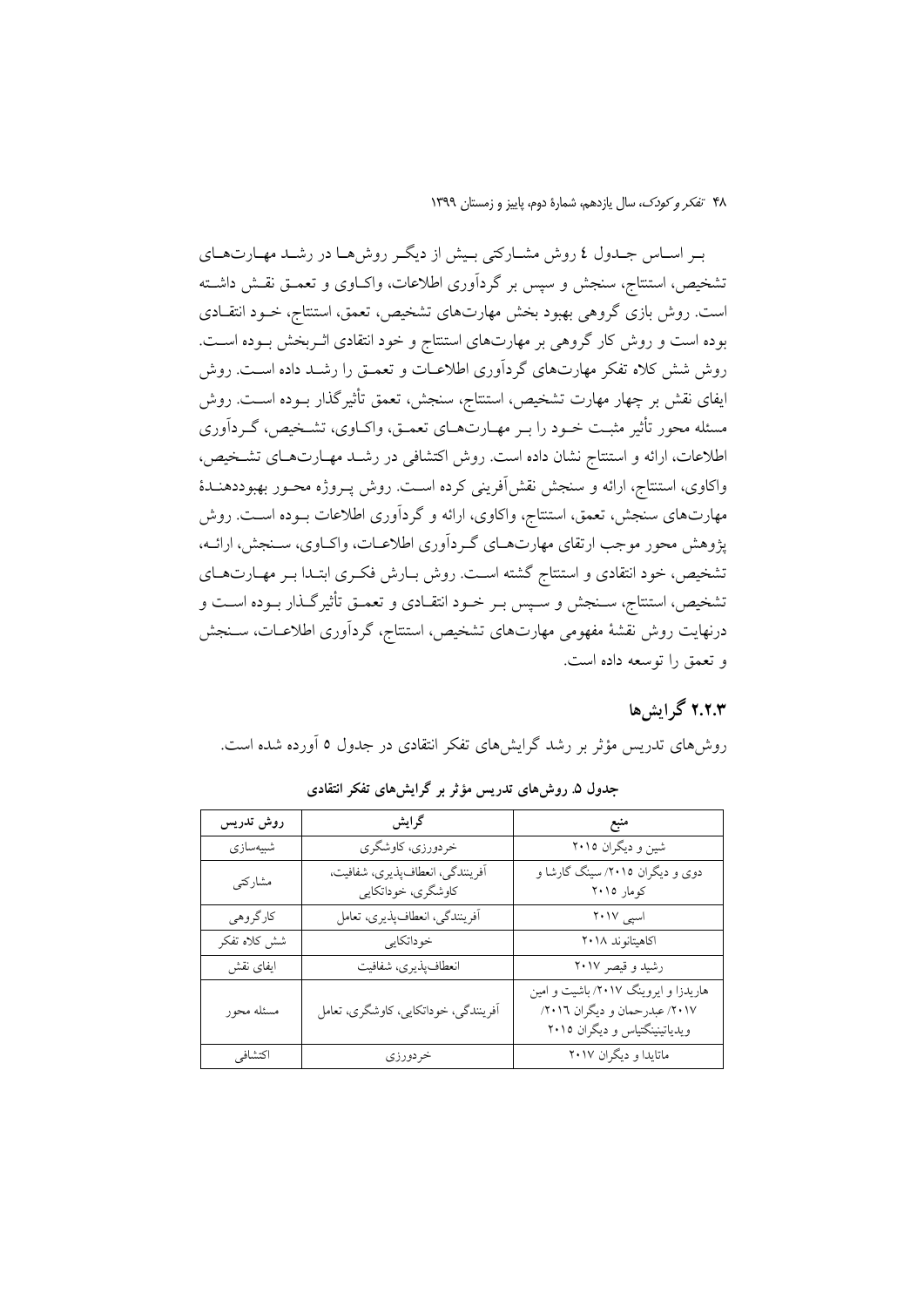|            | سازماندهی، تعامل، خردورزی،             | آندرینی و دیگران ۲۰۱۹/ دیمیت ۲۰۱۷/ |
|------------|----------------------------------------|------------------------------------|
| پروژه محور | ا انعطاف،پذیری، شفافیت، کاوشگری، تعامل | رچماهوات <sub>ی</sub> ۲۰۱۵         |

بر اساس جدول ٥ روش تدریس شـبیهســازی بــر دو گــرایش خــردورزی، کاوشــگری تأثیرگذار بوده است. روش مشارکتی موجب ارتقای گرایش های انعطافپذیری، آفریننــدگی، شفافیت، کاوشگری و خوداتکایی شده است. روش کار گروهی بر گرایش هـای اَفریننــدگی، انعطاف پذیری و تعامل اثربخش بوده است. روش شش کلاه تفکیر گیرایش خوداتکیایی را رشد داده است. روش ایفای نقش بر دو گرایش انعطاف پــذیری و شــفافیت تأثیرگــذار بــوده است. روش مسئله محور تأثیر مثبت خود را بر گرایشهای آفرینندگی، کاوشگری، تعامـل و خوداتکایی نشان داده است. روش اکتشافی در رشد گرایش خردورزی نقش آفرینبی کـرده است. روش په وژه محبور بهبوددهنـدۀ گـرايش١صاي تعامـل، ســازماندهـي، خـر دورزي، انعطاف پذیری، شفافیت و کاوشگری بوده است.

همـانطور كـه در شـكل شـمارهٔ ۱ در صـفحهٔ بعـد مشـاهده مـىشـود، مهـارتهـاي تفکر انتقـادی شـامل تشـخیص، گـردآوری اطلاعـات، واکــاوی، تعمــق، ارائــه، ســنجش و خودانتقــادي هســتند و گــرايش&ــاي خــردورزي، أفريننــدگي، انعطــافيــذيري، شــفافيت، سازماندهی، خوداتکایی، کاوشگری و تعامل را در بر دارد. کلیهٔ این مهارتها و گـرایشهـا در تعامل و ارتباط با یکدیگر هستند. همانگونه که ملاحظه مـیشـود برخـی از روش۵حـای تدریس موجب رشد برخی از این مهارتها یا گرایش ها شده است.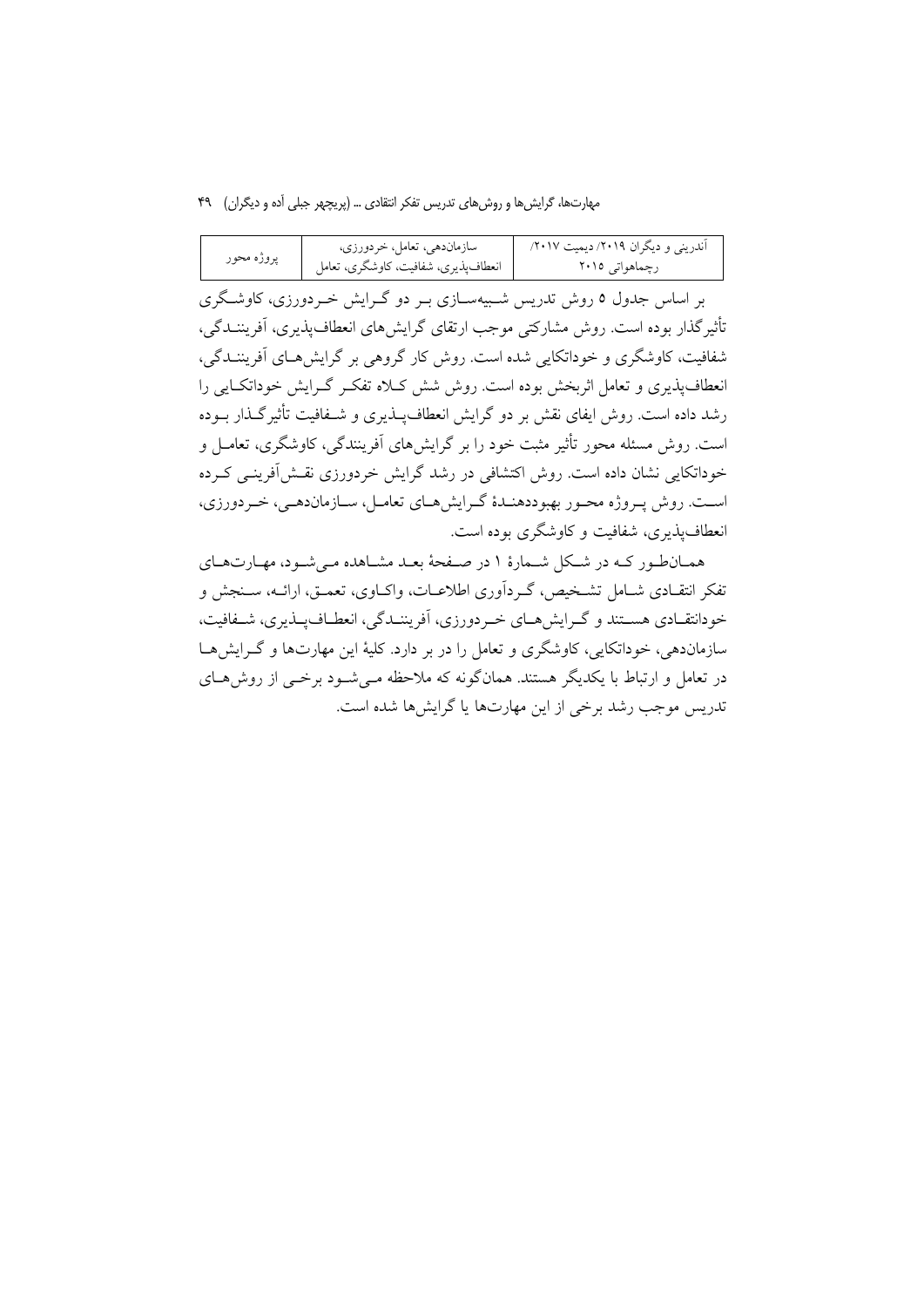

شکل ۱

٤. بحث

پژوهش حاضر به منظور بررسی مهارتها، گرایشها و روشهای تدریس تفکر انتقـادی در برنامهٔ درسی انجام گرفته است. در ۳۱ پژوهش مورد بررسی لیست بلندبالایی از مهـارتهـا و گرایشها به دست آمد کـه بـا طبقــهبنـدي و دســتهبنـدي آنهـا بــه گـروههـاي اصـلي و معین کردن زیرشاخهای برای هریک، درک بهتر آنها را میسر ساخت. بنابراین در پاسـخ بــه پرسش نخست پژوهش، تحلیلها نشان داد که کلیـهٔ مهـارتهـا قابلیـت تقسـیمپـذیری بـه شـش طبقـهٔ اصـلي تشـخيص، گـرداّوري اطلاعـات، واكـاوي، تعمـق، ارائـه، سـنجش و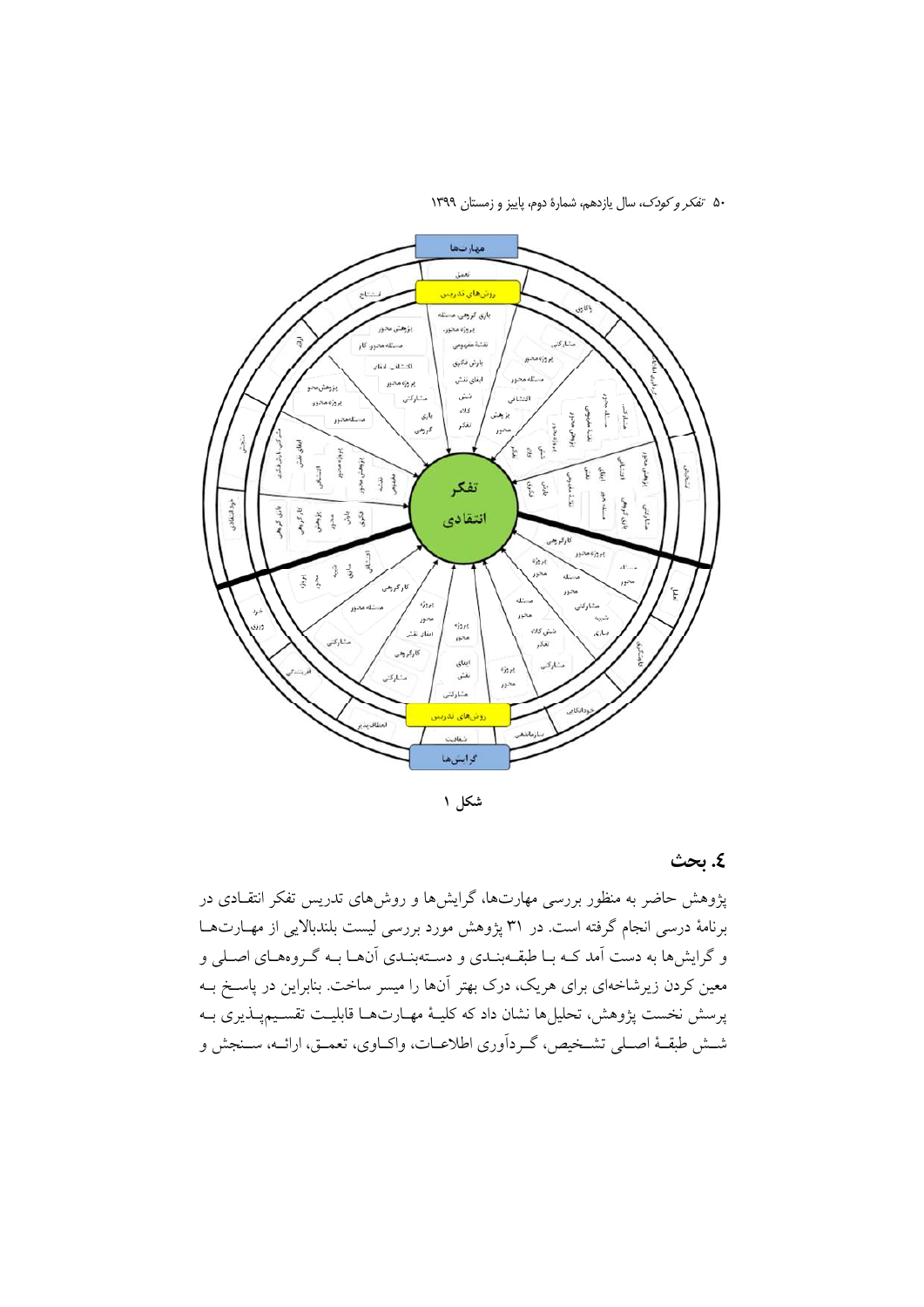خسود انتقــادي را دارا هســـتند. همچنـــين گــرايشهـــا را مـــي تــوان در زيرمجموعـــهٔ گرايش هاي اصلي اي چون خردورزي، آفرينندگي، انعطاف پـــذيري، شــفافيت، ســازمان١هــي، خوداتکایی، کاوشگری و تعامل قرار داد.

در پاسخ به پرسش دوم پژوهش آنچه از نتایج ۳۱ پژوهش مورد بررسی بــه روش ســـنتز یژوهی برمی اَید تقویت مهارتها و گرایشهای تفکر انتقـادی توسـط برخــی از روش۵حـای تدریس میسر می باشد.

از جمله، روش پروژه محور بهبوددهندهٔ مهارتهای سنجش، تعمـق، اسـتنتاج، واكـاوي، ارائه، گردآوری اطلاعات بوده است، بهجز یک مورد در درس تاریخ که به لحـاظ پیشـرفت از نظر آماری بر مهارتهای استنتاج و گردآوری اطلاعات تأثیر گذار نبـوده اسـت. همچنـین روش پروژه محور گرایش های تعامل، سازمان دهی، خردورزی، انعطاف پیذیری، شیفافیت و کاوشگری را نیز توسعه داده است. از آنجا که در یادگیری مبتنی بر پروژه، فراگیر بــر اســاس نیاز خود دادههای مورد نیاز را به روشهای گوناگون جمعآوری کـرده و در ایــن مســیر از منابع مختلفی استفاده می کند به پــژوهش عمیــق دســت مــی(نــد. بــدین ترتیــب، پــروژههــا دانشآموزان را در یک تحقیق سودمند درگیر میکنند، خاصـیت برانگیزاننـدگی دارنــد و بــر ایجاد خودمختاری تأکید میکنند، واقع گرایانه هستند و به دانش آموز احساس اعتبار میدهنـد (يوسفي و ديگران، ١٣٩٥). كرام الديني (١٣٨٣) نيز عنوان مي كند اين روش با درگيـر كـردن دانش آموز در فعالیتهای آموزشی و قرار دادن وی در موقعیتی پیچیده برای حــل مســئلهای علمی از توان دانش آموز برای یادگیری، حداکثر استفاده را می برد، اسـتعداد هــای نهفتــهٔ او را أشکار می سازد و کارهای آموزشی او را جدی به حساب می آورد.

بنابر این پژوهش، روش مشارکتی در رشد مهـارتهـای تشـخیص، اسـتنتاج، سـنجش، گردآوری اطلاعات، واکاوی، تعمق و گـرایشهــای انعطــافپــذیری، آفریننــدگی، شــفافیت، کاوشگری و خوداتکایی مؤثر بوده است. روش مشارکتی فرصتهای خوبی بـرای درگیــری دانش آموزان در حل مسئله با کمک دیگر اعضای گروه ایجاد مـی کنــد (Effandi & Zanaton, 2007). همچنین دانش آموزان علاوه بـر اینکـه مسـئول پــادگیری خــود مــی باشــند در برابـر یادگیری دیگران نیز احساس مسئولیت میکنند و برای رسیدن بـه یـک هـدف مشـترک بـا یکدیگر کار مے کنند (Gokhal, 1995).

از دیگر روش های مورد بررسی در پژوهش حاضر، روش حل مسئله بود. این روش نیـز تأثیر مثبت خود را بر مهارتهای تعمق، واکــاوی، تشــخیص، گــردآوری اطلاعــات، ارائــه و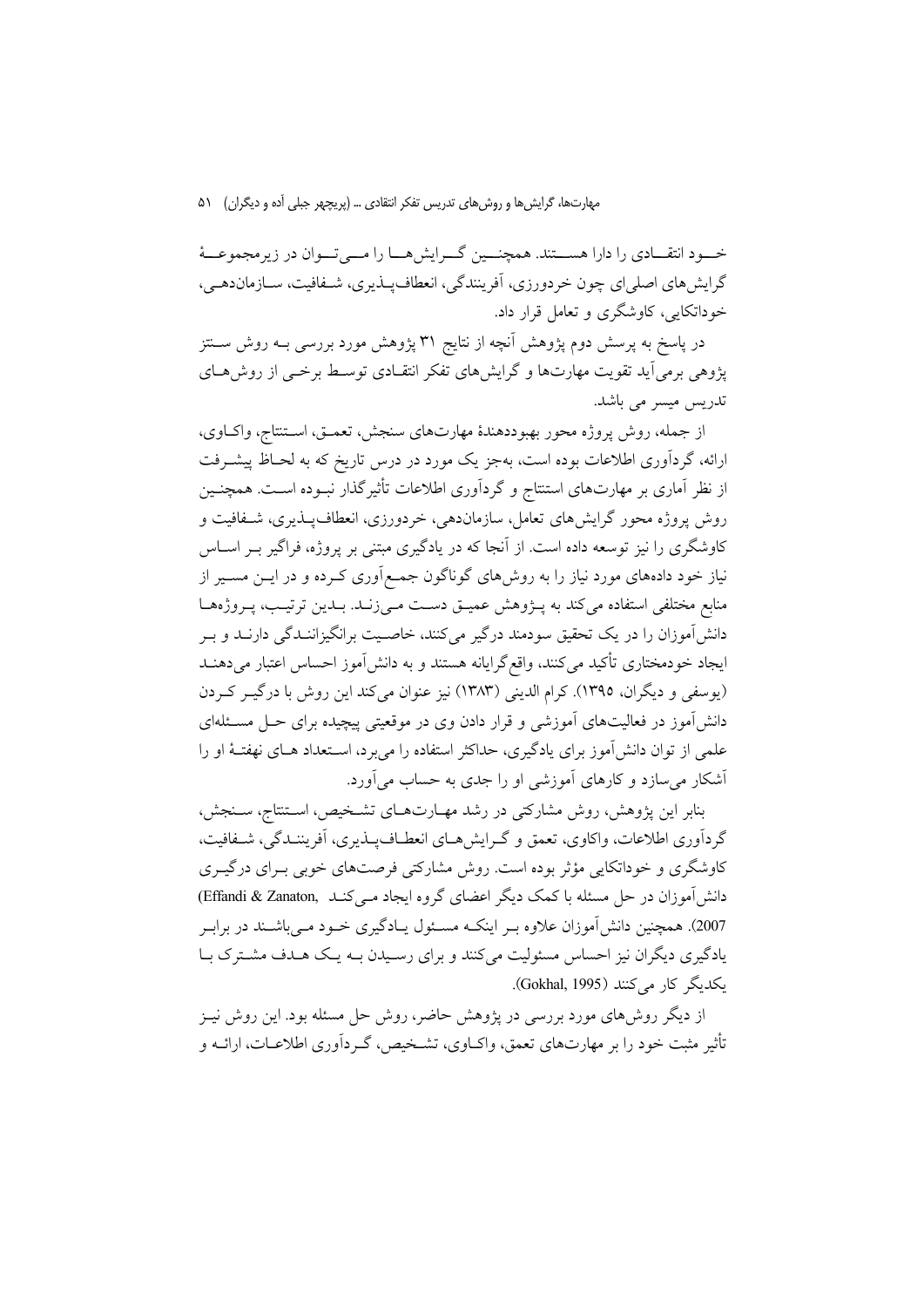استنتاج و گرایشهای آفرینندگی، کاوشگری، تعامل و خوداتکایی نشــان داده اســت، بــهجــز یک مورد که در آن نیز وجود روندهای مثبت در رشد گرایش هــا تأییــد شــده، هرچنــد ایــن رشد به لحاظ آماری معنادار نبوده است. از آنجـا کــه هــدف فراینــد حــل مسـئله کــاربرد اطلاعات است نــه حفـظ حقـايق، بنــابراين در ايــن روش مهــارتهــاي لازم بــراي كــاربرد اطلاعات از پیش آموخته نیز در حین فرایند یادگیری رشد می یابـد (Mishra, 2007). در ایــن روش، یادگیری در حین حل کردن یک مسئلهٔ اصیل و معنـادار ایجـاد مـی شـود ( ,Jonassen 2011). عالمي، خرمي و اسلامي (١٣٩٧) اظهار مي كنند كه روش مسئله محور به ويــــزه زمــاني که مهارت و کاربرد دانش به عنوان فراوردهٔ یادگیری سنجیده می شــود، در مقایســه بــا روش تدریس سنتی بر حیطههای یادگیری و همهٔ سطوح آموزشی اثربخش است.

روش ايفـاي نقـش نيـز بـر چهـار مهـارت تشـخيص، اسـتنتاج، سـنجش، تعمـق و بـر دو گرایش انعطاف پیذیری و شـفافیت تأثیرگـذار بـوده اسـت، هرچنـد ایــن روش در یـک پژوهش تأثیری بر رشد گرایشها نداشته است. چــون تمرکــز حــواس و ارتبــاط عــاطفی در روش ایفای نقش بسیار زیاد است، یادگیری بهتر و مؤثرتر انجام میگیرد (شعبانی، ۱۳۸۳). جویس و دیگران (١٣٨٤ ترجمهٔ مهر محمدي) روش ايفاي نقش را به عنـوان ابـزاري بـراي دانش|موزان جهت كشف احساسات خود، كسب بصـيرت دربـارهٔ نگـرش۵مـا، ارزش۵مـا و ادراکات خود، بهبود مهارتها و نگرش های مشکل گشایشـان و کــاوش در مــواد درســی از راههای گوناگون، میدانند. لوی (Lewy ،Lewy ترجمهٔ مشــایخ) عنــوان مــیکنــد ایــن روش برای تدریس آرا و عقاید، دیدگاهها و القای انگیزههای دیگران به دانش آمـوزان مـؤثر اسـت. به نظر بابایی و دیگـران (۱۳۹۵) از اثـرات ایــن روش مــی تــوان بــه تحلیــل رفتــار فــردی و ارزش۵ما، ایجاد رهیافتهایی برای حل مسائل بین فردی و فردی و رشد و همدلی نسبت بـه دیگران اشاره کرد. آقازاده (١٣٨٤) نیز روش تدریس ایفای نقش را برای همهٔ دانـش|مـوزان در هر سطح از پیشرفت تحصیلی که باشند، سودمند میداند.

نقش روش اکتشافی در رشد مهارتهای تشخیص، واکاوی، اسـتنتاج، ارائـه، سـنجش و گرایش خردورزی محرز شـده اسـت. از آنجـا کــه فراینــد اکتشــاف مســتلزم تفکــر دربــارهٔ اطلاعات دریافت شده و سازماندهی مجدد آنها میباشد، در مقابل روشهای حافظه پــرور و منفعل قرار مي گيرد (فتحي واجارگاه، ١٣٩٠).

روش کار گروهی نیز بر مهارتهای استنتاج و خود انتقادی و گـرایشهـای اَفریننــدگی، انعطافپذیری و تعامل اثـربخش بـوده اسـت. در مجمـوع تحقیقـات فراوانـبی کـه پیرامـون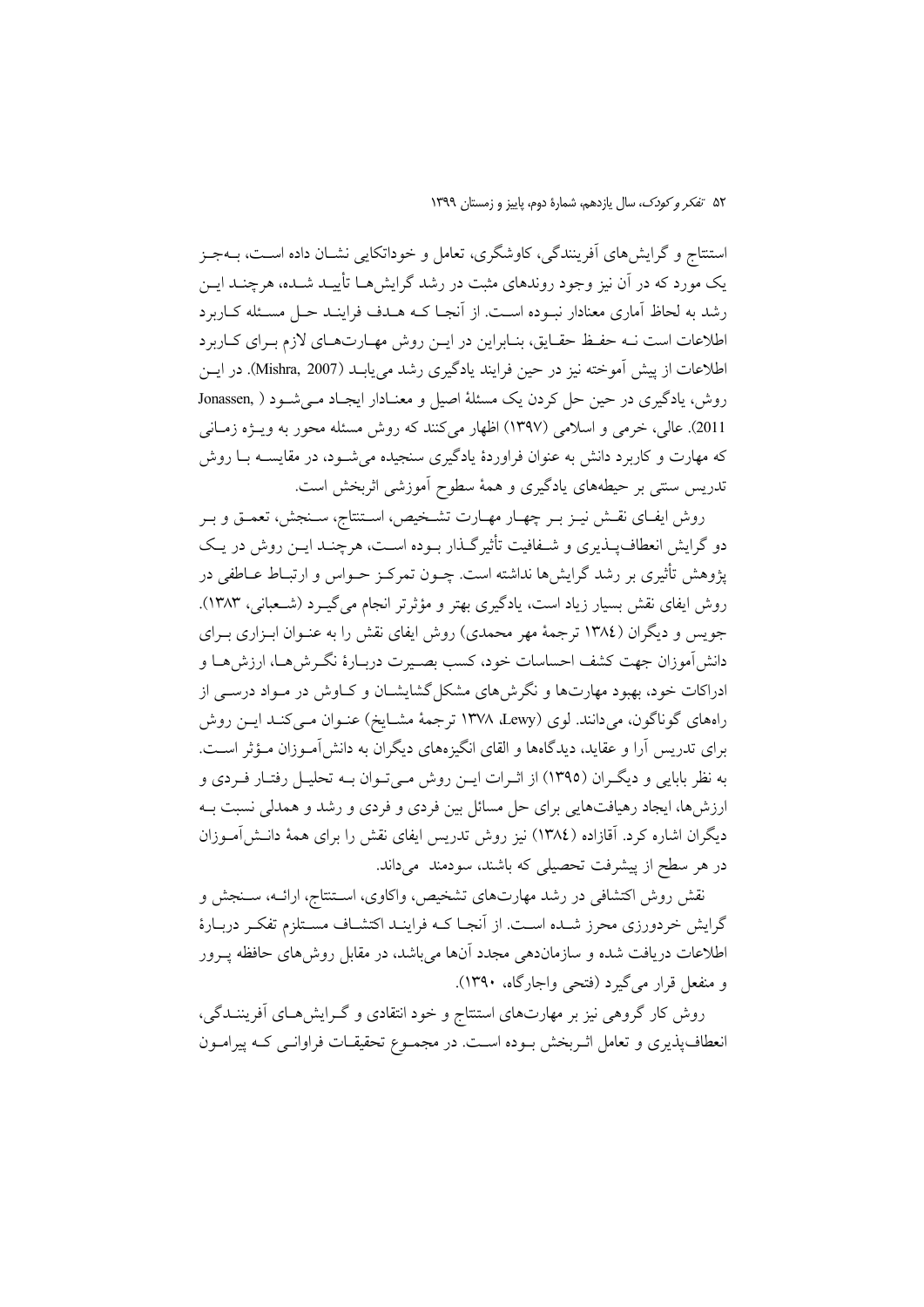کارگروهی صورت گرفته است نشان داده که عملکرد تیمهـا از عملکـرد افـراد بـه صـورت انفرادي بالاتر است. زيرا به نظر محققان، كار كردن با تيم موجب تسهيل ســازي اجتمــاعي و همچنین بالا بردن ادراک افراد از تصمیمات پیچیده می گردد. مطالعات نشـان داده اسـت کـه وجود نظرات متنـوع و گــاهي متضــاد باعــث خلــق ايــدهمــا و نظـرات جديــد مــي شــود و راهحلهایی که به وسیلهٔ تیم مطرح میگردد، به دلیل تشخیص و ادراک بیشتر از موقعیت، مزایای کاربردی بیشتری خواهد داشت (اَرامـون و دیگـران، ۱۳۸۸). همچنـین کــارگروهی موجب تقویت حس مشارکت مسئولانه در بین اعضای گروه می گردد (کرمی، ۱۳۸٦).

روش شش کلاه تفکر، مهارتهای گردآوری اطلاعات و تعمق و گرایش خوداتک ایی را رشد داده است، بهجز یک پژوهش که تأثیری بر رشد گرایش ها نداشته است. به نظر دویونسو (De Bono) با اَموزش تفکر بر پایهٔ تکنیک شش کلاه تفکر، دانش اَموزان قادر خواهند بود تــا به صورت منطقی تر، دقیق تر، روشن تر و انعطاف پذیر تر مسائل را در نظر گرفته و با توجه بـه نگرش چندبعدی، از فکر و عمل کردن تکبعدی بپرهیزنــد (Li 2008). ســاده کــردن فکــر، انعطاف پذیری و فراهم کردن زمینه جهت تغییر آگاهانهٔ الگوهای ذهن از اهــداف ایــن روش است (احراري، ١٣٩١).

روش پژوهش محور موجب ارتقای مهارتهای گردآوری اطلاعات، واکاوی، سنجش، ارائه، تشخیص، خود انتقادی و استنتاج گشته است، اما بر رشد گـرایشهـای تفکـر انتقـادی بي تأثير بوده است. هارادا و يوشينا (Harada & Yoshina, 2004) يادگيري پـــژوهش محــور را در برانگیختن تفکر عمیق و بیشتر کردن انگیزهٔ دانش[موزان بـرای تحقیــق و پــژوهش مــؤثر دانستهاند. آنها معتقدند این نوع یادگیری به دانش[موزان کمک میکند تجربههـای شخصـی و محتوای برنامهٔ درسی را با هم ترکیب کنند. به نظر حسین پور و دیگران (۱۳۹٦) براسـاس جامعیتی که روش پژوهش محور دارد، در صدد پرورش مهارتهایی است که فـرد را بـرای زندگی و حل مسائل زندگی آماده میکند. این نوع آموزش با تأکید بر آموزش مهــارتهــای زندگی، روشهای یادگیری مادامالعمر را در اختیار یادگیرنده قرار مـیدهـد. از آن روی کـه در این روش تمرکز یادگیری بر کشف دانش جدید میباشــد و معلمــان بــه مثابــه همکــاران یادگیرنــدگان در جریــان پـــژوهش فعالیــت مــی کننــد، کمــک بــه ایجــاد تســهیلاتی بــرای بهوجوداًوردن يك جامعة يادگيرندة علمي و عملي مي نمايد (Spronken & Walker, 2010). روش نقشهٔ مفهومی در رشـد مهـارتهـای تشـخیص، اسـتنتاج، گـردآوری اطلاعـات، سنجش و تعمق نقش مثبتي ايفا كرده است. نقشهٔ مفهومي بــا ارائــهٔ يــک الگــو و چــارچوب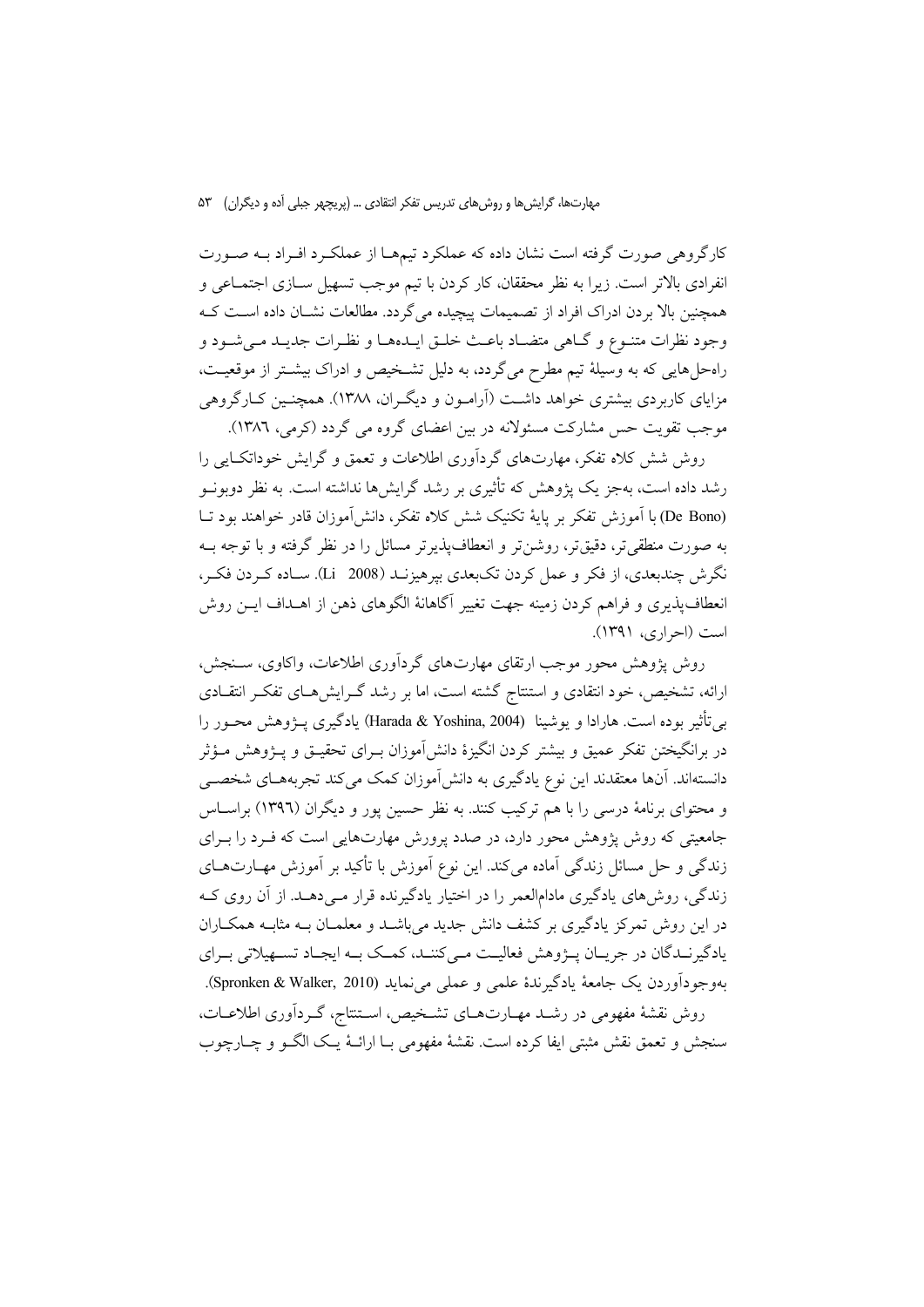برای سازمان دهی دانش، یادگیری معنادار و عمیق را تسهیل می کنـد (Novak & Canas2006). این روش افزون بر انتقـال اطلاعـات پایــه، نمـایش ارتبـاطـهــا، ســاختارها و ویژگــیهــایی غیرقابل مشاهده، به خاطر سیردن، بازیابی و بـازخوانی اطلاعـات را بـه صـورت درازمـدت آسانتر ساخته، امکان بازیابی ایدهها و ارتباط بـین آنهـا را ایجـاد مـی کنـد (وکیلـی فـرد و دیگران. 2006). این روش همچنین به فراگیر کمک میکند تا مفاهیم را ذخیره، دستهبنــدی و حفظ کنـد و دروس مختلـف را بـا يکـديگر مـرتبط سـازد (خامسـان و بـرادران، ١٣٩٠). به عبارتی کلیهٔ فرایندهایی که برای ترسیم نقشهٔ مفهومی ضروری است، نیازمند تفک ردقیـق است Gul & Boman, 2006) به نقل از کلهر و مهران، ١٣٩٦).

روش بارش فکری بر مهارتهای تشخیص، استنتاج، سـنجش، خـود انتقـادی و تعمـق تأثیر گذار بوده است، اما بر رشد گرایش های تفکر انتقادی بی تأثیر بوده است. بــارش فکــری در تدریس و یادگیری کارکردهای مفیدی نشان میدهد و به تسـهیل برقـراری ارتبـاط بـین راهحلها و ایدهها میانجامد. در گروههای بارش فکری، مشـارکت اعـتلا مـییابـد، انتقـاد و ایرادگیری کاهش می یابد، حمایت اجتماعی افزوده می شـود و توانـایی دانـش[مـوزان بـرای انتقال اطلاعات برای حل مسئلهٔ تعیین شده افزایش مـییابـد یعنـی دانـش[مـوز بــه راحتـی می تواند اطلاعات ذخیره شده در حافظهٔ بلندمدت خود را بازیابی کرده و بـرای حـل مسـئله به کار گیرد (فضلی خانی، ۱۳۸۵). با هدایت صحیح معلم، این روش دانـش|مـوزان را قــادر می سازد که به تنهایی کار کنند و خود را از کمک دیگران بی نیاز سـازند (راهبـر و دیگـران، ۱۳۹٦). روش بارش مغزی می تواند به عنوان وسیلهای برای یادآوری مفاهیم و اصـول مـورد نیاز برای حل مسئله به یادگیرندگان کمک کند (سیف، ۱۳۹۵).

روش بازی گروهی بهبود بخش مهارتهای تشخیص، تعمـق، اسـتنتاج، خـود انتقــادی بوده است. کودکان وقتی مشغول بازی هستند از تمرکز و توجه بیشتری برخوردارنـد. بـازی برای کودکان می تواند به عنوان یک ابزار مهم در یادگیری باشـد (تکلـوی، ۱۳۹۰ بـه نقـل از یارمحمدی و دیگران، ۱۳۹۳). نظریــه پردازانــی چــون مونتــه ســوری (Montesori)، فروبــل (Froebel)، دکرولی (Decroly)، پیاژه و گانیـه (Gagne) از جملـهٔ کسـانی هسـتند کـه بـرای آموزش مفاهیم به کودکـان از بــازیِهــای آموزشــی اســتفاده مــی کردنــد و اســتفاده از آن را به عنوان عمدهترین وسیلهٔ آموزش کودک برای یادگیری موضــوعات مختلــف مــورد تأکیــد قرار دادهاند (اخوست، ۱۳۸۸). کودکان در خلال بـازی، بــه ویــژه بــازیهــای آموزشــی، بــه مفاهيم ذهني جديدي دست مـي يابنـد و مهــارتهــاي بهتـري كســب مـي كننـد (انگجــي و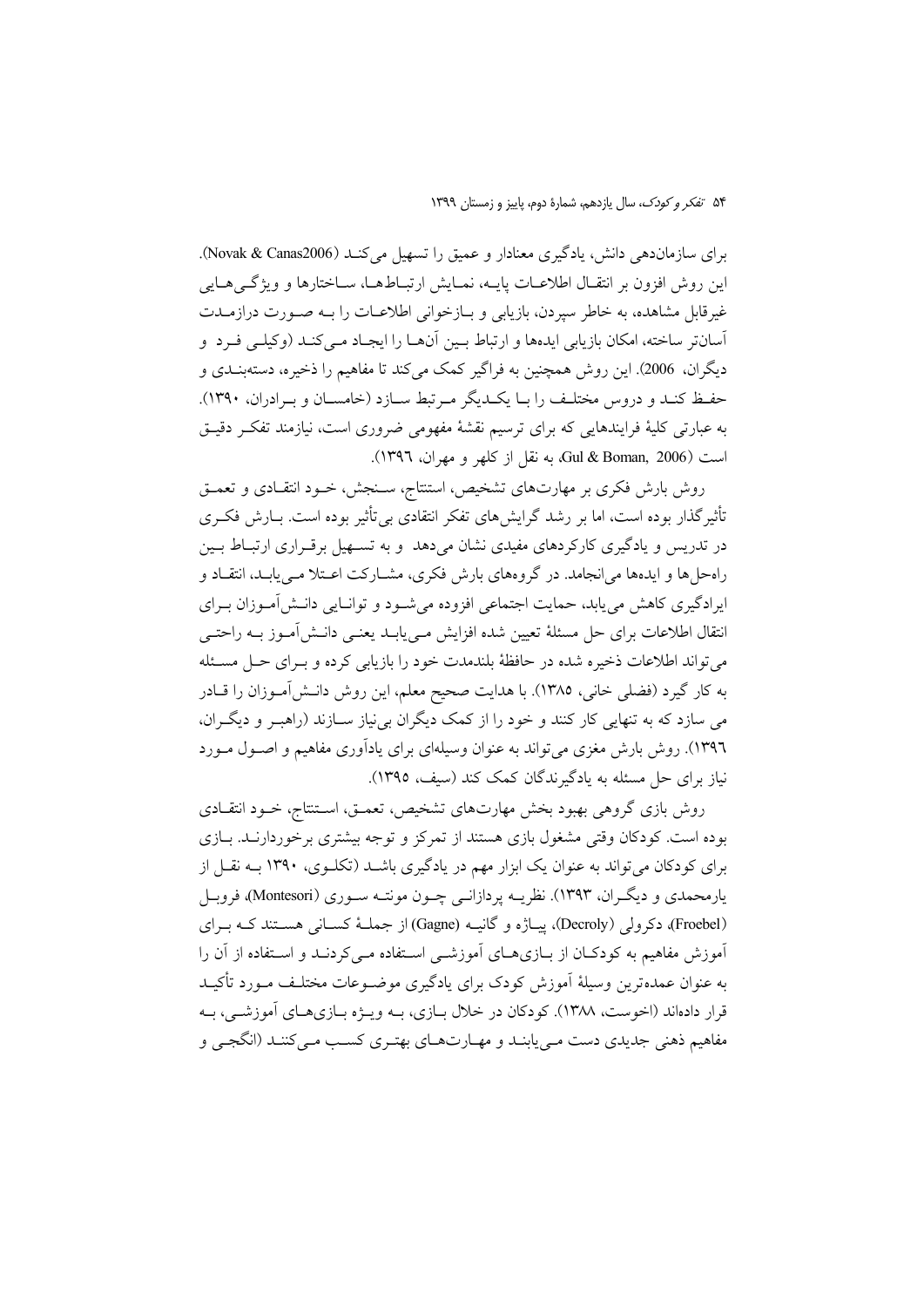عسگري، ١٣٨٥). به ويژه در بازي گروهي، كودك به همكـاري و تعـاون و حتـي سـتيزه و مبارزه عادت میکند و به نظام و انتظام زندگی و مقید بودن به برنامهٔ زمانبندیشــده و دقــت عمل خو می گیرد (صادقزاده، ۱۳۹۰). بازی گروهی با قـرار دادن دانـش[مـوزان در جریــان فعاليت، مورد علاقهٔ دانش اَموزان قرار مي گيرد و بدين ترتيب موجب انگيزه اَفرينـي و ايجـاد لذت مي گردد (عرفانيان عالي منش، ١٣٨٧).

همچنین نتایج نشان داده است کـه روش شـبیهسـازی تنهـا در صـورتی کـه چنـد دوره آموزش داده شود، بر دو گرایش خردورزی و کاوشگری تأثیرگذار بوده اسـت. شـبیهســازی فعالیتی است که وجوه اساسی یـک موقعیـت واقعـی را تقلیـد مـیکنـد (وارث و دیگـران، ۱۳۹۷). خوش طالع و واصفیان (۱۳۹۸) معتقدند که در حقیقت شـبیهســازی شــرایطی اســت غیرواقعی، برای انجام دادن کاری واقعی. همچنین بیان می کننــد کــه کــاربرد شــبیهســازی در تدريس، محاسن و مزايايي دارد كه از جملهٔ آنها شيوهٔ استفادهٔ آسان و در عـين حـال رونــد سریع یادگیری، ایجاد علاقه و اثرگذاری در فراگیر، ایجاد محـیط بــا نشــاط و تشــویقکننــده برای بحث گروهی و درگیر شدن حواس بینـایی، شـنوایی و لامســه در فراینــد یــادگیری و برخورد فعالانه با فراگیر است.

بر اساس آنچه که از یافتههای پژوهش به دست می آید و از آنجا که روش تــدریس تـابع نظام یادگیری است، توفیق نظام آموزشی نیز وابسته به وجـود معلمـانی خواهــد بــود کــه از صلاحیتهای حرفهای و همچنین مهبارتهای تبدریس مبورد نیباز برخبوردار باشیند (Gage)، ١٣٧٤ تر جمة مهر محمدي).

با توجه به نتایج به دست آمده از پـژوهش انجـام شـده پیشـنهاد مـی شـود بـهکـارگیری روشهای تدریس مؤثر در جهت رشد تفکرات انتقادی دانش آمـوزان در کــلاس۵هــای درس مدنظر متخصصان برنامهٔ درسی قرار گیرد و آموزش چنین روش۵صای تدریســی بــه معلمــان به عنوان عنصر کلیـدی آمـوزش بـه صـورت عملـی و نــه تئـوری صـرف و بـا برگـزاری کارگاههایی محقق گردد. بدین ترتیب مـی تـوان امیـد داشـت کـه ثمـرهٔ آمـوزش،ویـرورش، دانش آموزانی خواهند بود که هم دارای مهارتهای تفکر انتقادی مبی باشـند و هــم تمایــل و گرایش به استفاده از این روش ها را دارند. دانش آموزانی که بـا اسـتدلال و منطـق از نظـرات خود دفاع کرده و با استدلال، آرای دیگران را می پذیرند، از تعصب و جانبـداری خـودداری کرده و به جستجوی پاسخ صحیح به پرسشهایشان مبادرت میeرزند و آنگونه که درخــور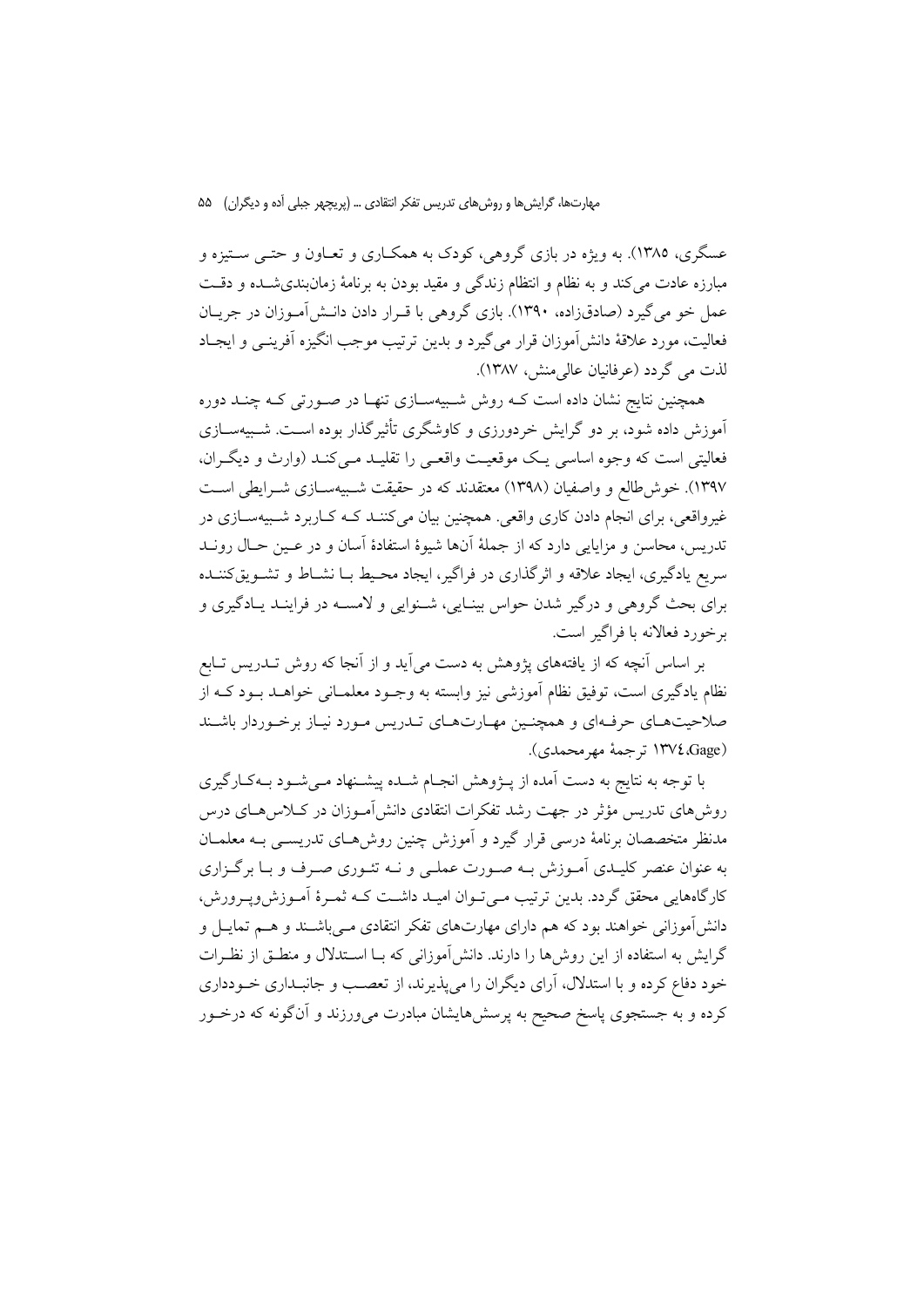یک جامعهٔ سالم است، رفتار میکنند. مسلماً این مهارتهـا و گـرایشهـا بـا تبـدیل کــلاس درس به فضای بحث، گفتگو و استدلال آزادانه محقق میگردد.

# كتابنامه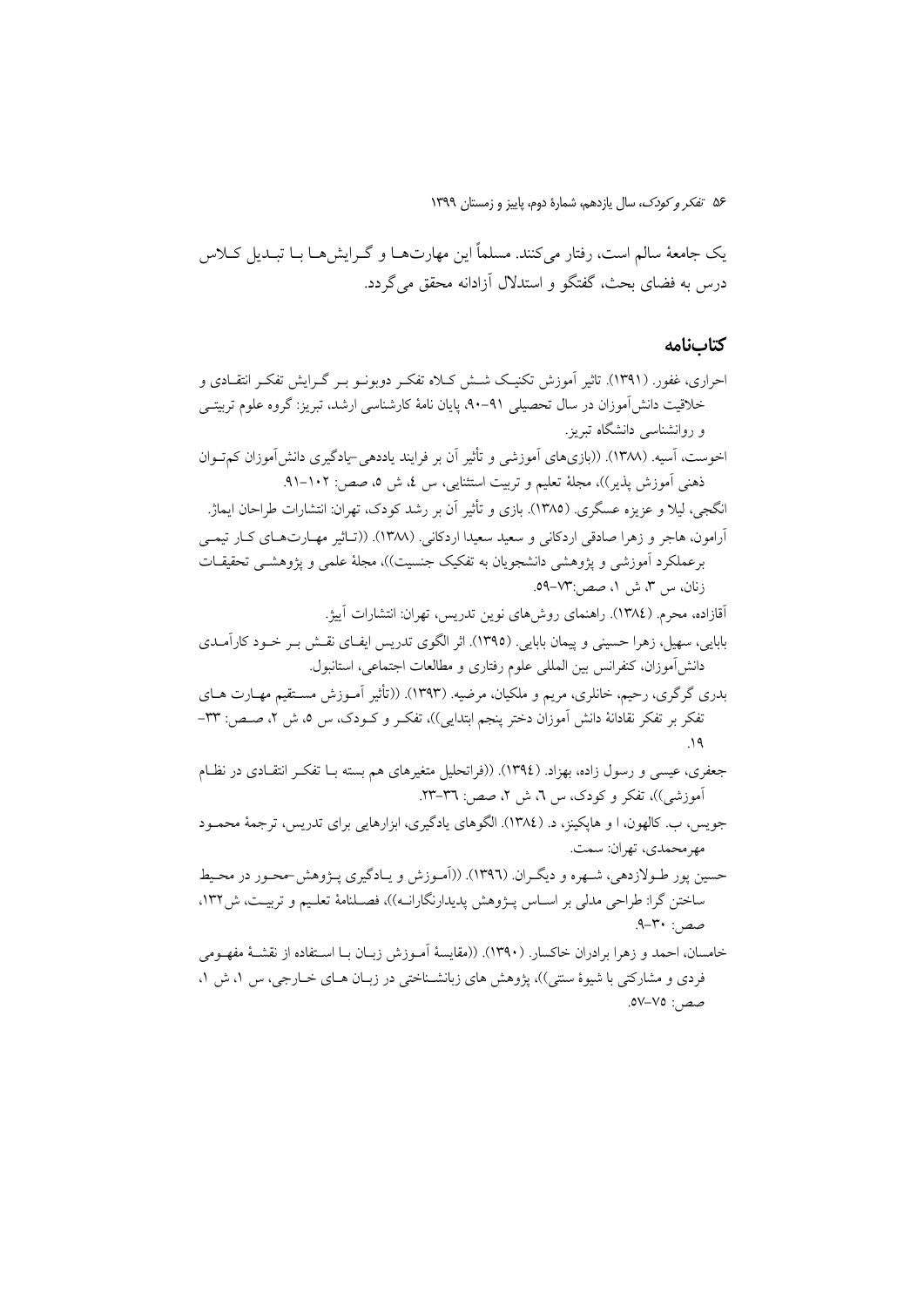خوش طالع، محمدجواد و فرزانه واصفيان. (١٣٩٨). ((اثر بخشي روش تدريس مبتنبي بـر شـبيه ســازي درس فيزيک بر خلاقيت دانش[موزان متوسطهٔ دوم شهر اصفهان در سال تحصيلي ٩٨–٩٧))، نشــريهٔ علمی آموزش و ارزیابی، س۱۲، ش۷، صص: ۲۰٤–۱۸۵. راهبر، علي، عليرضا عصاره و ديگران. (١٣٩٦). ((تاثير أموزش روش تدريس بارش مغزى بـر خلاقيـت و پیشرفت تحصیلی دانش[موزان پسر پایهٔ هفـتم در درس کـار و فـن آوری مـدارس متوسـطهٔ اول ناحيــهٔ ۳ شهرســتان كــرج در ســال تحصــيلي ١٣٩٥–١٣٩٤))، فصــلنامهٔ ابتكــار و خلاقيــت در علوم انسانی، س ۷، ش ۳، صص:۲۷٦–۲۵۱. سراج خرمي، ناصر و فروزان معظم فر. (١٣٨٧). ((مقايسهٔ تفكر انتقادي و سبك هويت دانشـجويان فنـي حمهندسـی بـا دانشـجویان علـوم انسـانی))، مجلـهٔ یافتـههـای نـو در روانشناسـی، س ٣، ش ٩، صص: ٧٧-٦٣. سیف، علی اکبر. (۱۳۹۵). روانشناسی پرورشی نوین: روانشناسی یادگیری و آموزش، تهران: نشر دوران. شعاري نژاد، علي|کبر . (١٣٧٢). ((کــاربر د روانشناســي جديــد (علمــي) در آمــوزش ويــرورش جديــد))، فصلنامهٔ روانشناسی و علوم تربیتی، س ۱، ش ۳. شعبانی، حسن و محمود مهرمحمدی. (۱۳۷۹). ((پـرورش تفکـر انتقـادی بـا اسـتفاده از شـيوهٔ آمـوزش مسئله محور))، نشريهٔ مدرس علوم انسانی، س ٤، ش ١، صص: ١٢٤–١١٥. شـعباني، حســـن. (١٣٨٣). مهــارتهــاي آموزشـــي و يرورشـــي (روش&ــا و فنــون تـــدريس)، تهــران: انتشارات سمت. صادق زاده، مرضیه. (۱۳۹۰). بررسی تاثیر بازی های گروهی بـر مهـارت حـل مسـئله در درس ریاضــی دانش[موزان دختر اول ابتدایی شهر مشهد سال تحصیلی ۹۰–۸۹ یایان نامهٔ کارشناسی ارشد، تهـران: گروه روانشناسی و علوم تربیتی دانشگاه علامه طباطبایی. طلایی، ابراهیم و حمیده بزرگ. (١٣٩٤). ((تبیین ضرورت تربیت اوان کودکی (پیش از دبستان) مبتنی بـر سنتز پژوهی شواهد تجربی معاصر))، فصلنامهٔ تعلیم و تربیت، ش ۱۲۲. صص:۱۱۷-۹۱. عالي، آمنه، علي خرمي و سهيلا اسلامي. (١٣٩٧). ((چه موقع يادگيري مسـئله محـور اثـر بخـش اسـت: یک فراتحلیل))، رویکردهای نوین آموزشی، س ۱۳، ش ۲، صص: ۹٤–۷۷. عرفانيان عالمي منش، منصوره. (١٣٨٧). ((أموزش محـور اعـداد))، رشـد أمـوزش ابتـدايي، س٢٦، ش ٢، صص: ٧٩-٦٨.

فتحی واجارگاه، کوروش (۱۳۹۰). اصول برنامه ریزی درسی، تهران: انتشارات ایران زمین. فضلی خانی، منوچهر. (۱۳۸۵). راهنمای عملی روش هـای مشـارکتی و فعـال در فراینـد تـدریس،تهران: ناشر آزمون نوين. کرامالـدینی، محمـد. (۱۳۸۳). ((یـادگیری مبتنـی بـر پـروژه))، مجلـهٔ آمـوزش ابتـدایے ، س ۸ ش ۳، صص:٢٣-٢٠.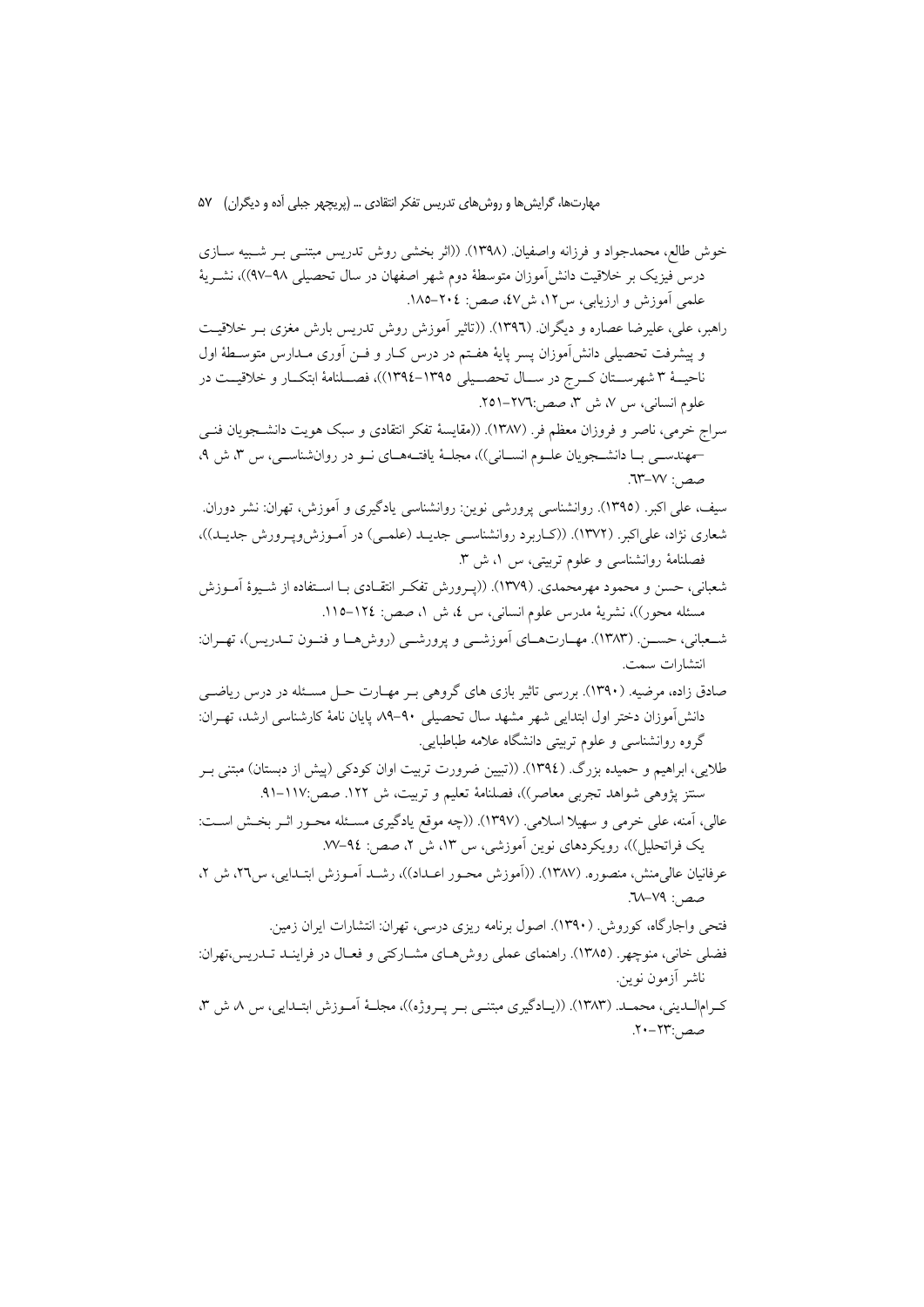کلهر، منصوره و گلناز مهران (١٣٩٦). ((تاثير استراتژي نقشـهٔ مفهـومي بـر مهـارتـهـاي تفکـر انتقــادي دانش[موزان))، فصلنامهٔ روانشناسی تربیتی، س۱۳، ش٤٤، صص: ۱۷۲–۱۵۳.

کوروش نیا، مریم و لطیفیـان، مرتضـی. (۱۳۹۰). ((بررسـی رابطـهٔ بـین ارزش هـای فرهنگـی جامعــه و گرایش هـای تفکـر انتقـادی دانشـجویان بـا واسـطه گـری الگـوی ارتبـاطی خـانواده و اسـتادان)). مجلَّهٔ مطالعات آموزش و بادگیری، س ۳، ش ۲، صص: ۱۳٤–۱۰۳.

- گيج، ناتانيــل. ليــز. (١٣٧٤). مبــاني علمــي هنــر تــدريس، ترجمــهٔ محمــود مهــر محمــدي، تهــران: انتشارات مدرسه.
- .<br>لوی، الف. (۱۳۷۸). مبانی برنامه ریزی آموزشی، برنامه ریــزی درســی مــدارس، ترجمــهٔ فریــده مشــایخ. تهران: انتشارات مدرسه.
	- مايرز، چت. (١٩٨٦). آموزش تفكر انتقادي، ترجمهٔ دكتر خدايار ايبلي (١٣٩٥)، تهران: سمت.
- محمدیاری، اشرف (١٣٨٤). رابطه تفکر انتقادی مدیران آموزشی با مدیریت تغییـر ســازمانی، پایــانiامــهٔ کارشناسی ارشد، مشهد: گروه روانشناسی و علوم تربیتی، دانشگاه فردوسی.
- ملکی، حسن و مجید حبیبی پور. (۱۳۸٦). ((پرورش تفکر انتقـادی هـدف اساســی تعلـیم و تربیـت))، فصلنامهٔ نوأوريهاي أموزشي، س ٦، صص: ١٠٨-٩٣.
- وارث، مهدی و دیگران (۱۳۹۷). شبیه سازی و کاربرد آن در آموزش، پنجمین کنفرانس ملی روانشناسبی علوم اجتماعي و تربيتي، بابل.

وجدانی، فاطمه و سید مهدی سجادی. (۱۳۹۳). ((بررسی مقایسهای سه دیدگاه رایج در تفکـر انتقــادی و دلالتهای تبیینی آنها: دیدگاه ریچارد پل، رابرت انیس و برتراند راسل))، پژوهش در برنامــهریــزی درسی، س ۱۱، ش ۱۵.

یارمحمدی واصل، مسیب، خسرو رشید و فرشته بهرامی. (۱۳۹۳). ((آمـوزش از طریـق بــازی بــر بهبــود نگرش ریاضی دانــش|مــوزان دختــر مقطــع ابتــدایی))، مجلــهٔ روان شناســی مدرســه، س ۳، ش ۳، صص: ١٣٥-١٢٢.

یوسفی، مریم، علیرضا عصاره و علی حسینی خواه. (١٣٩٥). ((ماهیت و دلالت یادگیری مبتنی بـر پــروژه در گسترهٔ برنامهٔ درسی))، فصلنامهٔ مطالعات برنامهٔ درسی ایران، س ۱۱، ش ۲۲، صص: ۱۳٤–۹۵.

- Abd Rahman, M et al. (2016). ((The Impacts of Problem-Based Learning Approach in Enhancing Critical Thinking Skills to teaching Literature)), International Journal of Applied Linguistics and English Literature, Vol. 5, No. 6, pp.249-258.
- Alfarhoud, S. (2015). ((The Effectiveness of using Brain Storming Method in Learning of Mathematics in Developing the Critical Thinking Skills of the Students of the Intermediate School First Grade in Kingdom of Bahrain)), Risalat Ul-Khaleej, No. 136, pp: 79-94.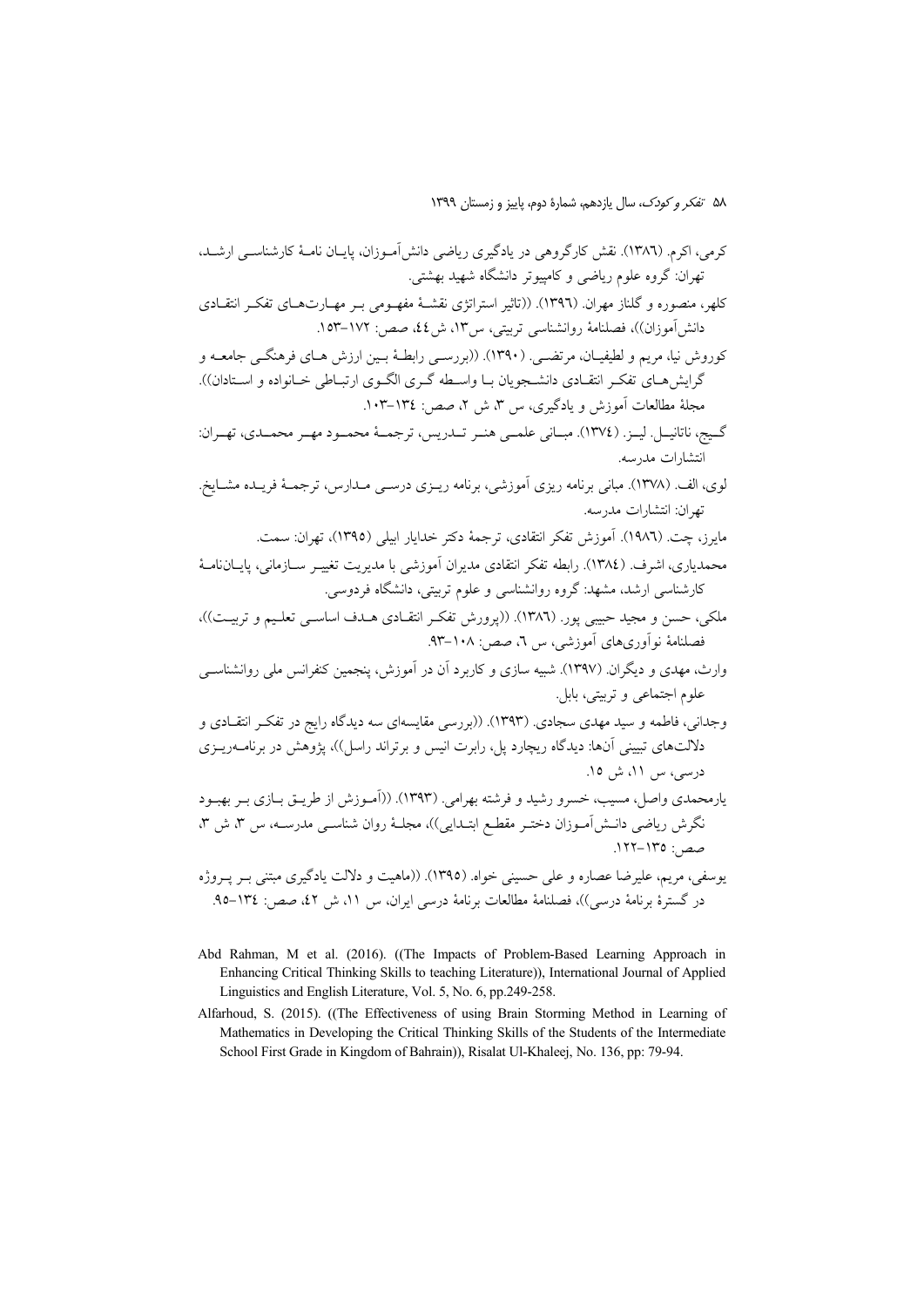- Alrubai, F. (2014). The Effectiveness of the Brainstorming Technique toward Enhancing Creative and Critical Thinking Skills among Secondary Iraqi Physics Students, Thesis Submitted in Fulfillment of the Requirement for the degree of Doctor of philosophy, Kuala Lampur: Faculty of Education, University of Malaya.
- Alsaleh, N. J. (2020). ((Teaching Critical Thinking Skills: Literature Review)), the Turkish Online Journal of Educational Technology, Vol. 19, No. 1, pp: 21-39.
- Andrini, V. Pratama, H & Madurento, TW. (2019). ((The Effect of Flipped Classroom and Project Based Learning Model on Student's Critical Thinking Ability)), Journal of physics Conference Series 1171.
- Arsal, Z. (2017). ((The impact of inquiry-based learning on the critical thinking dispositions of pre-service science teachers)), International journal of Science Education, Vol. 39, No. 1, pp: 1-13.
- Banning, B. (2006). ((Measures that Can be Used to Instill Critical Thinking Skills in Nurse Prescribers)), Nurse Education in Practice, Vol. 6, pp: 98-105.
- Bashit, A & Amin, S. (2017). ((The effect of Problem Based Learning on EFL Students' Critical Thinking Skill and Learning Outcome)), AL-TA' Lim Journal, Vol. 24, No. 2, pp.93-102.
- Blakeslee, J.R. (2019). Effects of High-Fidelity Simulation on the Critical Thinking Skills of Baccalaureate Nursing Students, Doctoral Dissertation, Minneapolis: of Walden University.
- Bolhassan, N & Taha, H. (2017). TGT for Chemistry Learning to Enhance Student's Achievement and Critical Thinking Skills, International Conference on Education, Mathematics and Science.
- Cash, C. E. (2017). The Impact of Project-Based Learning on Critical Thinking in a United States History Classroom, Doctoral Dissertation, South Carolina: Educational Studies Department.
- Chalmers, I et al. (2002). ((A brief history of research synthesis)), Evaluation and Health professionals, Vol. 25, pp: 12-37.
- Choi, E. Lindquist, R & Song, Y. (2014). ((Effects of Problem-Based Learning vs. Traditional Lecture on Korean Nursing Students' critical thinking, Problem solving and self directed learning)), Nurse Education Today, Vol. 34, PP. 52-56.
- Cottenie, K & Staempfli, M. (2016). ((Concept Mapping as Means to Critical Thinking)), Teaching and learning Innovations Journal, Vol. 18: Creative Engagement: Enhancing Learning.
- Devi, A. Musthafa, B & Gustin, G. (2015). ((Using Cooperative Learning in Teaching Critical Thinking in Reading)), English Review: Journal of English Education, Vol. 4, No. 1.
- Dimmit, N. (2017). The Power of Project Based Learning: Experiential Education to Develop Critical Thinking Skills for University Students, CBU International Conference on Innovations in Science and education, Prague, Czech Republic.
- Duran, M & Dokme, I. (2016). ((The Effect of the Inquiry-Based learning approach on students' critical thinking skills)), Eurasia Journal of Mathematics, Science and technology education, Vol. 12, No. 12, pp.2887-2908.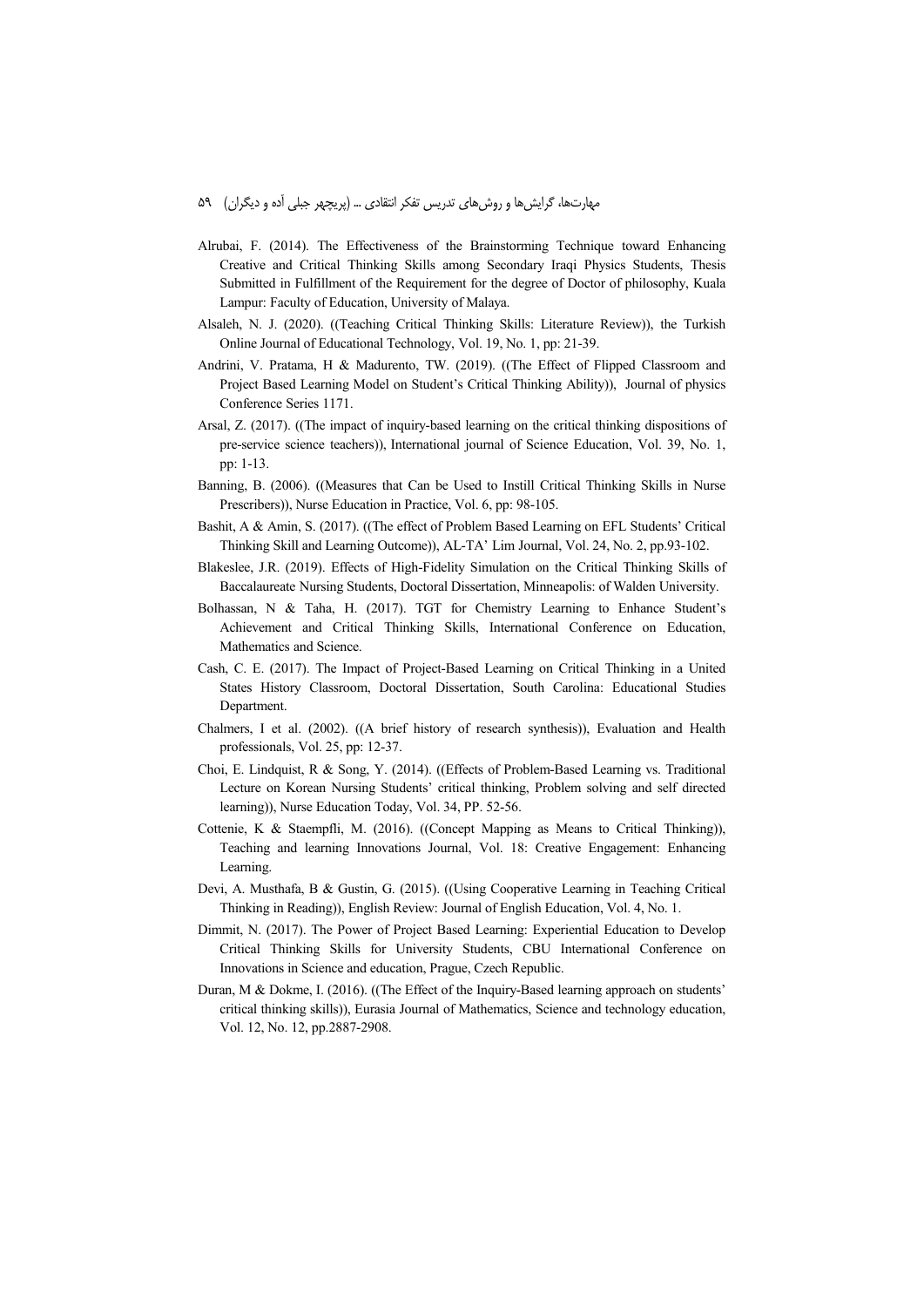- Eagan, M, K. Stolzenberg, E, B. Berdan, L et al. (2014). Undergraduate teaching Faculty: The 2013-2014 HERI Faculty Survey, Los Angeles, Ca: Higher Education Research Institute, UCLA.
- Effandi, Z & Zanaton, I. (2007). ((Promoting Cooperative Learning in Science and Mathematics Education, A Malaysian Perspective)), Eurasia Journal of Mathematics Science and Technology Education, Vol. 3, No.1, pp: 33-39.
- Ekahitanond, V. (2018). ((Adopting the Six Thinking Hats to Develop Critical Thinking Abilities through Line)), Australian Educational Computing, Vol.33, No.1.
- Enciso, O. Enciso , D & Daza, M. (2017). ((Critical Thinking and its Importance in Education: Some Reflections)), Rastros Rostros, Vol. 19, No. 34, pp: 78-88.
- Ennis, R. H. (1993). ((Critical Thinking Assessment)), Theory into practice, Vol. 32, No.3.
- Erdogan, F. (2019). ((Effect of Cooperative Learning supported by Reflective Thinking Activities on Student's Critical thinking Skills)), Eurasian Journal of Educational Research, Vol. 80, pp. 89-112.
- Espey, M. (2017). ((Enhancing Critical Thinking Using Team-Based Learning)), Higher Education research and Development, Vol. 37, No. 1, pp.15-29.
- Facione, P. (2015). ((Critical thinking: what it is and why it counts)), Journal of Insight **Assessment**
- Forst, P. J. (1997). ((Building bridges between critical theory and management education)), Journal of management education, Vol. 21, pp: 361.
- Freire, P. (1997). Pedagogy of the hearth, New York: The continuum.
- Gokhal, A. (1995). ((Collaborative Learning Enhances Critical Thinking)), Journal of Thechnology Education, Vol. 7, No. 1, pp: 22-30.
- Guba, EG & Lincoln, YS. (1994). ((Competing Paradigms in Qualitative Research)), Handbook of Qualitative Research. Thousand Oaks, CA: Sage Publications Inc. pp.105-117.
- Hakim, M. Sariyatun, S & Sudiyanto, S. (2018). ((Constructing Student's Critical Thinking Skill through Discovery Learning Model and Contextual Teaching and Learning Model as Solution of Problems in Learning History)), International Journal of multicultural and Multi religious Understanding, Vol. 5, No. 4, pp: 175-183.
- Harada, V & Yoshina, J. M. (2004). ((Moving from Rote to Inquiry: Creating Learning that Counts)), Journal of Library Media Connection, Vol. 23, No. 1, pp: 21-26.
- Haridza, H & Irving, K. E. (2017). Developing Critical Thinking of Middle School Students Using Problem Based Learning 4 Core Areas (PBL4C) Model, IOP Conf: Journal of Physics.
- Huang, M. Yutu, H & Wang, W. (2017). ((Effects of Cooperative learning and Concept Mapping Intervention on Critical Thinking and Basketball Skills in Elementary School)), Journal of Thinking Skills and Creativity, Vol. 23, pp: 207-216.
- Jonassen, D. H. (2011). Learning to Solve Problem, London & New York: Routledge.
- Jones, A. (2018). ((The Effect of Negotiation Role-Play on Critical Thinking Skills, International Journal of Scientific and Engineering research, Vol. 9, No. 6, pp: 1294-1300.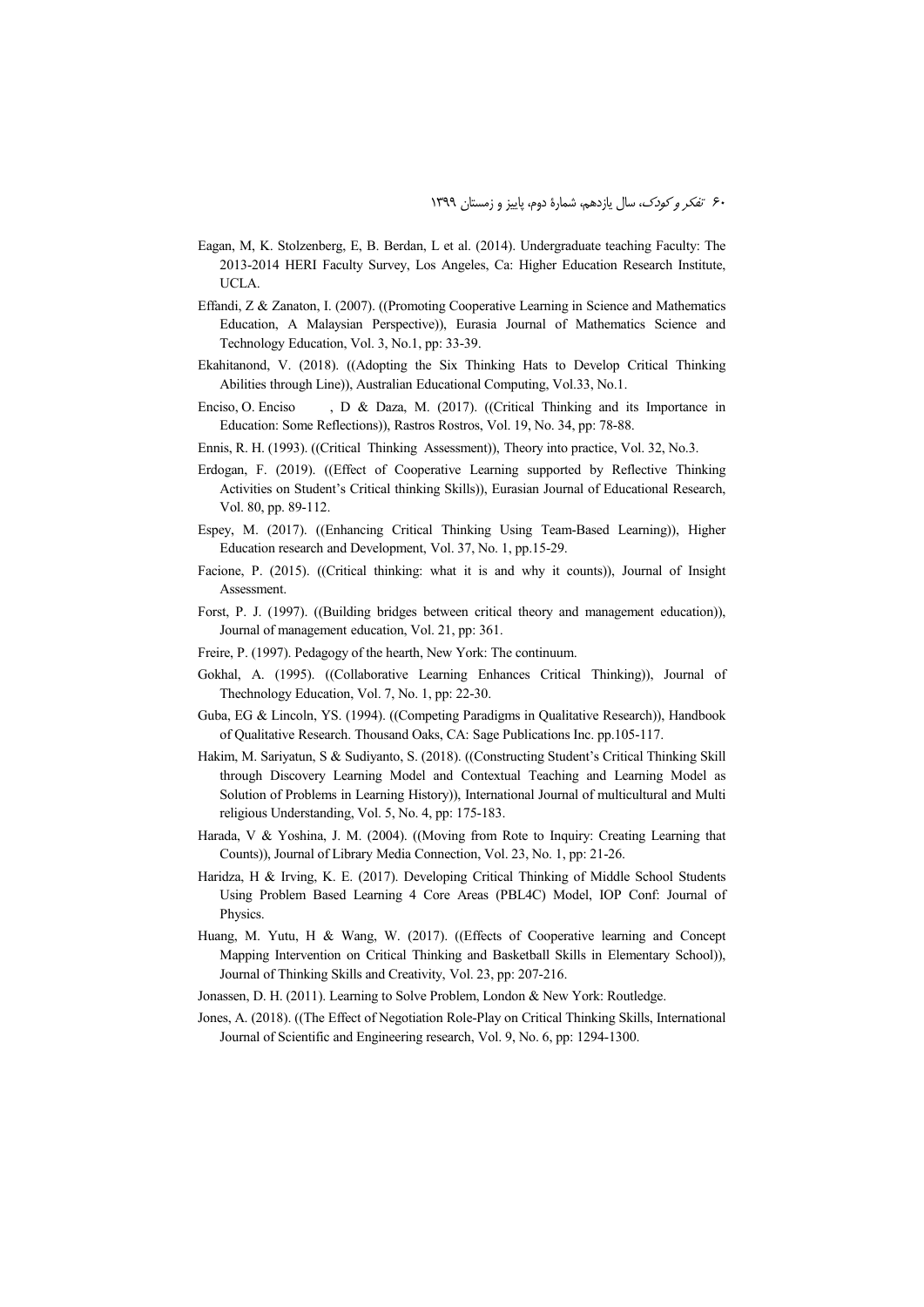- Kalelioglu, F & Gulbahar, Y. (2014). ((The Effect of Instructional Techniques on Critical Thinking and Critical Thinking Dispositions in Online Discussion)), Educational Technology and Society, Vol. 17, No. 1, pp: 248-258.
- Kuhn, D & Dean, D. (2004). ((Metacognition: A Bridge Between Cognitive Psychology and Educational Practice)), Theory into practice, Vol. 43.
- Lapuz, A. M & Fulgencio, M. (2020). ((Improving the Critical Thinking Skills of Secondary School Students Using problem-Based Learning)). International Journal of Academic Multidisciplinary Research, Vol. 4, No. 1, pp: 1-7.
- Li, C. S. (2008). ((Six Thinking hats for Group Supervision with Counselor Interns)), Humanities & Social Sciences, Vol. 2, No. 2.
- Loes, Ch & Pascarella, E. (2017). ((Collaborative learning and Critical Thinking: Testing the Link)), The journal of Higher Education, Vol. 88, No. 5.
- Mahanal, S et al. (2019). RICOSRE: ((A Learning Model to Develop Critical Thinking Skills for Students with Different Academic Abilities)). International Journal of Instruction, Vol. 2, No. 2, pp: 417-434.
- Mataida, T. Bakit, N & Marlinaginting, E. (2017). ((The Effect of Discovery Learning Model on Student's Critical Thinking and Cognitive Ability in Junior High School)), IOSR Journal of Research and Method in Education, Vol. 7, No. 6, pp: 1-8.
- Mishra, R. C. (2007). Teaching Styles, New Delhi: APH.
- Mohammad, A. Garas, A & Elsawi, Kh. (2017). ((Effect of Concept Mapping on Critical Thinking Skills of Baccalaureate Nursing Students)), International Journal of Research in Applied natural and Social Sciences, Vol. 5, No. 11, PP: 59-76.
- Novak, J. D & Canas, A.J. (2006). Theory Underlying Concept Maps and How to Construct Them, Florida Institute for Human and Machine Cognition.
- Pring, R. (2000). Philosophy of educational research, London: Continuum.
- Purvis, A. (2009). Factors that Influence the Development of Critical Thinking Skills in Associate Degree Nursing Student. Doctoral Dissertation, The University of Georgia.
- Rashid, S & Qaisar, S. (2017). ((Role Play: A Productive Teaching Strategy to Promote Critical Thinking)), Bulletin of Education and Research, Vol. 39, No. 2, pp:197-213.
- Rochmahwati, P. (2015). ((Fostering Students' Critical Thinking by Project-Based Learning)), Journal on English as a Foreign Language, Vol. 5, pp: 37-44.
- Shin, H. Ma, H. Park, J et al. (2015). ((The Effect of Simulation Courseware on Critical Thinking in Undergraduate Nursing Students: Multi-Site Pre-Post Study)), Nurse Education Today, Vol.35, No.4, pp. 537-542.
- Siburian, J et al. (2019). ((The Correlation Between Critical and Creative Thinking skills on Cognitive Learning Results)). Eurasian Journal of Educational Research, No. 81, pp: 99- 114.
- Sing Garcha, P & Kumar, K. (2015). ((Effectiveness of Cooperative Learning on Critical Thinking Dispositions of Secondary School Students)), Issues and Ideas in education, Vol. 3, No. 1, pp: 55-62.